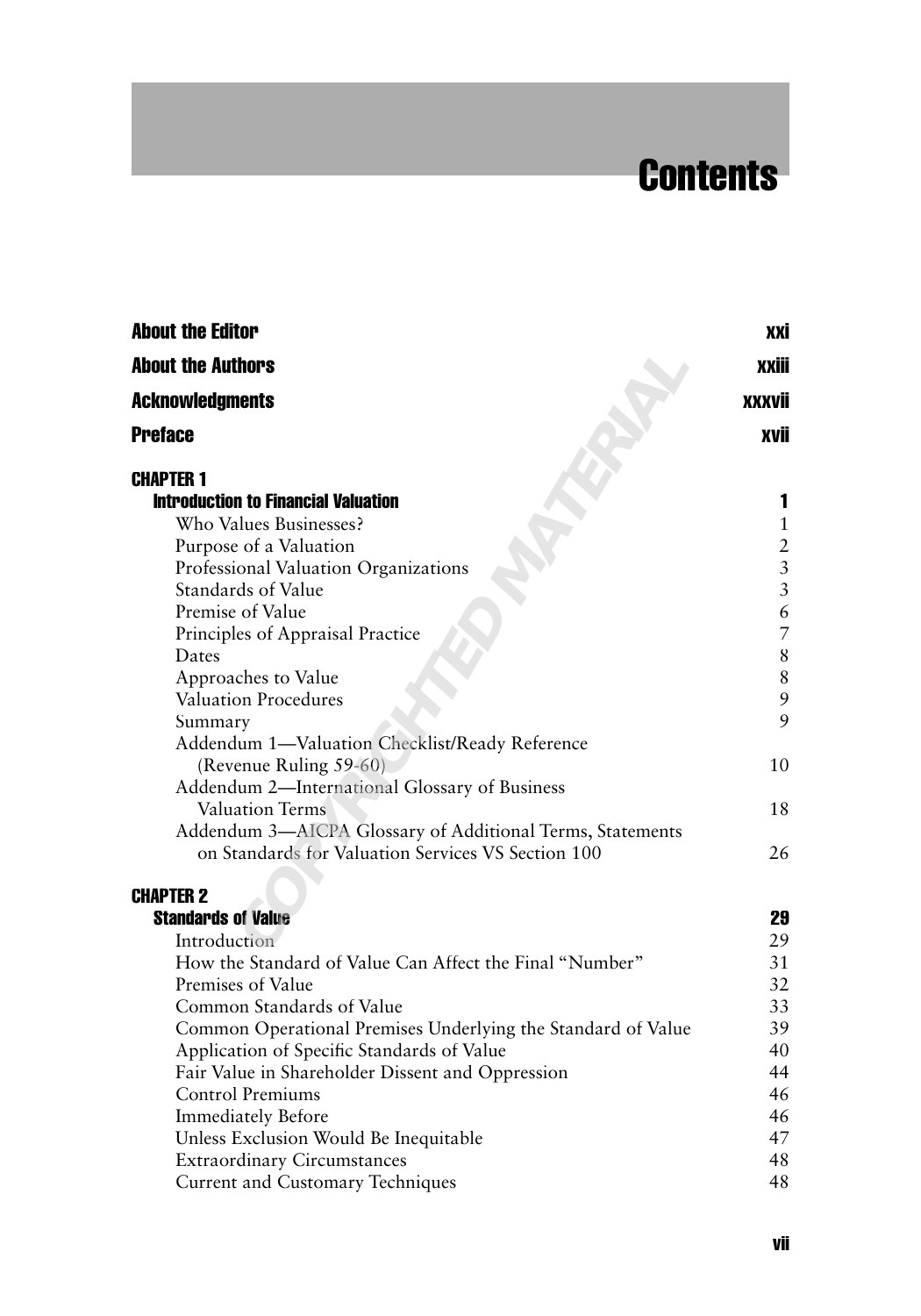| Standard of Value in Divorce                      | 50 |
|---------------------------------------------------|----|
| Fair Value in Financial Accounting                | 55 |
| Measurement                                       | 56 |
| Conclusion                                        | 57 |
|                                                   |    |
| CHAPTER 3                                         |    |
| <b>Research and Its Presentation</b>              | 59 |
| Obtaining Internal Information                    | 59 |
| <b>External Sources of Data</b>                   | 60 |
| Research Techniques and Planning the Search       | 61 |
| Information Sources: Business Financial Databases | 65 |
| Economic Research                                 | 66 |
| Selected Sources of Economic Information          | 67 |
| <b>Industry Research</b>                          | 68 |
| Selected Sources of Industry Information          | 68 |
| Guideline Public Company and Guideline Company    |    |
| <b>Transactions Research</b>                      | 70 |
| Sources for Guideline Public Company Data         | 70 |
| Guideline Company Transactions Databases          | 71 |
| Presenting Research in a Report                   | 72 |
| Cost of Capital Research                          | 72 |
| Other Sources of Information                      | 74 |
| Summary                                           | 75 |
|                                                   |    |
|                                                   |    |

| <b>CHAPTER 4</b>                                            |     |
|-------------------------------------------------------------|-----|
| <b>Financial Statement and Company Risk Analysis</b>        | 77  |
| Historical Financial Statement Analysis                     | 77  |
| Length of Financial History to be Used                      | 78  |
| Spreading Financial Statements in Columnar Format           | 78  |
| Adjustments to Financial Statements                         | 81  |
| Normalization of Historical Financial Statements            | 81  |
| Unusual, Nonrecurring, and Extraordinary Items              | 82  |
| Nonoperating Items                                          | 83  |
| Changes in Accounting Principle                             | 84  |
| Nonconformance with GAAP                                    | 84  |
| Tax-Affecting the Earnings of Subchapter S Corporations and |     |
| Other Adjustments                                           | 85  |
| Degree of Ownership Interest                                | 86  |
| Normalization Adjustments                                   | 86  |
| <b>Common Sizing Normalized Financial Statements</b>        | 90  |
| Ratio Analysis (Quantitative Analysis)                      | 97  |
| Comparative Analysis                                        | 98  |
| Risk Analysis (Qualitative Analysis)                        | 102 |
| Macroenvironmental Analysis                                 | 108 |
| Addendum 1-Commonly Used Financial Ratios:                  |     |
| Application to Ale's Distributing                           | 109 |
| <b>CHADTER 5</b>                                            |     |

| VIIAF I LII V                          |     |
|----------------------------------------|-----|
| <b>Income Approach</b>                 | 117 |
| <b>Fundamental Theory</b>              | 117 |
| Basics of Income Approach—"A Fraction" | 118 |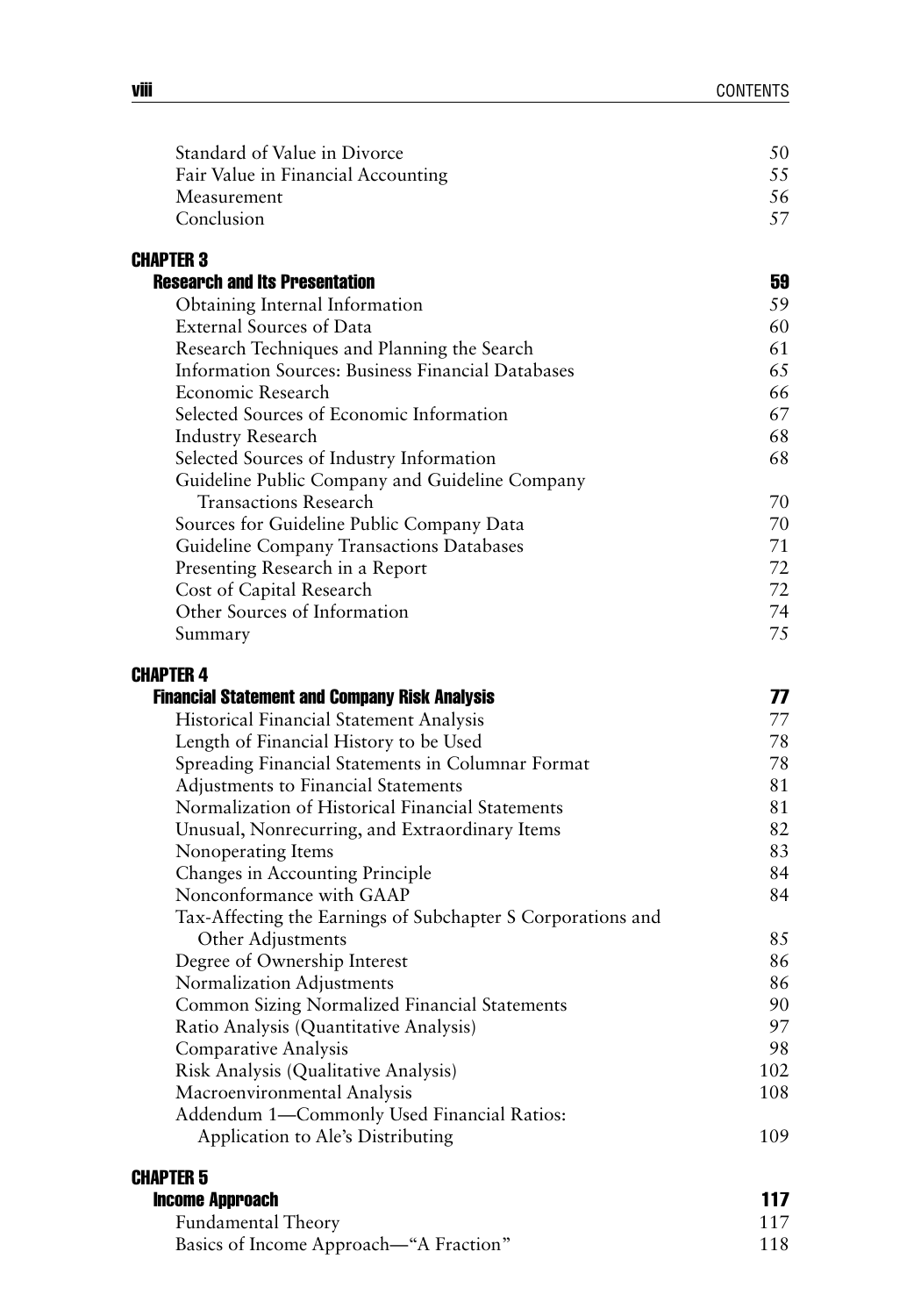| Income Approach Methodologies                            | 119 |
|----------------------------------------------------------|-----|
| <b>Normalization Process</b>                             | 120 |
| Adjustments for Ownership Characteristics                | 120 |
| Adjustments for GAAP Departures and Extraordinary,       |     |
| Nonrecurring, and/or Unusual Items                       | 123 |
| Adjustments for Nonoperating Assets and Liabilities      |     |
| and Related Income and Expenses                          | 124 |
| <b>Adjustments for Taxes</b>                             | 125 |
| Adjustments for Synergies from Mergers and Acquisitions  | 126 |
| Determination of Future Benefit Stream (Cash Flows)      | 127 |
| Defining the Benefit Stream                              | 127 |
| Defining Net Cash Flow                                   | 127 |
| Use of Historical Information                            | 129 |
| The Capitalized Cash Flow Method                         | 135 |
| The Discounted Cash Flow Method                          | 138 |
| <b>Terminal Value</b>                                    | 145 |
| Capitalized Cash Flow Method (Revisited)                 | 151 |
| <b>Excess Cash Flow Method</b>                           | 153 |
| <b>Best Practices</b>                                    | 162 |
| Conclusion                                               | 163 |
| Addendum 1—Application of the Direct Equity Method (DEM) |     |
| and the Invested Capital Method (ICM)                    | 164 |
| Addendum 2-Dealing with Debt                             | 171 |
| Addendum 3-Best Practices: The Terminal Year of a        |     |
| Discounted Cash Flow Model                               | 177 |

| <b>Cost of Capital/Rates of Return</b>                          | 185 |
|-----------------------------------------------------------------|-----|
| Value Drivers                                                   | 185 |
| Relationship between Risk and Return                            | 187 |
| Characteristics of Cost of Capital                              | 190 |
| Weighted Average Cost of Capital                                | 190 |
| The Cost of Debt                                                | 192 |
| The Cost of Equity                                              | 193 |
| Risk-Free Rate $(R_f)$                                          | 197 |
| Equity Risk Premium $(RP_m$ or ERP)                             | 200 |
| <b>Beta</b>                                                     | 206 |
| Industry Risk Premium                                           | 214 |
| Size Premium (RP.)                                              | 217 |
| Company-Specific Risk                                           | 222 |
| Issues in Cost of Capital Application                           | 231 |
| Cost of Equity Case Study                                       | 232 |
| Implied Returns from Market Data                                | 232 |
| <b>Emerging Equity Models</b>                                   | 241 |
| Legacy Valuations: Using Ibbotson Data                          | 244 |
| Venture Capital Returns                                         | 245 |
| Addendum 1-SPARC: Strategy/People/Architecture/Routines/Culture | 250 |
| Addendum 2—Twenty Ways to Calculate the Cost of Equity Capital: |     |
| A Case Study                                                    | 261 |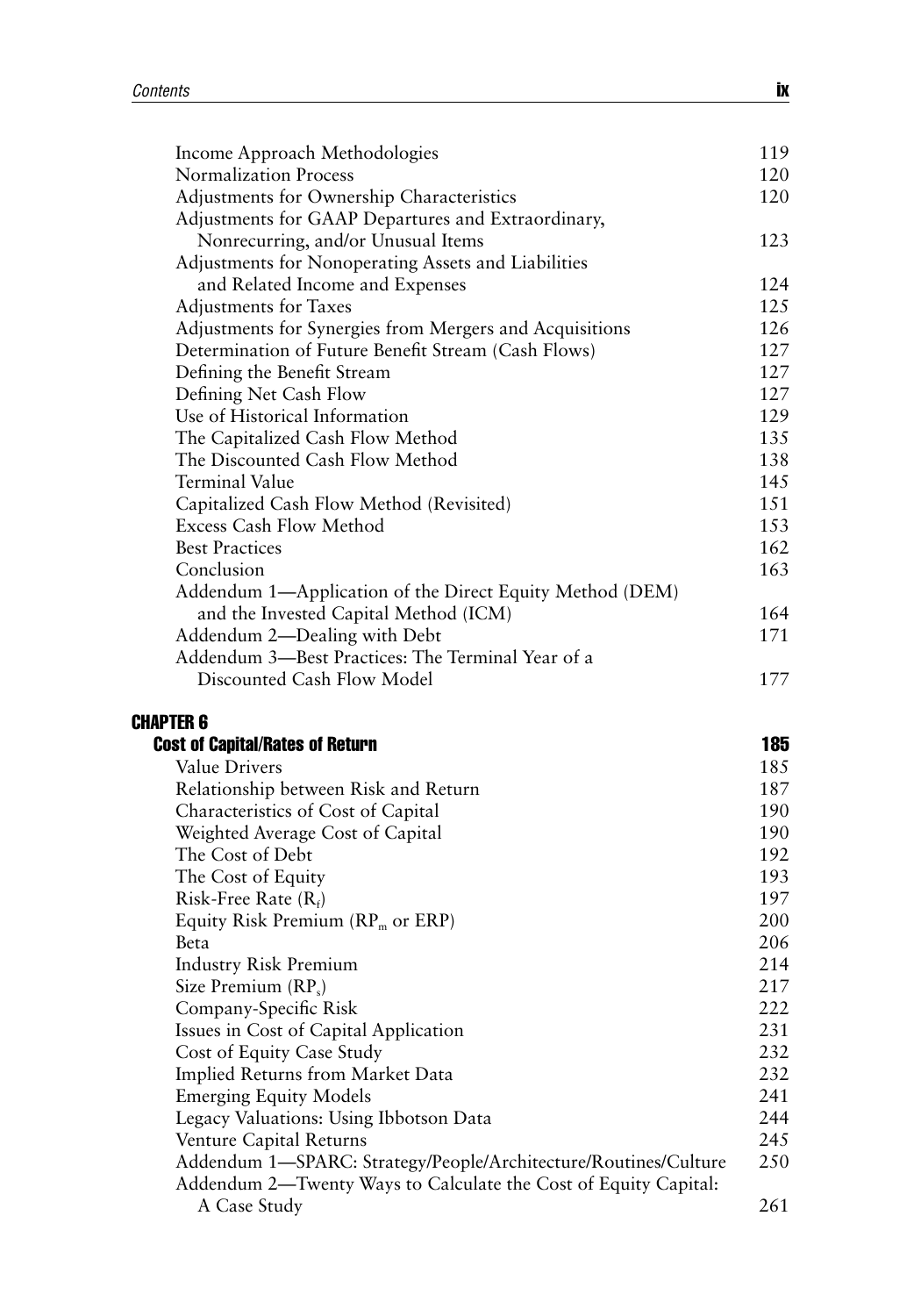## **CHAPTER 7**<br>Internati

| <b>International Cost of Capital</b>                      | 271 |
|-----------------------------------------------------------|-----|
| Background                                                | 271 |
| Estimating the Cost of Equity                             | 274 |
| Developing the WACC (Appreciating the Differences between |     |
| Debt and Equity)                                          | 278 |
| Analysis of Multinational Corporations                    | 280 |
| Due Diligence: Company-Country-Currency-Sector Framework  | 282 |
| Case Study                                                | 286 |
| Technique for Considering a Large Portfolio of Countries  | 288 |
| Conclusion                                                | 289 |

## CHAPTER 8

| <b>Market Approach</b>                                | 291 |
|-------------------------------------------------------|-----|
| Overview                                              | 291 |
| Level of Value                                        | 295 |
| Advantages and Disadvantages of the Market Approach   | 296 |
| Understanding the Subject Company                     | 298 |
| <b>Finding Guideline Companies</b>                    | 298 |
| Sources of Transaction Data                           | 300 |
| The Direct Market Data Method                         | 303 |
| Guideline Company Transactions Method                 | 304 |
| Selecting Guideline Public Companies                  | 306 |
| <b>Basic Financial Indicators</b>                     | 312 |
| Comparing Guideline and Subject Data                  | 313 |
| Adjustments to the Guideline and Subject Companies    | 316 |
| Concluding Remarks on Choosing Guideline Companies    | 323 |
| Calculating Standard Pricing Multiples                | 323 |
| <b>Equity versus Invested Capital</b>                 | 324 |
| <b>Financial Statement Measures</b>                   | 325 |
| <b>Computing Multiples</b>                            | 328 |
| Matching Price to Parameter                           | 328 |
| Dispersion of Pricing Multiples                       | 329 |
| Applying the Valuation Multiples                      | 331 |
| Adjusting Pricing Multiples for Differences in Growth | 333 |
| Adjusting the Guideline Multiples for Size            | 337 |
| Summary                                               | 341 |

| Asset Approach                                              | 343 |
|-------------------------------------------------------------|-----|
| Theory                                                      | 343 |
| Application                                                 | 344 |
| Premise of Value                                            | 346 |
| Control versus Minority                                     | 346 |
| <b>Built-In Gains Taxes</b>                                 | 347 |
| General Steps in the Asset Approach                         | 352 |
| Case Study                                                  | 353 |
| <b>Best Practices</b>                                       | 363 |
| Addendum 1-Understanding Real Estate Appraisals             | 364 |
| Addendum 2-Understanding Machinery and Equipment Appraisals | 375 |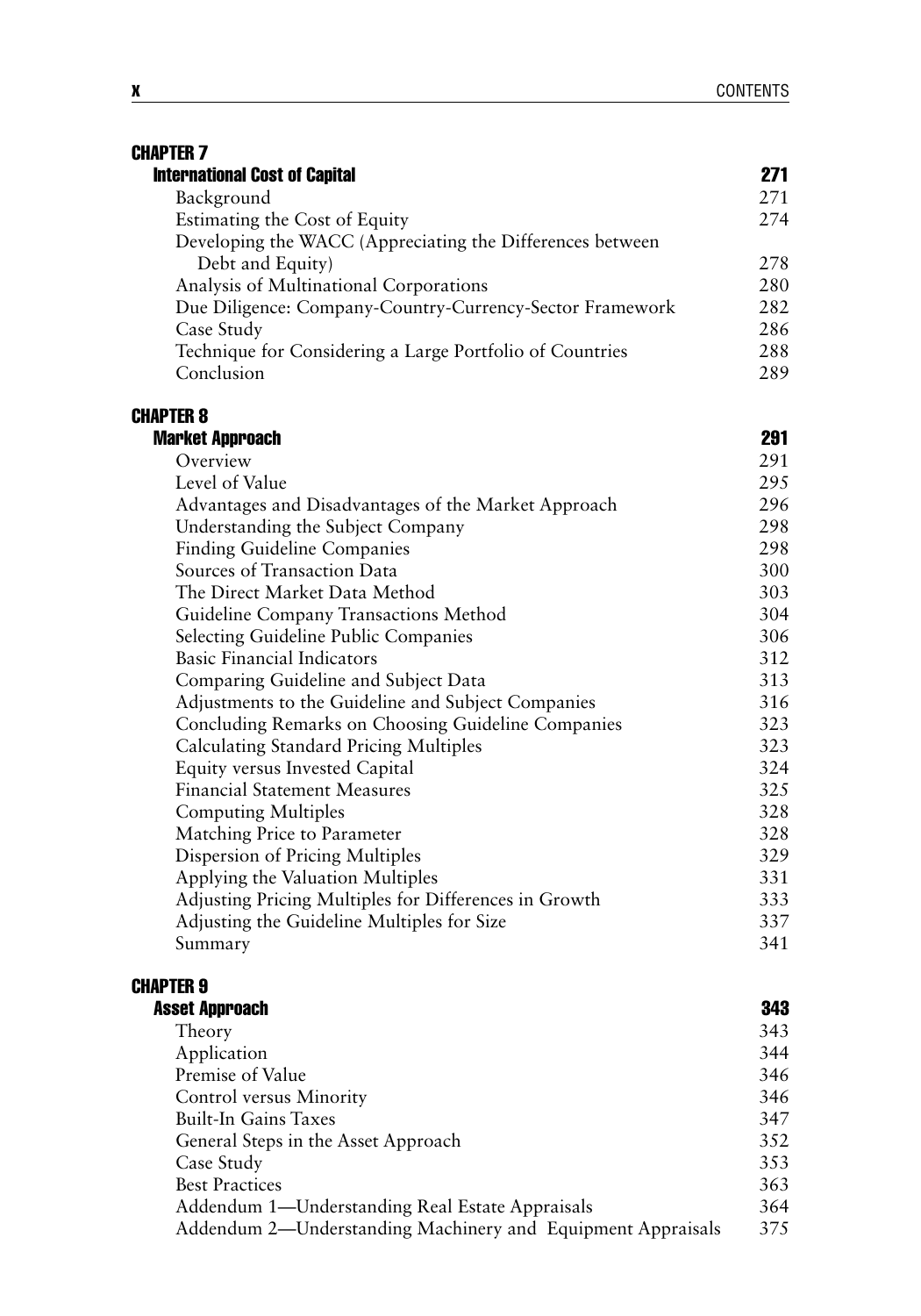## CHAPTER 10

| Valuation Discounts and Premiums                     | 391 |
|------------------------------------------------------|-----|
| Levels of Value                                      | 392 |
| Liquidity versus Marketability                       | 395 |
| Entity-Level versus Shareholder-Level Discounts      | 396 |
| Controversial Issues                                 | 398 |
| Discounts for Lack of Control                        | 398 |
| Levels of Noncontrolling Interests                   | 401 |
| Control Premiums                                     | 404 |
| Alternative View on Premium for Control              | 408 |
| Conclusion                                           | 409 |
| Control and the Market Approach                      | 410 |
| Discounts for Lack of Marketability                  | 411 |
| DLOM on a Controlling Interest                       | 412 |
| <b>Tax Court Cases</b>                               | 420 |
| <b>Empirical Evidence of Marketability Discounts</b> | 422 |
| Applying Study Data                                  | 466 |
| Quantitative Tools                                   | 468 |
| <b>Factors Influencing Marketability</b>             | 481 |
| Other Discounts                                      | 485 |
| Premiums Accorded Voting versus Nonvoting Stock      | 491 |
| Summary                                              | 493 |

| <b>Report Writing</b>                                   | 495 |
|---------------------------------------------------------|-----|
| Valuation Engagements                                   | 495 |
| <b>USPAP</b> Engagements                                | 496 |
| Types of Valuation Engagements and Related Reports      | 496 |
| <b>Detailed Valuation Report</b>                        | 497 |
| Analysis of Risk                                        | 502 |
| Other Business Valuation Reports                        | 505 |
| Addendum—Sample Valuation Report                        | 507 |
| History and Nature of Business                          | 513 |
| General Economic and Industry Outlook                   | 516 |
| Book Value and Financial Position                       | 523 |
| Projections                                             | 532 |
| Approaches to Value                                     | 532 |
| Income Approach                                         | 534 |
| Cost of Capital                                         | 545 |
| Market Approach                                         | 554 |
| Guideline Public Company Method                         | 554 |
| Guideline Company Transactions Method                   | 572 |
| Reconciliation of Valuation Methods                     | 575 |
| Conclusion of Value                                     | 576 |
| Appendix A—Assumptions and Limiting Conditions          | 576 |
| Appendix B-Valuation Representation/Certification       | 580 |
| Appendix C—Professional Qualifications of the Appraiser | 581 |
| Appendix D-Other Sources Consulted                      | 582 |
| Appendix E-Exhibits                                     | 582 |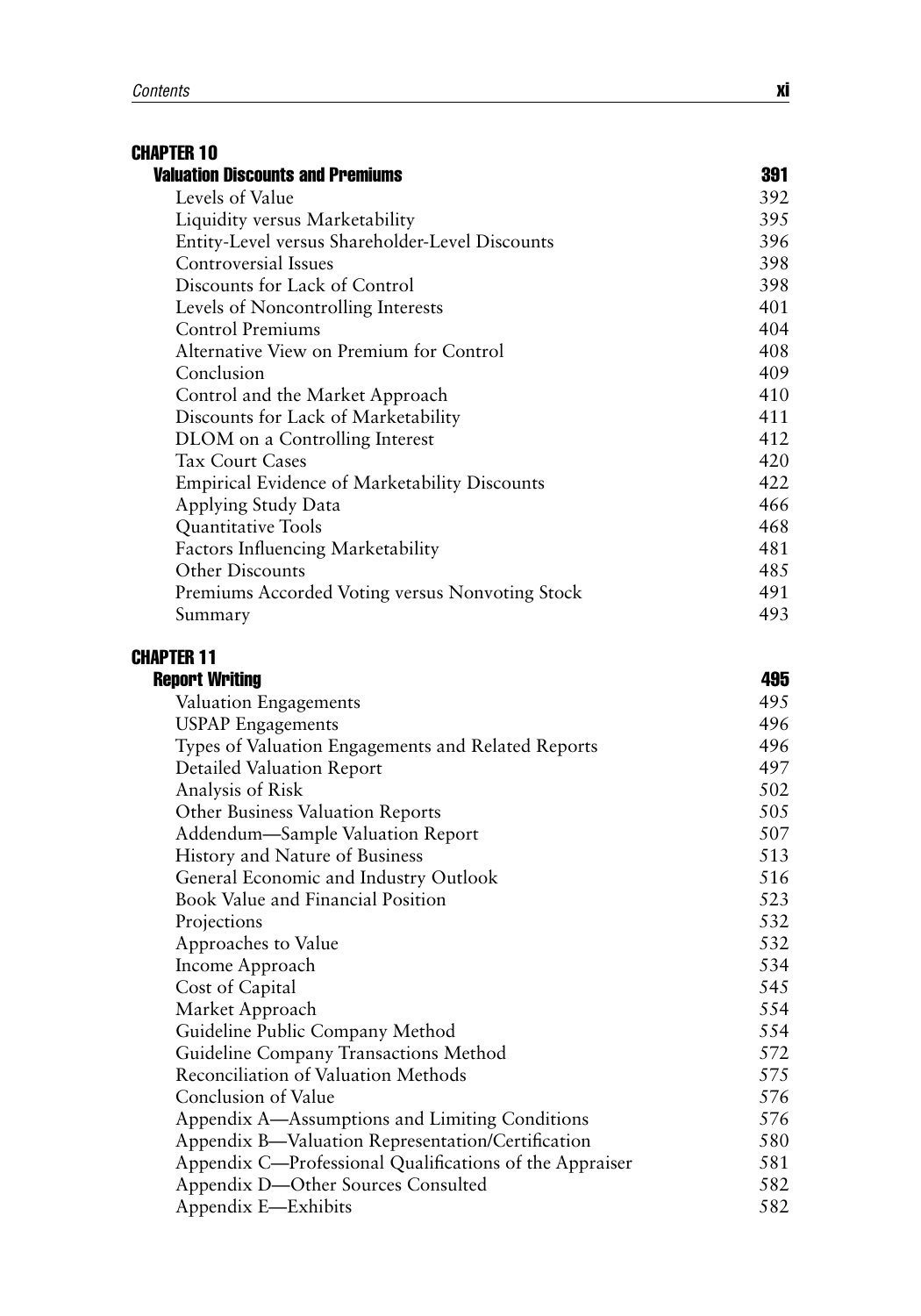| <b>CHAPTER 12</b>                   |     |
|-------------------------------------|-----|
| <b>Business Valuation Standards</b> | 583 |

| History of Valuation Standards                                 | 583 |
|----------------------------------------------------------------|-----|
| <b>Government Action</b>                                       | 584 |
| Organization of the USPAP Standards                            | 585 |
| USPAP Business Valuation Standards (2016-2017)                 | 586 |
| Other Business Valuation Standards and Credentials             | 593 |
| Summary                                                        | 597 |
| Addendum 1—Standards: A Summary of the AICPA'S BV Standards    | 598 |
| <b>CHAPTER 13</b>                                              |     |
| <b>Valuation of Pass-Through Entities</b>                      | 607 |
| Introduction                                                   | 607 |
| Background                                                     | 608 |
| Standard of Value                                              | 620 |
| Controlling Interests in Pass-Through Entities                 | 622 |
| <b>Applicable Tax Rates</b>                                    | 635 |
| Noncontrolling Interests in Pass-Through Entities              | 639 |
| Treharne Model                                                 | 640 |
| Van Vleet Model                                                | 646 |
| The S Corporation Economic Adjustment                          | 648 |
| The S Corporation Equity Adjustment Multiple                   | 651 |
| Mercer Model                                                   | 655 |
| Grabowski Model                                                | 664 |
| Summary: Noncontrolling Interest in Pass-Through Entity Theory | 674 |
| Bibliography                                                   | 677 |
| <b>CHAPTER 14</b>                                              |     |
| <b>Estate, Gift, and Income Tax Valuations</b>                 | 681 |
| Valuations in Estate and Gift Taxes                            | 681 |
| Selected Internal Revenue Code Provisions                      | 682 |
| <b>Selected Treasury Regulations</b>                           | 683 |
| <b>Selected Revenue Rulings</b>                                | 686 |
| Valuations for Income Taxes                                    | 716 |
| <b>CHAPTER 15</b>                                              |     |
| <b>Valuation of Family Limited Partnerships</b>                | 725 |
| Family Limited Partnership Uses                                | 726 |
| Tax Advantages                                                 | 727 |
| How Family Limited Partnerships Are Formed                     | 727 |
| Other Characteristics of Family Limited Partnerships           | 728 |
| State Law, Property Rights, and Their Importance to the        |     |
| <b>Valuation Process</b>                                       | 729 |
| Improper Formation can Create Problems for Partners            | 731 |
| Valuation of Family Limited Partnership Interests              | 732 |
| Preliminary Considerations                                     | 733 |
| <b>Valuation Process</b>                                       | 750 |

Illustrative Case Study 762 Court Cases 769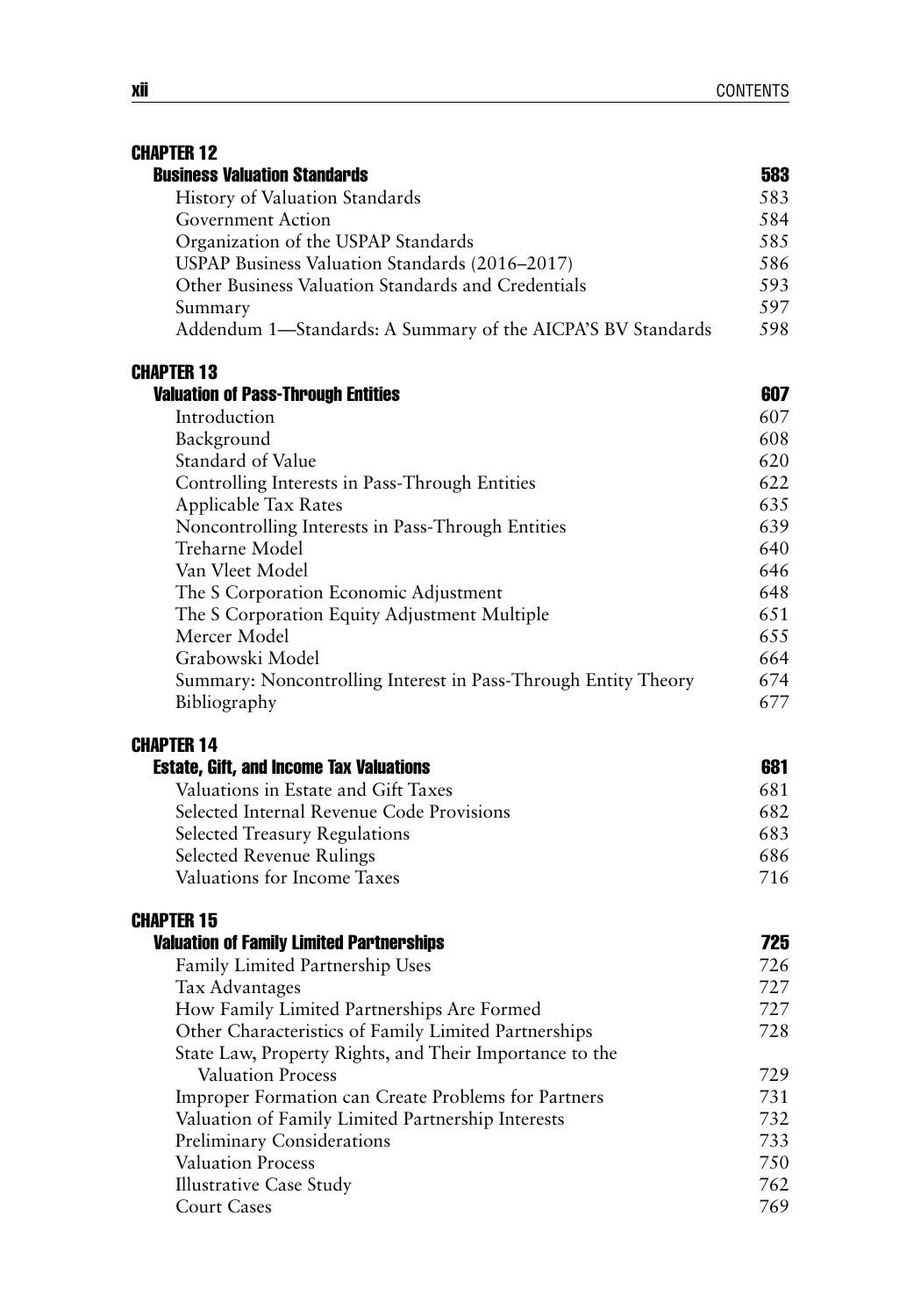| <b>CHAPTER 16</b>                                             |      |
|---------------------------------------------------------------|------|
| <b>Summary of Tax Court Case Valuation Issues</b>             | 779. |
| <b>Tax Court Opinions</b>                                     | 779  |
| <b>CHAPTER 17</b>                                             |      |
| <b>Shareholder Disputes</b>                                   | 783  |
| History of Shareholder Disputes                               | 783  |
| Causes of Action                                              | 784  |
| Standard of Value                                             | 786  |
| Valuation Date                                                | 789  |
| <b>Entire Fairness</b>                                        | 790  |
| Valuation Methodology                                         | 791  |
| Valuation Adjustments                                         | 793  |
| Some Relevant Court Cases                                     | 796  |
| <b>Court Case Caveats</b>                                     | 799  |
| Conclusion                                                    | 800  |
| <b>CHAPTER 18</b>                                             |      |
| <b>Employee Stock Ownership Plans</b>                         | 801  |
| Introduction                                                  | 801  |
| Purposes                                                      | 801  |
| Requirements                                                  | 802  |
| <b>Tax Considerations</b>                                     | 802  |
| Need for Valuation Services                                   | 804  |
| Adequate Consideration and Standard of Value                  | 805  |
| Feasibility of Formation                                      | 807  |
| ESOP Share Ownership Characteristics                          | 811  |
| <b>Ongoing Operations</b>                                     | 812  |
| Accounting Standards for ESOP Companies with Acquisition Debt | 816  |
| <b>ESOP Valuation Engagements</b>                             | 818  |
| <b>Regulatory Environment</b>                                 | 825  |
| Demand for Review Appraisal Services                          | 826  |
| Additional Information                                        | 826  |
| <b>CHAPTER 19</b>                                             |      |
| <b>Valuation in the Divorce Setting</b>                       | 831  |
| Standards of Value                                            | 831  |
| Premise of Value                                              | 833  |
| Goodwill—The Battleground for Divorce Valuations              | 834  |
| Defining Goodwill                                             | 834  |
| State Interpretations on Inclusion of Goodwill in the         |      |
| <b>Marital Estate</b>                                         | 835  |
| Personal versus Entity (Enterprise) Goodwill                  | 836  |
| Allocation of Goodwill as Personal or Entity                  | 837  |
| Applying the Factors to Separate Goodwill                     | 838  |
| Role of Noncompete Agreements in Determining Personal versus  |      |
| <b>Entity Goodwill</b>                                        | 842  |
| Trifurcation of Goodwill and the Concept of Tradeable         |      |
| Personal Goodwill                                             | 843  |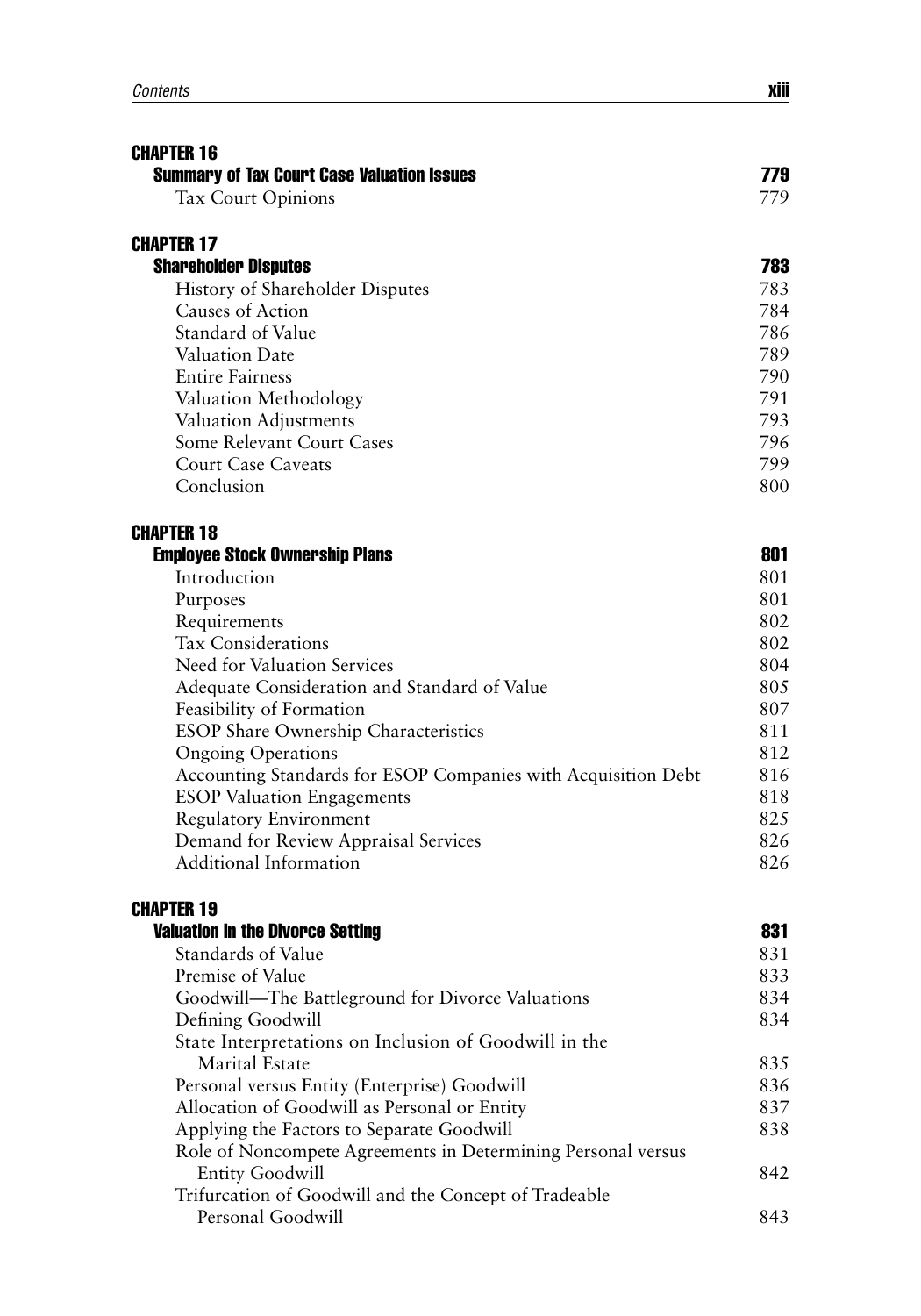| Personal Goodwill in Commercial Businesses                     | 844  |
|----------------------------------------------------------------|------|
| Double Dipping in Divorce Cases                                | 845  |
| Valuation of the S Corporation and Other Pass-Through Entities | 846  |
| Restrictions on Data                                           | 847  |
| Range versus Specificity                                       | 847  |
| Professional Standards                                         | 847  |
| Valuation Methodology and the Application of Discounts         | 849  |
| Liquidity Myth in Pass-Through Entities                        | 8.52 |
| Divorce Valuation and Bankruptcy                               | 8.52 |
| Summary                                                        | 8.52 |
|                                                                |      |

#### CHAPTER 20

| Valuation Issues in Small Businesses       | 853  |
|--------------------------------------------|------|
| Common Characteristics                     | 8.53 |
| <b>Financial Statement Adjustments</b>     | 856  |
| <b>Qualitative Factors Affecting Value</b> | 859  |
| Valuation Methods                          | 860  |
| Reasonableness Tests                       | 865  |
| Summary                                    | 866  |
|                                            |      |

## CHAPTER 21

| <b>Valuation Issues in Professional Practices</b> | 867 |
|---------------------------------------------------|-----|
| <b>Types of Practices</b>                         | 868 |
| Purpose of Valuation                              | 871 |
| Professional Goodwill and Practice Goodwill       | 871 |
| Select Case Law for Marital Dissolution           | 873 |
| <b>Factors Affecting Value</b>                    | 875 |
| <b>Financial Statement Adjustments</b>            | 879 |
| Valuation Methods                                 | 883 |
| Summary                                           | 887 |

## CHAPTER 22

| IAP IEK ZZ                                                      |     |
|-----------------------------------------------------------------|-----|
| <b>Reasonable Compensation</b>                                  | 889 |
| Purposes for Analysis                                           | 890 |
| Types of Compensation                                           | 893 |
| Assessing Compensation                                          | 896 |
| Methods of Calculating Reasonable Compensation                  | 900 |
| Divorce and the "Double Dip"                                    | 904 |
| Personal Goodwill                                               | 906 |
| Reasonable Compensation Job Aid for IRS Valuation Professionals | 907 |
| Conclusion                                                      | 910 |

| The Valuator as Expert Witness                          | 911 |
|---------------------------------------------------------|-----|
| Introduction                                            | 911 |
| Pre-Engagement Considerations                           | 913 |
| United States Requirements and Procedures Applicable to |     |
| <b>Expert Witnesses</b>                                 | 914 |
| Daubert Motion                                          | 916 |
| The Ikarian Reefer                                      | 919 |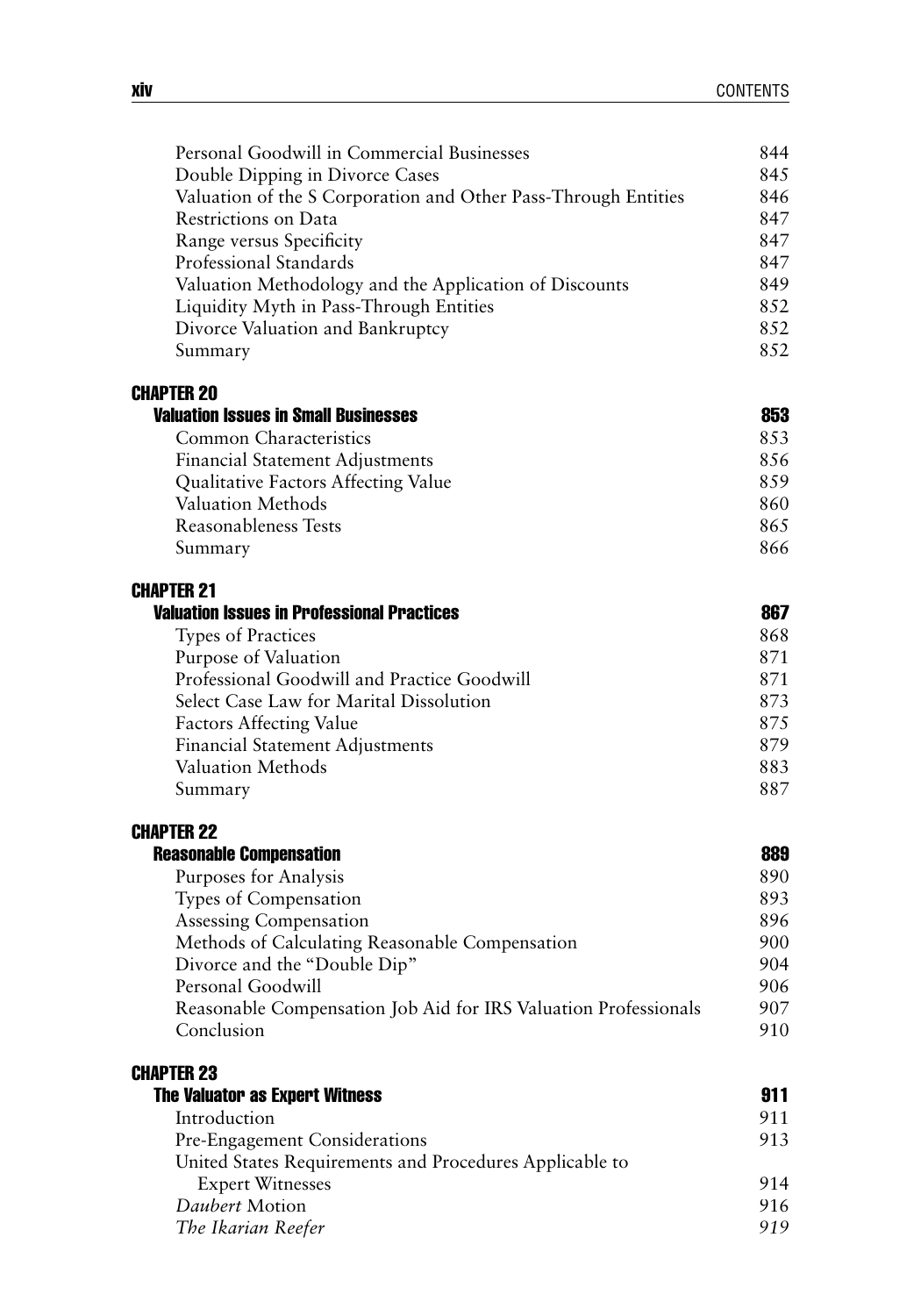| Canadian Requirements Applicable to Expert Witnesses                       | 920  |
|----------------------------------------------------------------------------|------|
| "Rules" for the Testifying Expert When on the Witness Stand                | 922  |
| Conclusion                                                                 | 929  |
| <b>CHAPTER 24</b>                                                          |      |
| <b>Fair Value Measurement and the Valuation of Intangible Assets</b>       | 931  |
| Introduction                                                               | 931  |
| Nature of Intangible Assets                                                | 932  |
| Reasons to Value Intangibles                                               | 934  |
| Fair Value Measurement                                                     | 934  |
| <b>Business Combinations</b>                                               | 939  |
| Intangibles: Risk and Return                                               | 944  |
| Valuation Approaches to Intangibles                                        | 945  |
| Cost Approach                                                              | 946  |
| Market Approach                                                            | 949  |
| Income Approach                                                            | 952  |
| <b>Amortization Benefit</b>                                                | 957  |
| In-Process Research and Development                                        | 959  |
| Goodwill                                                                   | 960  |
| <b>Financial Reporting Disclosures</b>                                     | 967  |
| Statements on Standards for Valuation Services VS Section 100              | 968  |
| Case Study: Determining the Value of Goodwill and Other                    |      |
| Intangible Assets in a Business Combination                                | 970  |
| <b>CHAPTER 25</b>                                                          |      |
| <b>Marketing, Managing, and Making Money in a Valuation Services Group</b> | 1007 |
| Purpose and Overview                                                       | 1007 |
| <b>CHAPTER 26</b>                                                          |      |
| <b>Business Damages</b>                                                    | 1009 |
| General Considerations in Damages Calculations                             | 1009 |
| Legal Principles Governing Damages                                         | 1010 |
| Measurement of Damages                                                     | 1016 |
| Can Lost Profits Exceed the Fair Market Value of the Business?             | 1028 |
| Considerations in Intellectual Property Damages                            | 1029 |
| Considerations in Securities Class Action Litigation                       | 1036 |
| Conclusion                                                                 | 1040 |
| <b>CHAPTER 27</b>                                                          |      |
| <b>Other Valuation Service Areas</b>                                       | 1043 |
| A: Valuation for Public Companies and/or Financial Reporting               | 1043 |
| B: Valuation Issues in Buy-Sell Agreements                                 | 1043 |
| C: Valuing Debt                                                            | 1044 |
| D: Valuation Issues in Preferred Stock                                     | 1044 |
| E: Restricted Stock Valuation                                              | 1044 |
| F: Valuation of Early-Stage Technology Companies                           | 1044 |
| G: Valuation Issues Related to Stock Options and Other                     |      |
| Share-Based Compensation                                                   | 1044 |
| H: Real Option Valuations                                                  | 1045 |
| I: Maximizing Shareholder Value                                            | 1045 |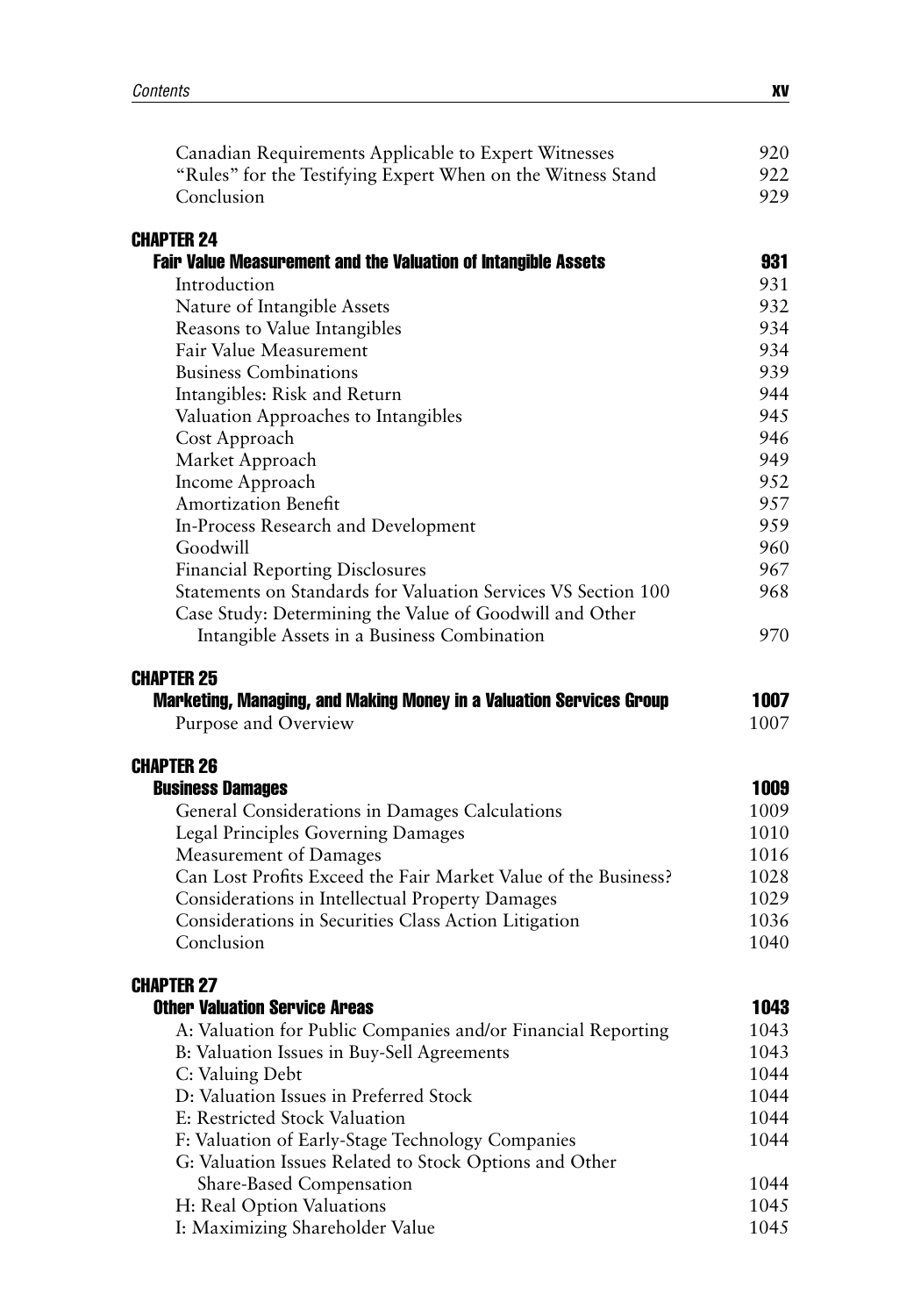## CHAPTER 28

| <b>Valuation of Healthcare Service Businesses</b>               | 1047 |
|-----------------------------------------------------------------|------|
| Background                                                      | 1051 |
| <b>Industry Factors</b>                                         | 1054 |
| Standard of Value                                               | 1066 |
| Considerations for Valuing Healthcare Entities                  | 1067 |
| <b>Valuation Process</b>                                        | 1068 |
| Control Premiums and Minority Discounts                         | 1074 |
| Discounts for Lack of Marketability                             | 1075 |
| Valuation Issues for Specific Healthcare Industry Niches        | 1076 |
| Public and Private Healthcare Services Companies by Niche       | 1087 |
| <b>CHAPTER 29</b>                                               |      |
| <b>Determination of Compensation in the Healthcare Industry</b> | 1089 |

| Background on Drivers of Compensation Assignments | 1089 |
|---------------------------------------------------|------|
| <b>Regulatory Guidance</b>                        | 1090 |
| Applicable Valuation Standards                    | 1092 |
| <b>Compensation Elements</b>                      | 1092 |
| Sources of Data                                   | 1096 |
| Documentation                                     | 1097 |
| Conclusion                                        | 1097 |
|                                                   |      |

| <b>Special Industry Valuations</b>                      | 1099 |
|---------------------------------------------------------|------|
| Construction                                            | 1099 |
| Oil and Gas Exploration and Production Valuations       | 1111 |
| Radio                                                   | 1124 |
| Cable TV                                                | 1132 |
| Restaurants                                             | 1144 |
| Bars and Nightclubs                                     | 1162 |
| Addendum 1-An Interview with a Business Broker-Valuator | 1168 |

| <b>Valuation Views and Controversial Issues: An Illustration</b><br>1179 |
|--------------------------------------------------------------------------|
| 1179                                                                     |
| 1182                                                                     |
| 1189<br>Regional Economic Data (as of September 1, 20X5)                 |
| 1189                                                                     |
| 1190                                                                     |
| Financial Analysis of the Company<br>1192                                |
| Appraisal of Fair Market Value<br>1200                                   |
| Reconciliation of Valuation Methods<br>1223                              |
|                                                                          |

| <b>About the Website</b> | 1225 |
|--------------------------|------|
| <b>Index</b>             | 1229 |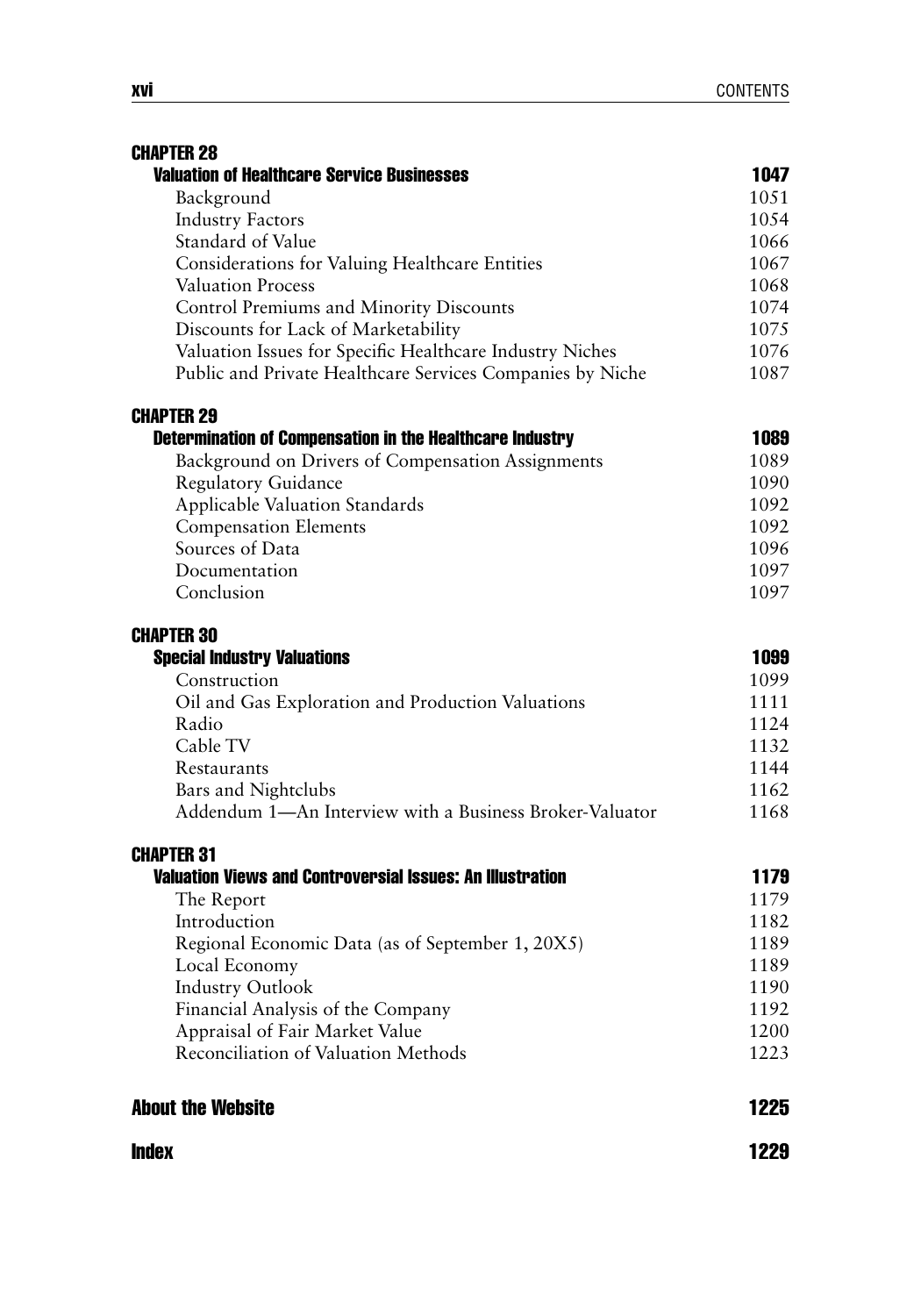## Introduction to Financial Valuation

The demand for financial valuation services pertaining to ownership interests and assets in nonpublic companies/entities and subsidiaries, divisions, or segments of public companies is ever-increasing. Many textbooks discuss valuation issues pertaining to public companies and their stock prices. Much of that information also can be used to value nonpublic companies. Over the past 35 years or so, specific techniques, methods, applications, and models applicable to nonpublic entities and assets have emerged and been refined. This text addresses this body of knowledge. d for financial valuation services pertaining to ownership<br>tompublic companies/entities and subsidiaries, divisions, or<br>anies is ever-increasing. Many textbooks discuss valuatio<br>blic companies and their stock prices. Much

Development of a valuation requires judgment on the part of the valuation analyst (analyst), which can lead to differences of opinion. This book presents the consensus view of 30 of the leading valuation analysts in the country.

Much of the notation system used in this text is that used by Dr. Shannon P. Pratt (a coauthor of this book) in his various publications.<sup>1</sup> It has also been used by the American Institute of Certified Public Accountants (AICPA), the National Association of Certified Valuators and Analysts (NACVA), the American Society of Appraisers (ASA), and the Institute of Business Appraisers (IBA) in their business valuation courses.

As a quick reference guide to important factors and concepts, numerous "ValTips" are found throughout the volume. These ValTips are intended to provide guidance and insight on handling key issues as well as to provide best practice ideas.

#### WHO VALUES BUSINESSES?

Many providers and/or users of business valuation services exist. The AICPA unofficially estimates that tens of thousands of certified public accountants (CPAs) perform business valuations on at least a part-time basis. Many of these are also full-time valuation practitioners. Several of the national accounting firms also have valuation services groups. Analysts and appraisers also practice out of various types of organizations, including appraisal companies, valuation boutiques, and consulting firms. Valuations are also performed by investment bankers, usually as part of a transaction. Owners and financial executives also participate in valuations of their

<sup>1</sup> Shannon P. Pratt and Roger J. Grabowski, *Cost of Capital: Applications and Examples*, 5th ed. (Hoboken, NJ: John Wiley & Sons, 2014), appendix VI, "Notation System and Abbreviations Used in This Book."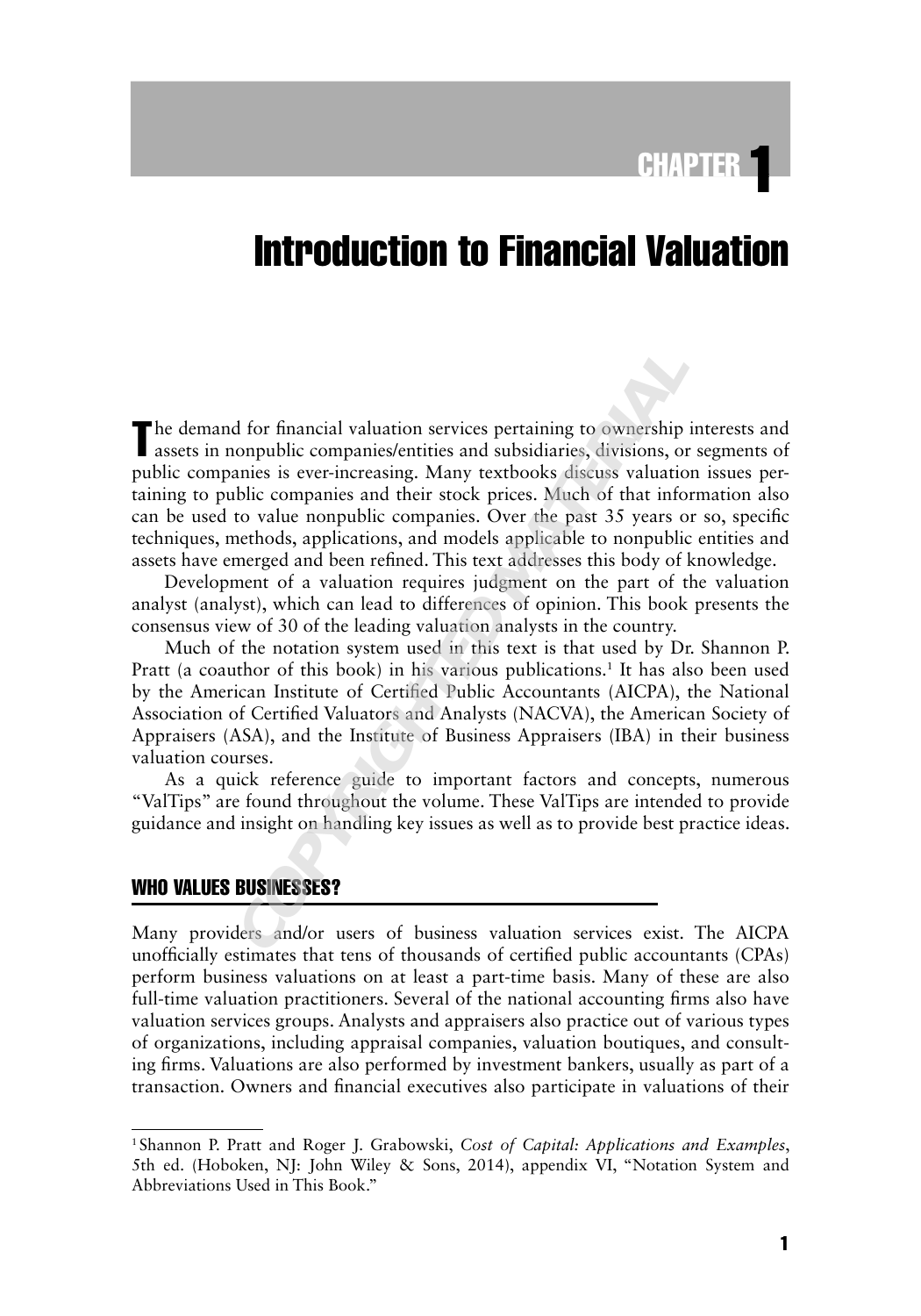companies or segments of their companies. This book attempts to provide a sound understanding of financial valuation for all users and providers of valuation services and to advance consensus views on some of the more troublesome aspects within the valuation profession.

## PURPOSE OF A VALUATION

Businesses or their assets are valued for a variety of reasons. Some of the more common purposes for valuation are:

- Mergers and acquisitions
- Litigation and ownership disputes
- Estate, gift, and income tax
- Marital dissolution
- Dissenters' rights cases
- Shareholder oppression cases
- Employee stock ownership plans (ESOPs)
- Financial reporting
- Allocation of purchase price
- Goodwill impairment
- Buy-sell agreements
- Family limited partnerships
- Reorganizations and bankruptcies
- Recapitalizations
- Business planning
- Stock option plans
- Compensation

Various types of businesses can be valued:

- C corporations
- S corporations
- Limited liability companies
- Limited liability partnerships
- Limited partnerships
- General partnerships
- Trusts
- Sole proprietorships
- Undivided interests

The types of interest within each of the organizational structures can vary as well. The types of interest that can be valued include:

- 100 percent controlling interest
- Majority interests that possess control
- Majority interests that do not possess control
- 50 percent interest
- Dominant minority interest
- Nondominant minority interest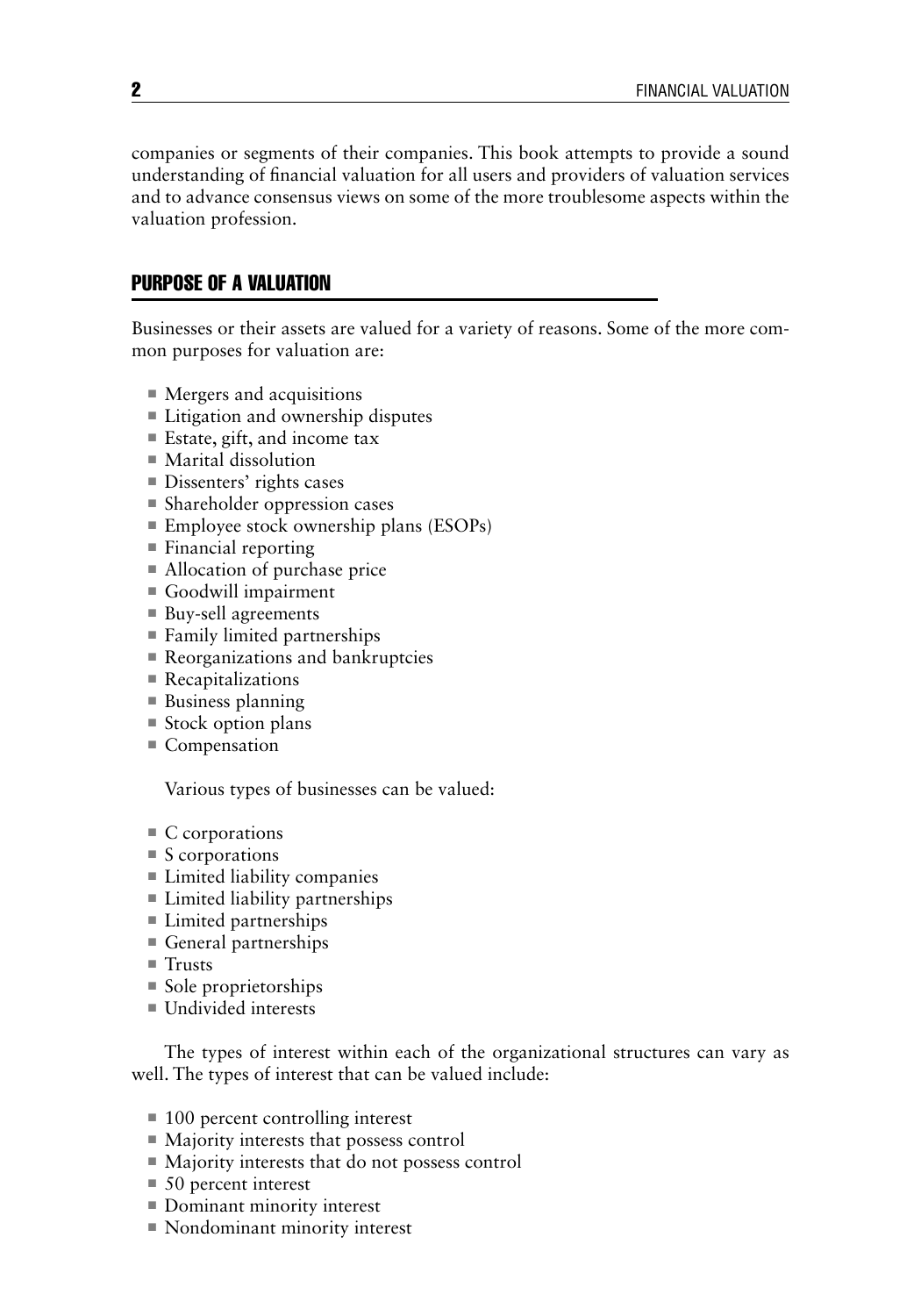The individual ownership characteristics of any interest in a company being valued must also be evaluated. As such, it is important for an analyst to review corporate documents, including articles of incorporation, by-laws, buy-sell agreements, restrictive agreements, and the like. A review of these documents, along with an understanding of state rights, will indicate any particular rights that the interest enjoys.

#### PROFESSIONAL VALUATION ORGANIZATIONS

The following long-standing U.S. professional organizations provide accreditation and education to members (some of whom are international members) in business valuation, particularly in closely held business interests and the valuation of intangible assets:

- 1. American Institute of Certified Public Accountants (AICPA)
- **2.** American Society of Appraisers (ASA)
- **3.** The Institute of Business Appraisers (IBA)
- 4. National Association of Certified Valuators and Analysts (NACVA)

These organizations are briefly described in Chapter 12.

The International Society of Business Appraisers (ISBA; www.intlbca.com) has recently been formed and also provides accreditation and education to its members. Canada has an active group devoted to business valuation as well: the Canadian Institute of Chartered Business Valuators (CICBV; www.cicbv.ca ).

The International Institute of Business Valuers (iiBV; www.iibv.org) was formed in 2010 for the purpose of providing business valuation education outside North America. The iiBV is an association of valuation professional organizations (VPOs).

## STANDARDS OF VALUE

Before analysts can attempt to value a business, they must identify and understand the applicable standard of value for the valuation of the subject interest (see Chapter 2). The standard of value is related to and determined by the purpose of the valuation.



Relying on the wrong standard of value can result in a very different value than would have been concluded under the proper standard of value. In a dispute setting, the use of the wrong standard of value for the jurisdiction can result in a possible dismissal of the value altogether.

The five primary standards of value are:

- **1.** Fair market value (FMV)
- **2.** Investment value
- **3.** Intrinsic value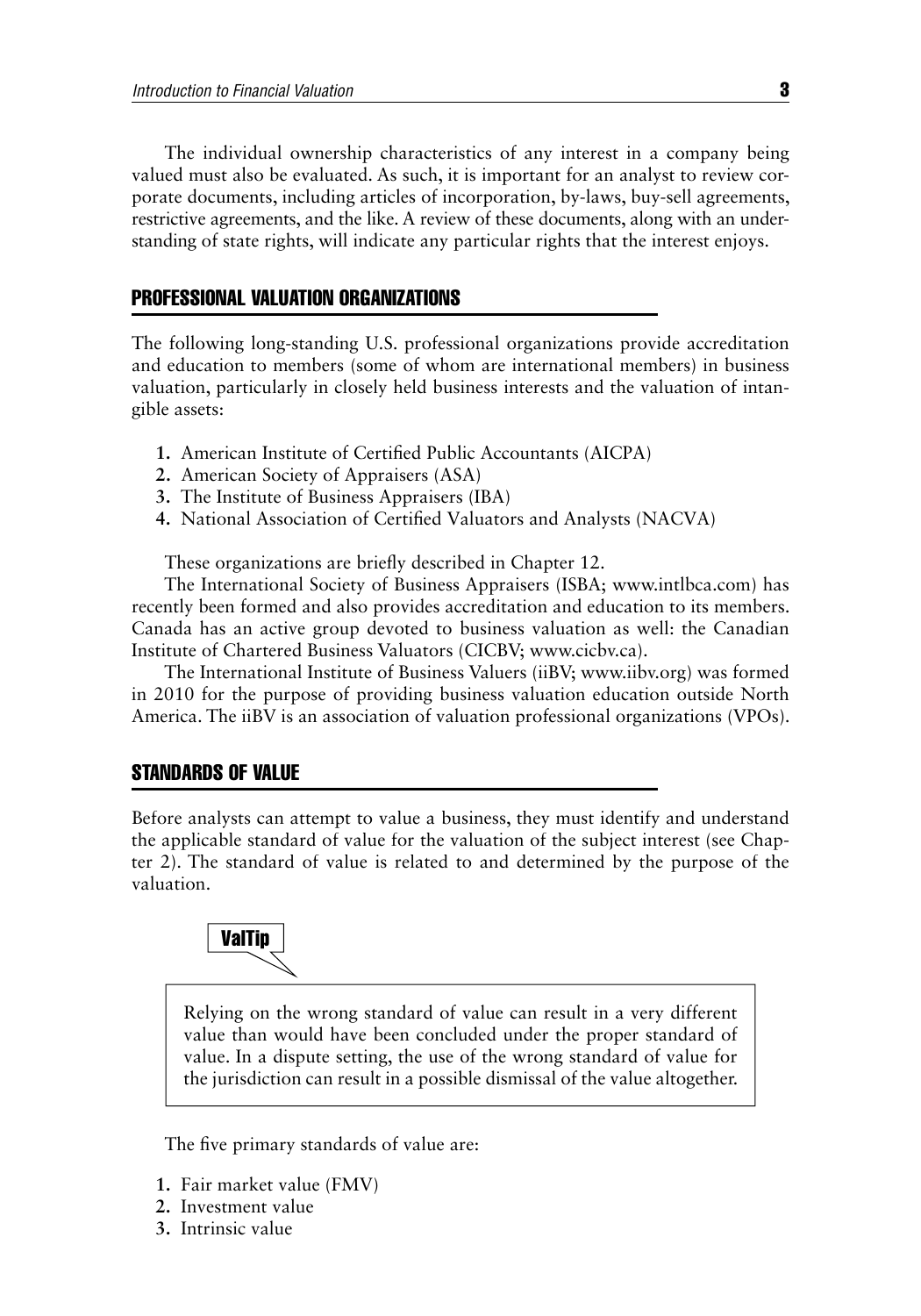- **4.** Fair value (state rights)
- **5.** Fair value (financial reporting)

#### Fair Market Value

The U.S. Treasury regulations define fair market value as "the price at which the property would change hands between a willing buyer and a willing seller, neither being under any compulsion to buy or to sell and both having reasonable knowledge of relevant facts."<sup>2</sup>

Fair market value for tax purposes also assumes a hypothetical willing buyer and a hypothetical willing seller. In contrast, investment value identifies a particular buyer or seller and the attributes that buyer or seller brings to a transaction. Fair market value also assumes an arm's-length deal and that the buyer and seller are able and willing. This is not the same as the definition of market value, an often-used real estate term. For example, the Uniform Standards of Professional Appraisal Practice (USPAP) defines market value as "a type of value, stated as an opinion, that presumes the transfer of a property (i.e., a right of ownership or a bundle of such rights), as of a certain date, under specific conditions set forth in the definition of the term identified by the appraiser as applicable in an appraisal."<sup>3</sup>

Internal Revenue Service Revenue Ruling 59-60 (see Addendum 1 to this chapter for a checklist summary for Revenue Ruling 59-60) defines fair market value as "the price at which the property would change hands between a willing buyer and a willing seller when the former is not under any compulsion to buy and the latter is not under any compulsion to sell, both parties having reasonable knowledge of relevant facts. Court decisions frequently state in addition that the hypothetical buyer and seller are assumed to be able, as well as willing, to trade and to be well informed about the property and concerning the market for such property."4



Although state courts may use the term *fair market value* in marital dissolution cases, no states have specific and detailed definitions of fair market value.

The *International Glossary of Business Valuation Terms* (*International Glossary*) represents the collective wisdom of the American Institute of Certified Public Accountants, American Society of Appraisers, Canadian Institute of Chartered Business Valuators, National Association of Certified Valuators and Analysts, and the Institute of Business Appraisers. See Addendum 2 to this chapter for the complete *International Glossary*. Its definition of fair market value reads: "The price, expressed in terms of cash equivalents, at which property would change hands between a hypothetical willing and able buyer and a hypothetical willing and able seller, acting at arm's

<sup>2</sup>Treasury Regulation 20.2031-1.

<sup>3</sup> USPAP, 2016–2017 edition, p. 3, The Appraisal Foundation.

<sup>4</sup> Rev. Rul. 59-60, 159-1 CB 237.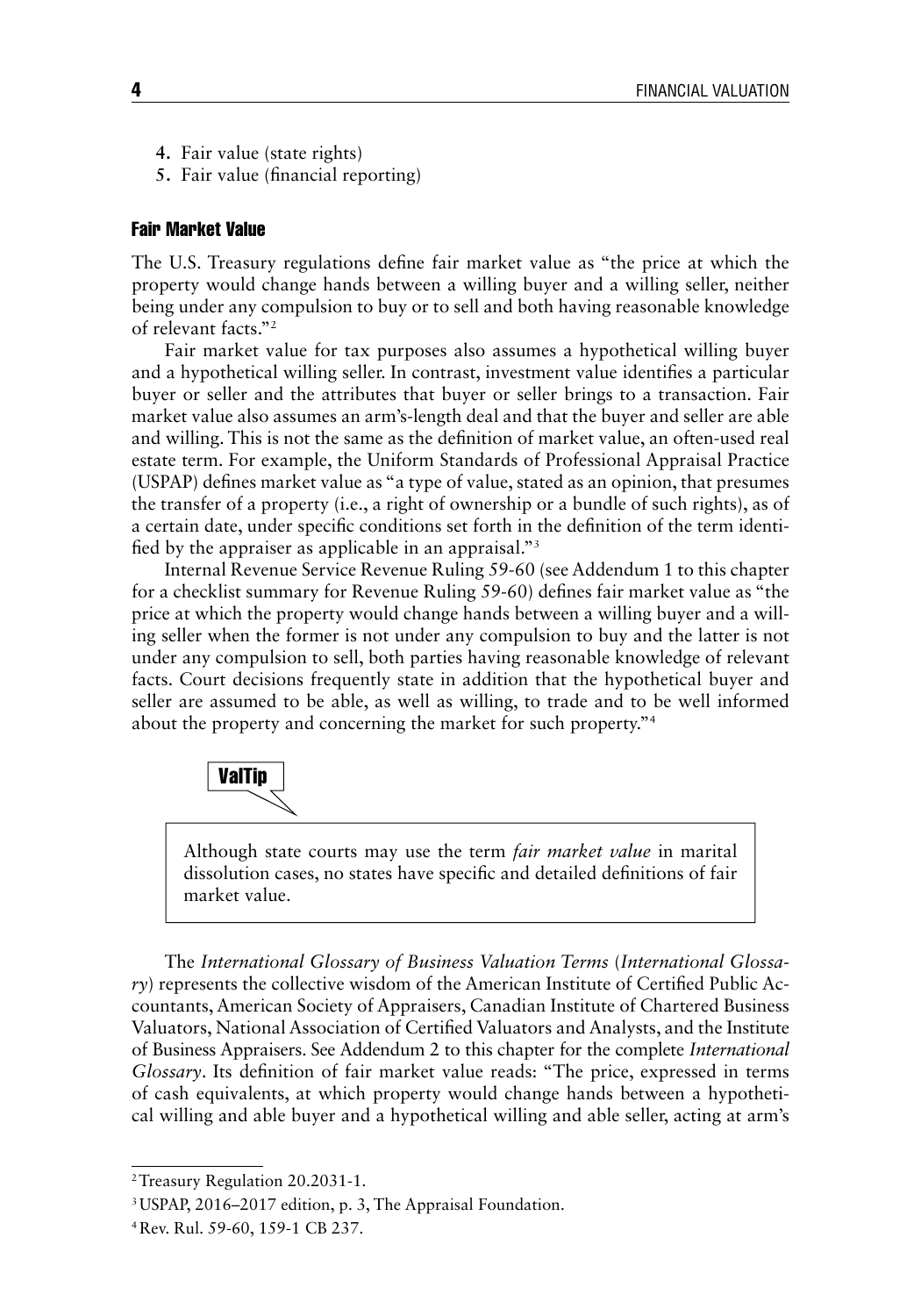length in an open and unrestricted market, where neither is under compulsion to buy or sell and when both have reasonable knowledge of the relevant facts."

This is obviously very similar to the definition of fair market value in the tax area. Fair market value is used most often in tax situations. It is also used in many buy-sell agreements and marital dissolution situations. Unless otherwise noted, the standard of value discussed throughout this text is fair market value.

#### Investment Value

The *International Glossary* defines investment value as "the value to a particular investor based on individual investment requirements and expectations." Investment value is the value to a particular investor, which reflects the particular and specific attributes of that investor. The best example would be an auction setting for a company in which there are five different bidders attempting to purchase the company. More than likely each of the bidders will offer a different price because the prices are based on the individual outlook and synergies that each bidder brings to the transaction. Investment value may also reflect more of the risk of a particular investor than the market consensus of the risk of the investment.

#### Intrinsic Value

Intrinsic value is based on fundamental analyses of companies, particularly publicly traded companies. It is often what is taught in university financial courses and presented in finance textbooks. Jeffrey C. Hooke, in his text *Security Analysis on Wall Street: A Comprehensive Guide to Today's Valuation Methods,* states that "Under the intrinsic value method, future dividends are derived from earnings forecasts and then discounted to the present, thereby establishing a present value for the stock. If the stock is trading at a price lower than this calculation, it is a 'buy'; if the market price is higher than the intrinsic value, the stock is a 'sell.'"<sup>5</sup>

Others define intrinsic value as the "true" or "real" worth of an item, based on an evaluation of available facts. It is sometimes called *fundamental value.* It is an analytical judgment of value based on perceived *characteristics inherent in the investment* (not characteristics particular to any one investor). Intrinsic value is not applied often in valuations of nonpublic companies.

#### Fair Value (State Rights)

In most states, *fair value* refers to fair market value without discounts for lack of control and lack of marketability. The Model Business Corporation Act (MBCA) of 1984 published by the American Bar Association (ABA) defined fair value as:

The value of the shares immediately before the effectuation of the corporate action to which the shareholder objects, excluding any appreciation or depreciation in anticipation of the corporate action unless exclusion would be inequitable.<sup>6</sup>

<sup>5</sup> Jeffrey C. Hooke, *Security Analysis and Business Valuation on Wall Street: A Comprehensive Guide to Today's Valuation Methods*, 2nd ed. (Hoboken, NJ: John Wiley & Sons, 2010), 12. <sup>6</sup> Model Business Corporation Act § 13.01(3)(ABA 1984).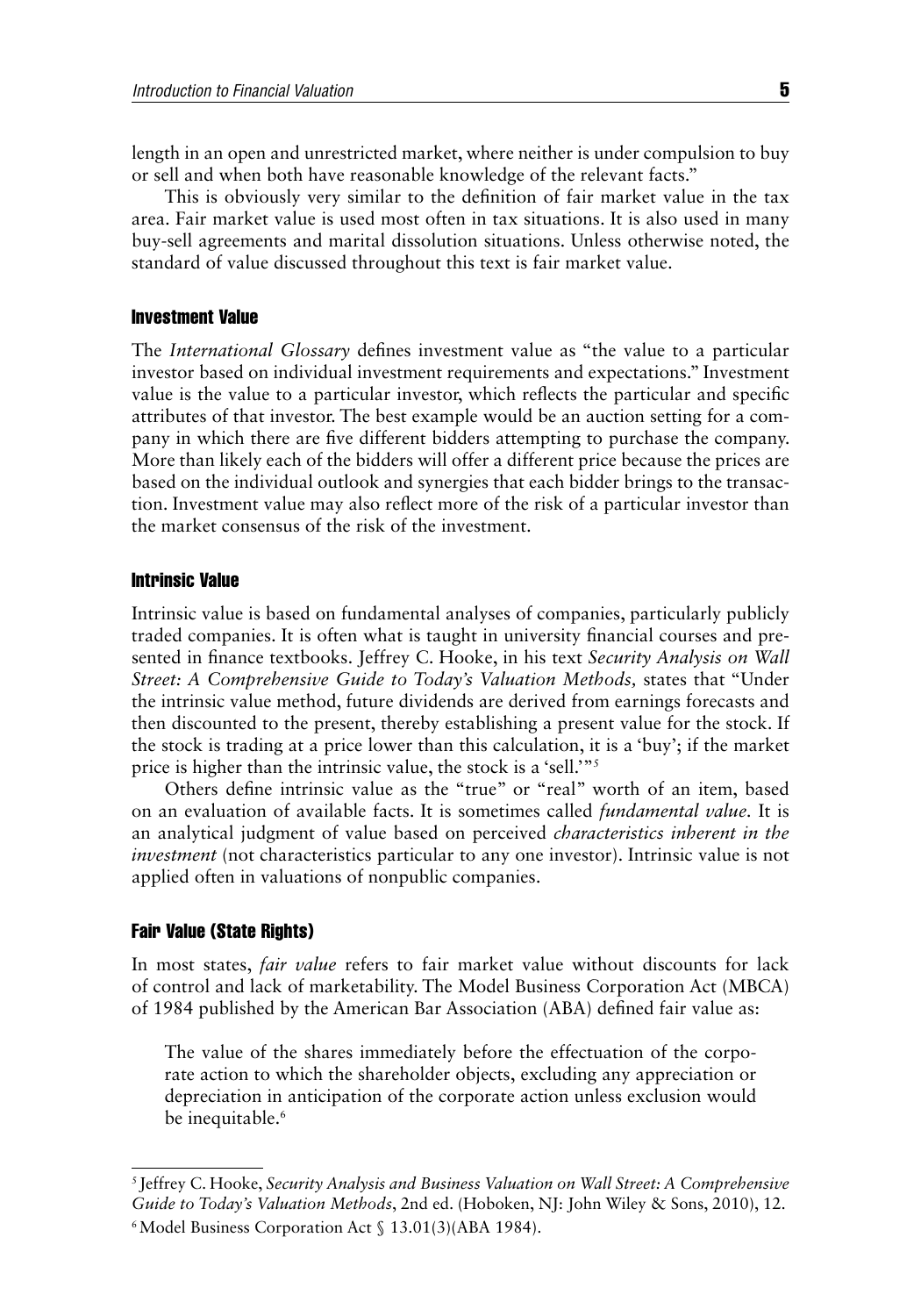Initially published in 1950, the ABA has made modifications to the MBCA over time. The Model Business Corporation Act of 1999 revised the definition of fair value as follows:7

The value of the corporation's shares determined:

- (i) immediately before the effectuation of the corporate action to which the shareholder objects;
- (ii) using customary and current valuation concepts and techniques generally employed for similar businesses in the context of the transaction requiring appraisal; and
- (iii) without discounting for lack of marketability or minority status except, if appropriate, for amendments to the articles pursuant to section  $13.02(a)(5)$ .

More states are adopting this definition each year. Even in states that have not adopted it, it is frequently cited in cases. Fair value is the standard of value for state actions, including dissenting rights cases and shareholder oppression cases. Its definition and application can vary from state to state. As such, the definition of fair value in one state may be quite different from the definition of fair value in another state. Analysts must understand both the definition and the application of fair value in the particular state in which the action is taking place. A discussion with an attorney familiar with a state's statutes and case law is very helpful.

#### Fair Value (Financial Reporting)

Fair value is the standard of value for financial reporting as set forth in the Accounting Standards Codification (ASC) as issued by the Financial Accounting Standards Board (FASB). Also, see Addendum 3 to this chapter for the *AICPA Glossary of Additional Terms* from the Statements on Standards for Valuation Services VS Section 100.

The definition from ASC 820 is: "Fair value is the price that would be received to sell an asset or paid to transfer a liability in an orderly transaction between market participants at the measurement date."<sup>8</sup>

Fair value for financial reporting purposes often has been equated with fair market value. However, in certain situations, for example, purchase of a business, fair value for a company or a segment of a company would include synergies within a transaction, if present. As such, in those situations, the purchase price may have more aspects of investment value than fair market value or fair value. In other situations, such as the value of certain individual assets, synergies may not be included, and fair value would be more similar to fair market value. It is important for the analyst to look for guidance from FASB and the Securities and Exchange Commission (SEC) in terms of their views on fair value and its applications.

#### PREMISE OF VALUE

The two main premises of value in a business valuation are going concern value and liquidation value. The *International Glossary* defines premise of value as "an assumption regarding the most likely set of transactional circumstances that may be

<sup>7</sup>Model Business Corporation Act § 13.01(4)(ABA 1999).

<sup>8</sup>ASC 820, "Fair Value Measurements and Disclosures."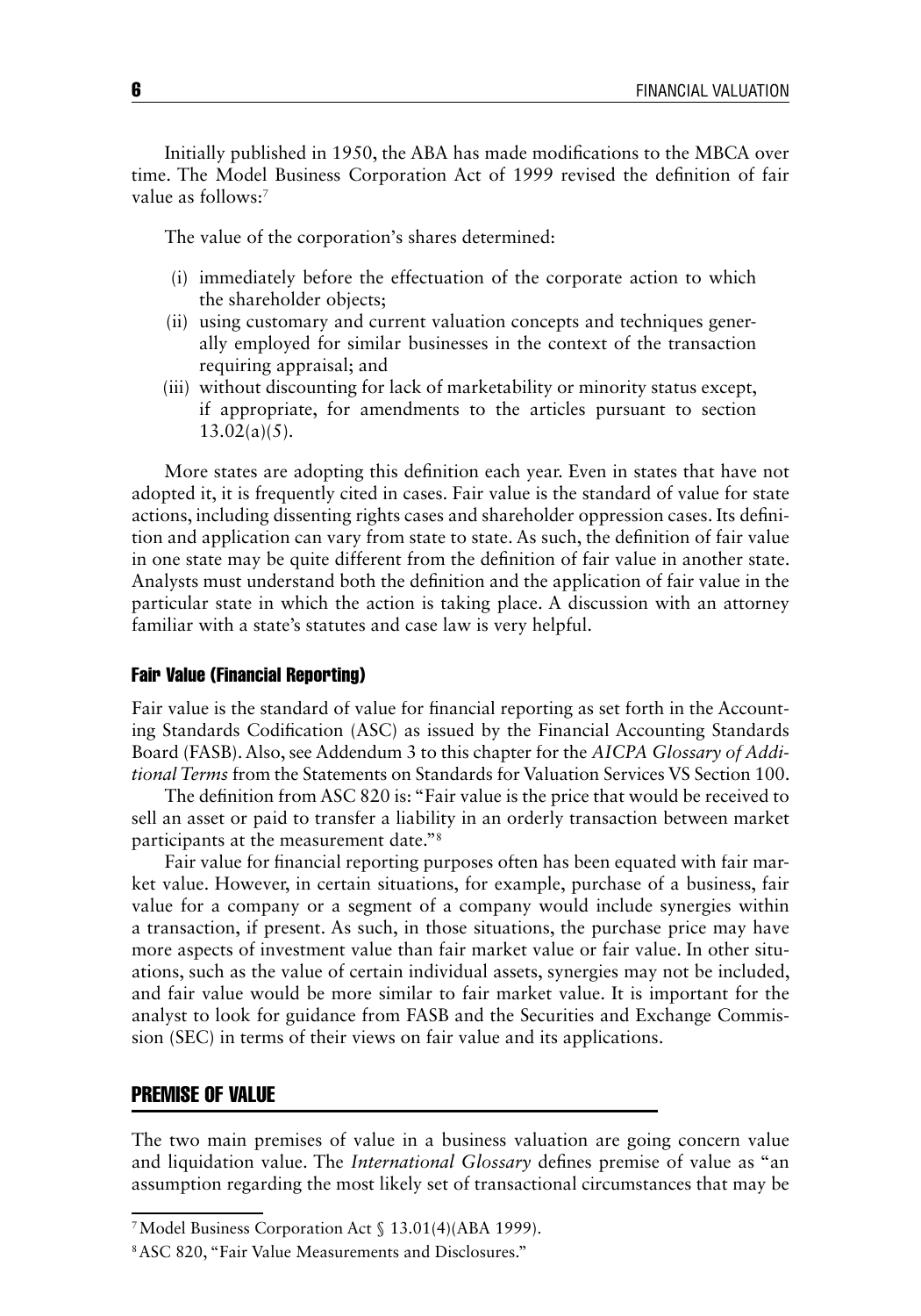applicable to the subject valuation, e.g., going concern, liquidation." It defines goingconcern value as "the value of a business enterprise that is expected to continue to operate into the future. The intangible elements of going concern value result from factors such as having a trained work force, an operational plant, and the necessary licenses, systems, and procedures in place."



Some companies are worth more dead than alive. It is important for the analyst, particularly when valuing an entire company, to determine if the going concern value exceeds the liquidation value. For a minority interest, there are situations where the going concern value is less than the liquidation value. However, the minority shareholder cannot force a liquidation if the controlling shareholder desires to continue the business as a going concern.

There are two types of liquidation value: orderly liquidation and forced liquidation. The *International Glossary* defines liquidation value as "the net amount that can be realized if the business is terminated and the assets are sold piecemeal. Liquidation can be either 'orderly' or 'forced.'"

It defines orderly liquidation value as "liquidation value at which the asset or assets are sold over a reasonable period of time to maximize proceeds received."

It defines forced liquidation value as "liquidation value at which the asset or assets are sold as quickly as possible, such as at an auction."

Under ASC 820, for fair value accounting the valuation premise for nonfinancial assets is the *highest and best use* defined as follows:

The use of a nonfinancial asset by market participants that would maximize the value of the asset or the group of assets and liabilities (for example, a business) within which the asset would be used.<sup>9</sup>

Valuations of tangible assets also consider *highest and best use* defined slightly differently than the fair value definition as:

The reasonably probable and legal use of vacant land or an improved property, which is physically possible, appropriately supported, financially feasible, and that results in the highest value.<sup>10</sup>

## PRINCIPLES OF APPRAISAL PRACTICE

The modern financial valuation body of knowledge is based to some extent on the evolution of appraisal practices. The ASA's seminal text, *Appraisal Principles and Procedures,* discusses the general characteristic of value.

<sup>9</sup> Ibid.

<sup>10</sup>*The Dictionary of Real Estate Appraisal*, 4th ed., The Appraisal Institute, 2002, p. 135.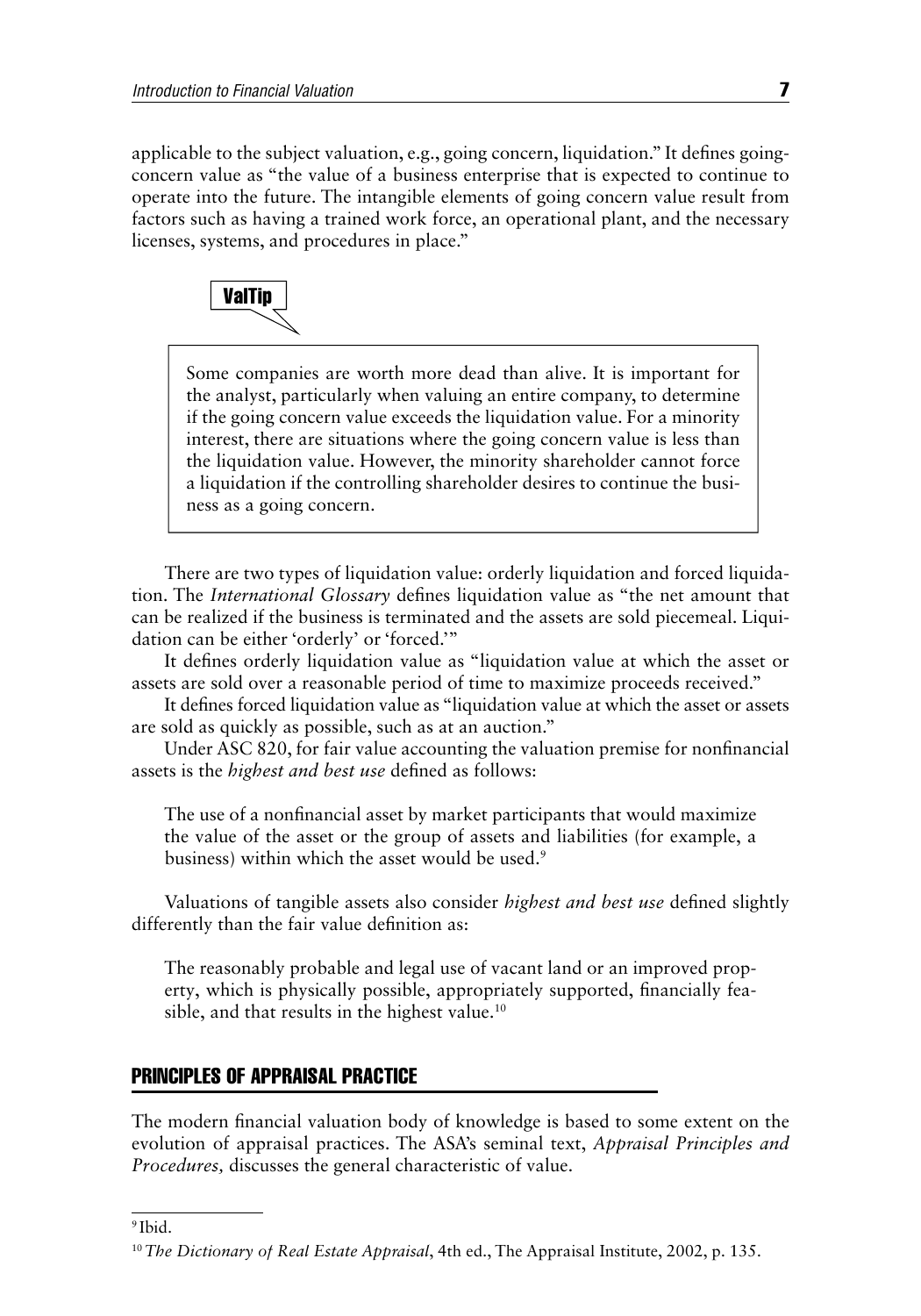It is a characteristic of value, in the sense that the word is understood in appraisal practice, that it is expressible in terms of a single lump sum of money considered as payable or expended at a particular point in time in exchange for property, i.e., the right to receive future benefits as at that particular timepoint. The amount of the lump sum of money, in any particular instance, is exactly equivalent to the right to receive the particular future benefits encompassed in the property under consideration. In this, value differs from price or cost. Price and cost refer to an amount of money asked or actually paid for a property, and this may be more or less than its value. 11



Price and cost *can* equal value but don't necessarily *have to* equal value. Furthermore, value is future-looking. Although historical information can be used to set a value, the expectation of future economic benefits is the primary value driver. Investors buy tomorrow's cash flow, not yesterday's or even today's.

## **DATES**

All valuations are performed as of a single date. It is important that the users of valuations understand this fact. The *International Glossary* defines the valuation date as "the specific point in time as of which the valuator's opinion of value applies (also referred to as 'Effective Date' or 'Appraisal Date')."

## APPROACHES TO VALUE

There are only three approaches to value any asset, business, or business interest:

- **1.** The income approach
- **2.** The market approach
- **3.** The asset approach

There are no other approaches to value. However, there are numerous methods within each one of the approaches that the analyst may consider in performing a valuation. For example, under the income approach, the analyst can use a discounted cash flow method or a capitalized cash flow method. Each of these methods also can be prepared on a direct equity method or an invested capital method. In the market approach, the analyst can apply guideline public company multiples or multiples derived from transactions both public and private. In the asset approach, the analyst often must choose between valuing just tangible assets, individual intangible assets, or all intangible assets as a collective group. Various methodologies exist for each one of these choices.

<sup>11</sup> Henry A. Babcock, *Appraisal Principles and Procedures* (Washington, DC: American Society of Appraisers, 1994), 95.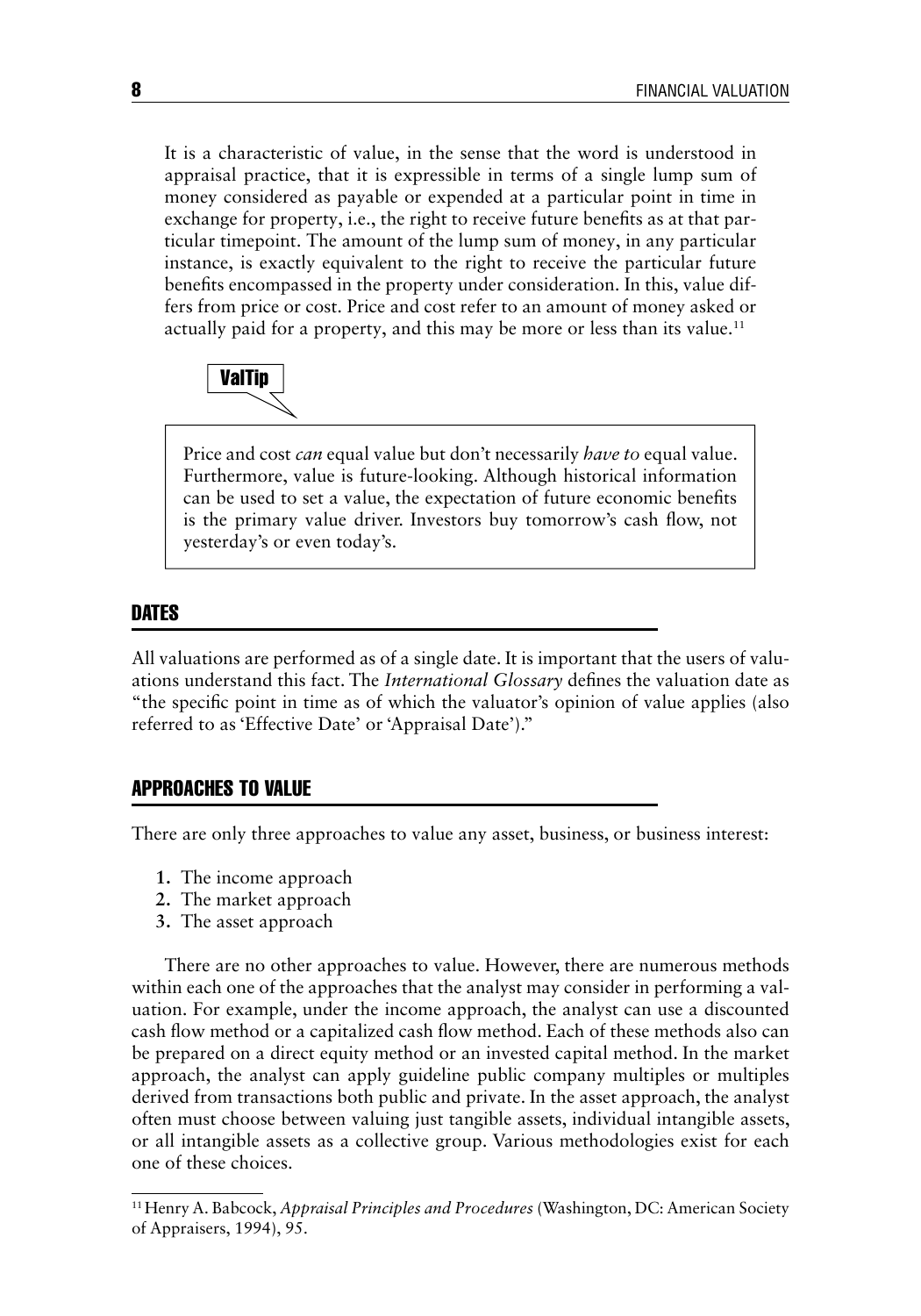All three approaches should be considered in each valuation. However, it is not common to use all three approaches in each valuation. For example, the asset approach is used less often in valuing operating companies, since the time and cost involved in performing valuations of intangible assets do not warrant the increased level of detail provided by the cost approach. The value of individual intangible assets is often not detailed separately due to the fact that intangible asset values are captured in the proper application of the income and market approaches, which would provide, in most circumstances, the aggregate value of intangible assets.

## VALUATION PROCEDURES

Numerous procedures and factors must be considered in performing a business valuation. However, they can generally be classified into the following areas:

- Understand the purpose of the engagement
- Understand who the client is
- Understand the client's use of the valuation
- $\blacksquare$  Determine the standard of value and its definition
- Determine the premise of value
- Determine the users of the value
- Determine the interest or assets to be valued
- Ascertain whether discounts and/or premiums are to be considered
- $\blacksquare$  Analyze the company's financial information
- Gather information about the company or assets
- Gather information about the industry and economy
- Consider all approaches of value and select the most appropriate
- Apply the approaches to value through the various methodologies
- Reconcile the values
- Apply discounts and premiums, if applicable
- Write the report, if applicable
- Ensure compliance with professional standards, if applicable

All of these steps are discussed throughout the book.

#### **SUMMARY**

Valuation, by its very nature, contains many controversial issues. We address many of these issues throughout this book, highlighting them through the ValTips. These issues are further addressed in Chapter 31, which presents these issues as "Valuation Views" (VV) in the sequence of an actual abbreviated report. The theory of valuation of business enterprises and business assets is well founded in academic publications and empirical studies. The use of public company information provides the foundation for analysis in business valuation. The biggest difference between valuing investments in public companies and nonpublic businesses is the level of available information. The application of recognized valuation methodologies combined with rigorous analysis of the private entity provides the foundation for business valuation. This book presents state-of-the-art methods for the valuation of closely held businesses and nonpublic companies, divisions of public companies, and fixed and intangible assets.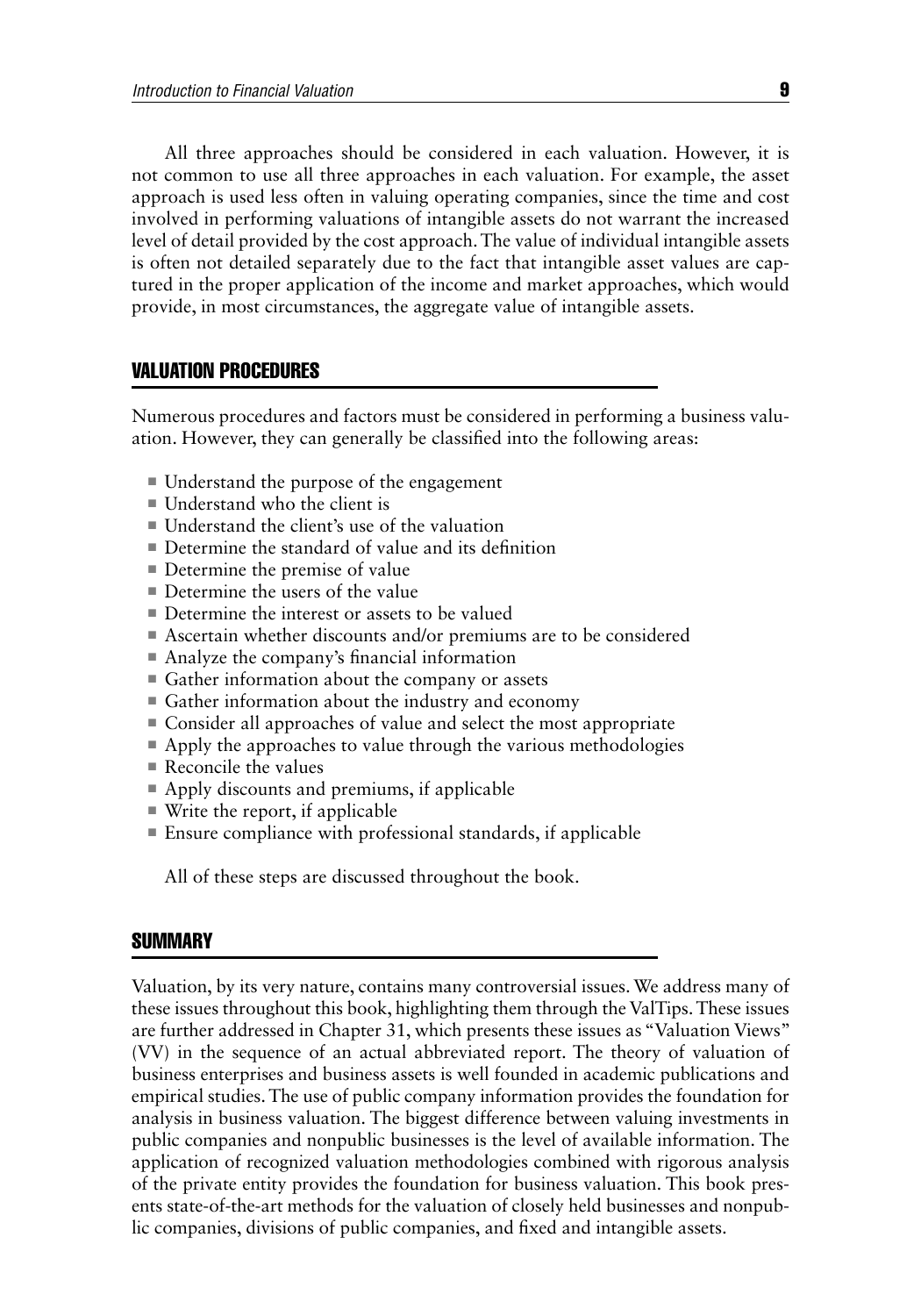## ADDENDUM 1—VALUATION CHECKLIST/READY REFERENCE (REVENUE RULING 59-60)

#### **Introduction**

Revenue rulings provide useful guidance in various valuation situations. Revenue Ruling 59-60 is applicable to many types of valuation engagements. Revenue Ruling 77-287 applies to restricted securities, such as private placements, investment letter stock, control stock, or unregistered securities. Revenue Ruling 93-12 applies to valuing minority interests in closely held companies for intrafamily transfers. See Chapter 14 for checklists for these revenue rulings.

A valuation checklist/ready reference has been created for each of these revenue rulings to assist in a quick review of their key points as well as for the practical application of these rulings to an actual valuation.

Although Revenue Ruling 59-60 and others provide excellent guidance, they are often cumbersome to apply. The checklists are designed to make it easier to apply these rulings.

Keep in mind that many valuation analysts disagree with various components of the revenue rulings. However, a thorough understanding of these revenue rulings is essential to prepare valuations for tax and other purposes. See Chapter 14 for a detailed discussion of these revenue rulings.

#### Revenue Ruling 59-60

Revenue Ruling 59-60 contains a wealth of information. It has also stood the test of time and is often quoted in various valuation situations. However, many analysts feel that it is poorly organized and hard to follow. This checklist presents the ruling in an easy-to-follow format.

The primary information concerning discounts and premiums is highlighted by an asterisk (\*).

**1.** *Purpose*

**Estate tax** 

Gift tax

- Income tax (as amplified by Revenue Ruling 65-192)
- \*Value of closely held corporations
- \*Value of thinly traded stock
- Value of other business entities such as partnerships, proprietorships, etc. (as amplified by Revenue Ruling  $65-192$ )

**2.** Background Definitions

#### **Dates of Valuation**

Date of death

Alternate date (6 months after date of death)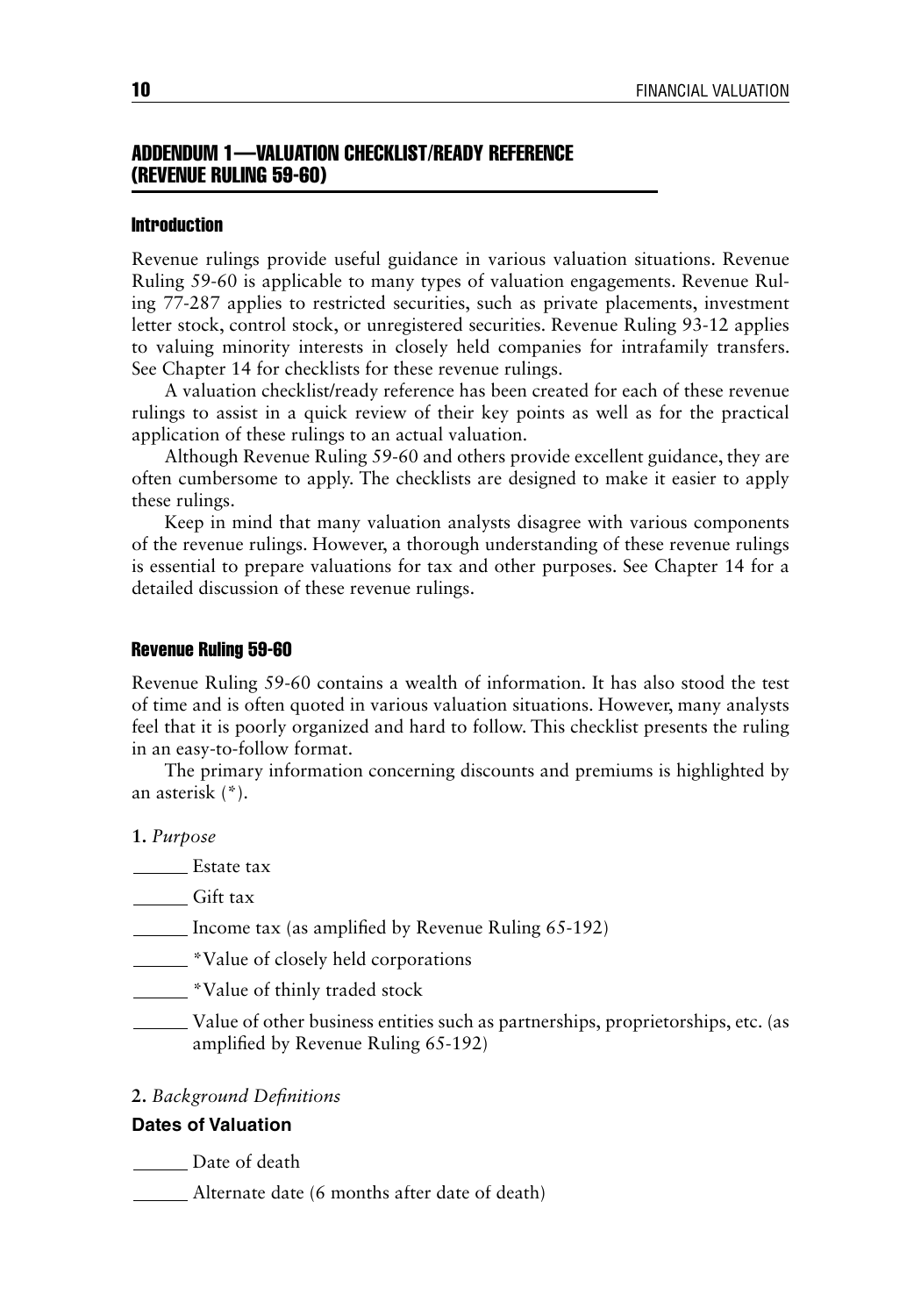## **Definition of Fair Market Value**

 "The price at which the property would change hands between a willing buyer and a willing seller when the former is not under any compulsion to buy and the latter is not under any compulsion to sell, both parties having reasonable knowledge of relevant facts."

 "The hypothetical buyer and seller are assumed to be able, as well as willing, to trade and to be well informed about the property and concerning the market for such property."

**3.** *Approach to Valuation*

**EXECUTE:** Facts and circumstances

- No general formula applicable
- Wide difference of opinion as to fair market value
- Valuation is not an exact science

Sound valuation:

- \_\_\_\_\_\_ Relevant facts
- Common sense

Informed judgment

Reasonableness

Future outlook:

- Value varies as general economic conditions change
- **COPTIMISM** versus pessimism
- Uncertainty as to the stability or continuity of future income
- **Risk of loss of earnings and value**
- Highly speculative value to very uncertain future prospects
- Valuation is a prophecy as to the future
- Use of guideline public companies

#### **4.** *Factors to Consider*

## **Nature of the Business and History of the Enterprise from Inception**

- **Past stability or instability**
- Crowth or lack of growth
- \*Diversity or lack of diversity of its operations
- **Example 3** \*Degree of risk in the business
- **Study of gross and net income**
- \*Dividends history
- Nature of the business
- Products or services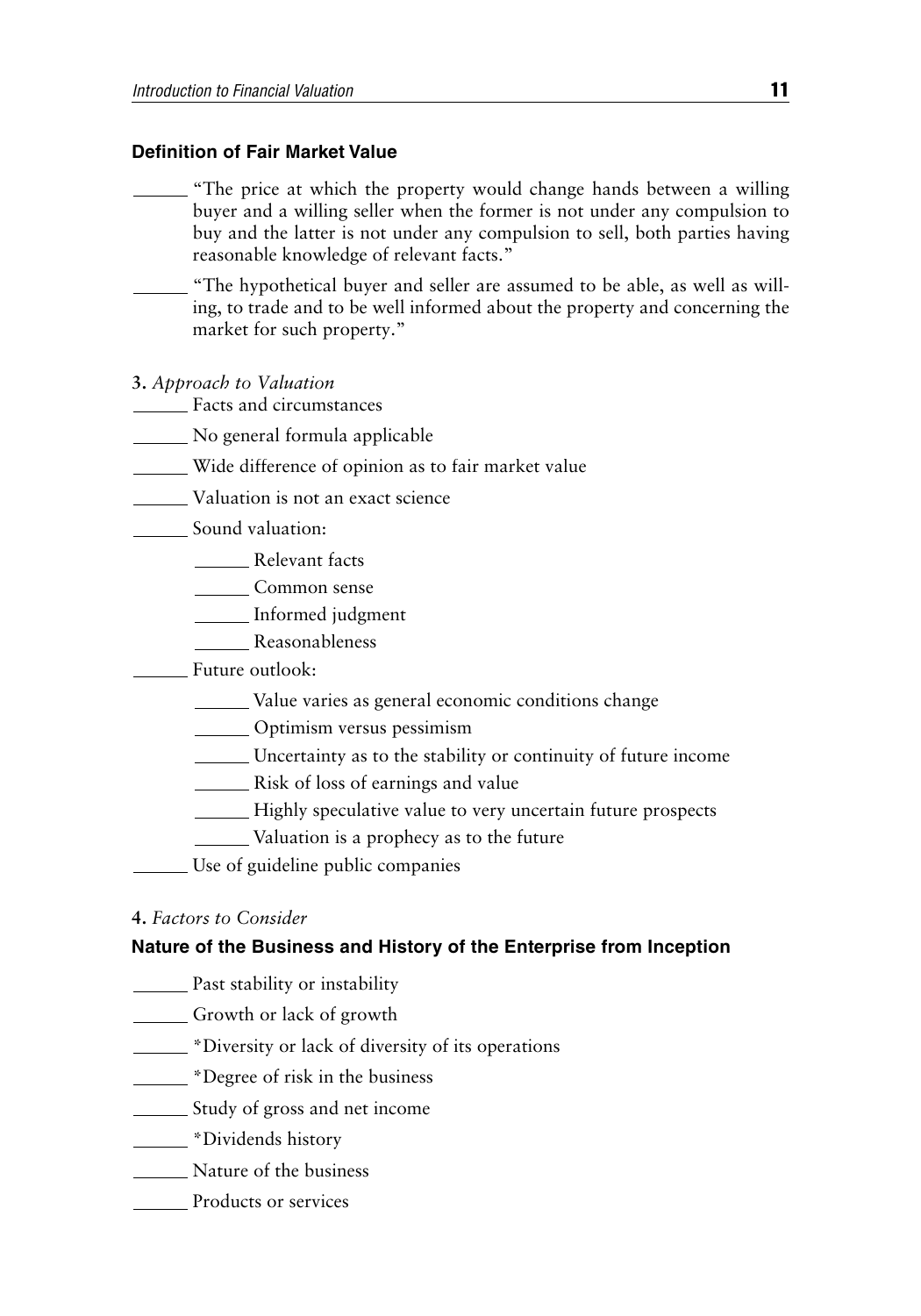- **COPERIGER 19 AT ALC** Operating and investment assets
- Capital structure
- Plant facilities
- Sales records
- \*Management
- **Due regard for recent significant changes**
- Discount events of the past that are unlikely to recur in the future
- Value has a close relation to future expectancy
- **Recent events are of greatest help in predicting the future**

## **Economic Outlook in General and Condition and Outlook of the Specific Industry in Particular**

- **Current and prospective economic conditions**
- **National economy**
- Industry or industries
- More or less successful than its competitors; stable with competitors
- **EXECUTE:** Ability of industry to compete with other industries
- **Prospective competition**
- Price trends in the markets for commodities and securities
- \*Possible effects of a key person or thin management/lack of succession
- **Effect of the loss of the manager on the future expectancy of the business**
- **EXECU** \*Key person life insurance could be partially offsetting

#### **Book Value of the Stock and the Financial Condition of the Business**

- **Two historical fiscal year-end balance sheets**
- Balance sheet as of the end of the month preceding the valuation date
- \*Liquid position (ratio of current assets to current liabilities)
- Gross and net book value of principal classes of fixed assets
- **Working capital**
- Long-term indebtedness
- Capital structure
- \_\_\_\_\_\_\_ Net worth
- $\text{``Revalued nonoperating assets (i.e., investments in securities and real estate)}$ on the basis of their market price
- **Cenerally, nonoperating assets command lower rates of return**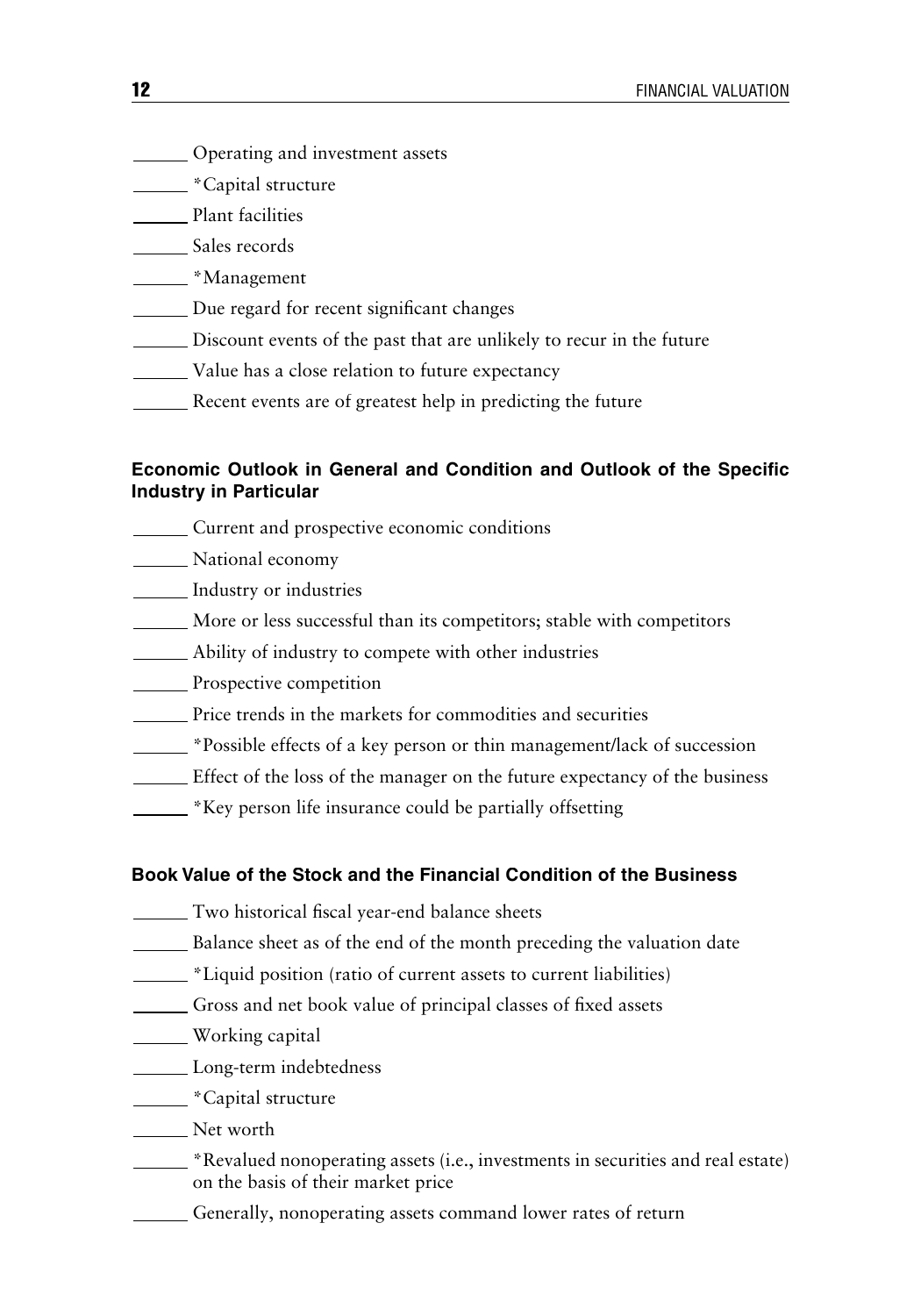- **EXECUTE:** Acquisitions of production facilities or subsidiaries
- Improvements in financial position
- **Example 21 Recapitalizations**
- \*Changes in capital structure
- \*Classes of stock
- $x^*$ Examination of charter or certificate of incorporation for rights and privileges of the various stock issues including:
	- Voting powers
	- **Preference as to dividends**
	- **Preference as to assets in the event of liquidation**

#### **The Earning Capacity of the Company**

- **Preferably five or more years of detailed profit and loss statements**
- Gross income by principal items
- Deductions from gross income:
	- **C** Operating expenses
	- Interest and other expense on each item of long-term debt
	- **Depreciation and depletion**
	- \* Officers' salaries in total if reasonable and in detail if they appear excessive
	- Contributions based on nature of business and its community position

Taxes

- \*Net income available for dividends
- \*Rates and amounts of dividends paid on each class of stock
- **EXECUTE:** Remaining amount carried to surplus
- Adjustments to, and reconciliation with, surplus as stated on the balance sheet
- Separate recurrent from nonrecurrent items of income and expense
- \*Distinguish between operating income and investment income
- Ascertain whether or not any line of business is operating consistently at a loss and might be abandoned with benefit to the company
- \*Note percentage of earnings retained for business expansion when considering dividend-paying capacity
- Secure all information concerning past income that will be helpful in predicting the future (potential future income is a major factor in many valuations)
- Prior earnings records are usually the most reliable guide as to future earnings expectancy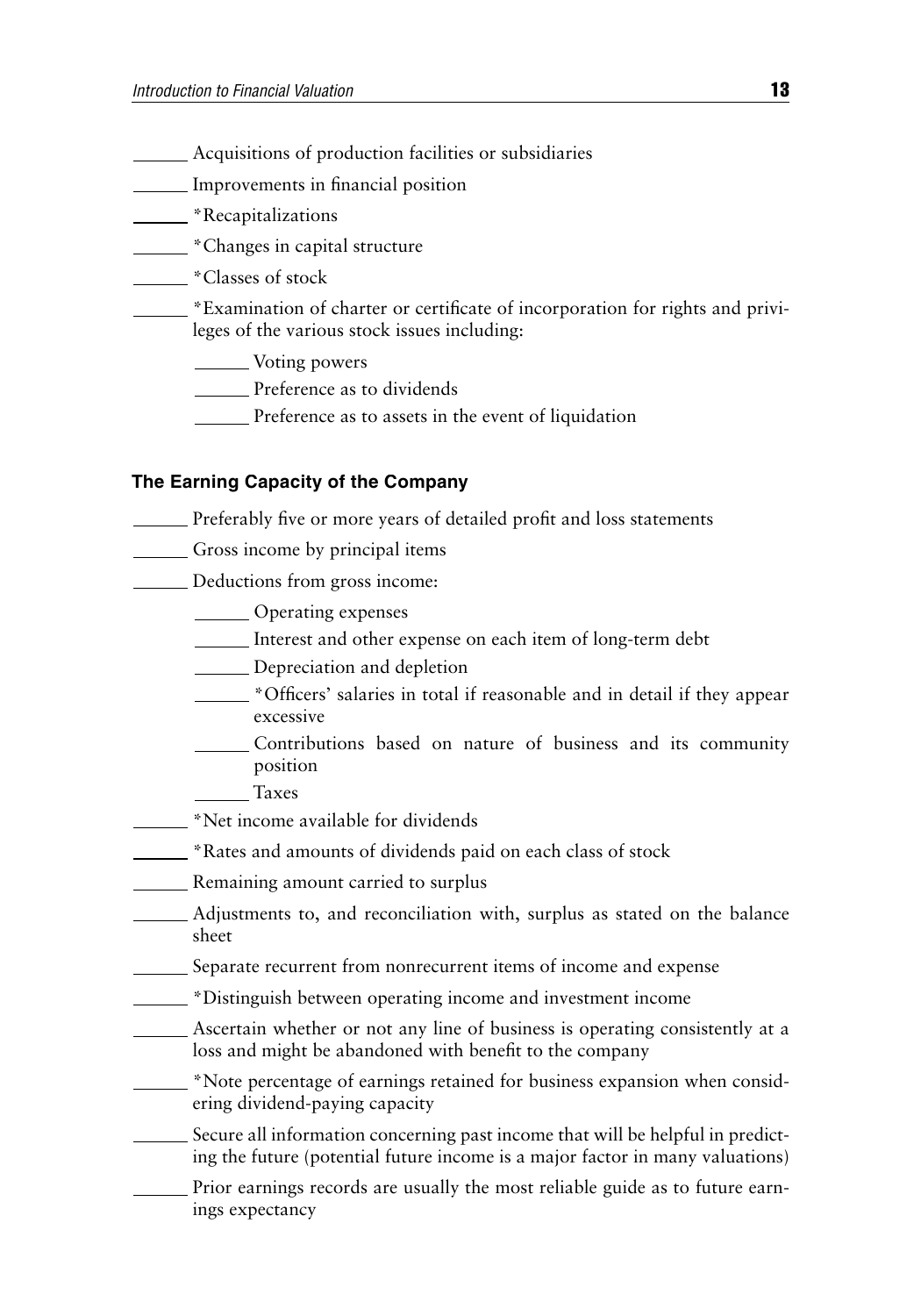- The use of arbitrary 5- or 10-year averages without regard to current trends or future prospects will not produce a realistic valuation
	- If a record of progressively increasing or decreasing net income is found, consider according greater weight to the most recent years' profits in estimating earning power
	- Look at margins and percentages of sales to assess risk:
		- Consumption of raw materials and supplies for manufacturers, processors, and fabricators
		- **Cost of purchased merchandise for merchants**
		- Utility services
		- **Insurance**
		- Taxes
		- **Depreciation and depletion**
		- Interest

#### **Dividend-Paying Capacity**

- \*Primary consideration to dividend-paying capacity rather than dividends actually paid
- $\mathbb{R}^*$ Recognition of the necessity of retaining a reasonable portion of profits to meet competition
	- $\mathbb{R}^*$  When valuing a controlling interest, the dividend factor is not a material element, since the payment of such dividends is discretionary with the controlling stockholders
		- \*The individual or group in control can substitute salaries and bonuses for dividends, thus reducing net income and understating the dividend-paying capacity of the company
- \*Dividends are a less reliable factor for valuation than dividend-paying capacity

#### **Whether the Enterprise Has Goodwill or Other Intangible Value**

- Goodwill is based on earning capacity
- Goodwill value is based on the excess of net earnings over and above a fair return on the net tangible assets
- **EXECUTE:** Factors to consider to support intangible value:
	- **Prestige and renown of the business**
	- Trade or brand name
		- Record of success over a prolonged period in a particular locality
	- Sometimes it may not be possible to make a separate valuation of tangible and intangible assets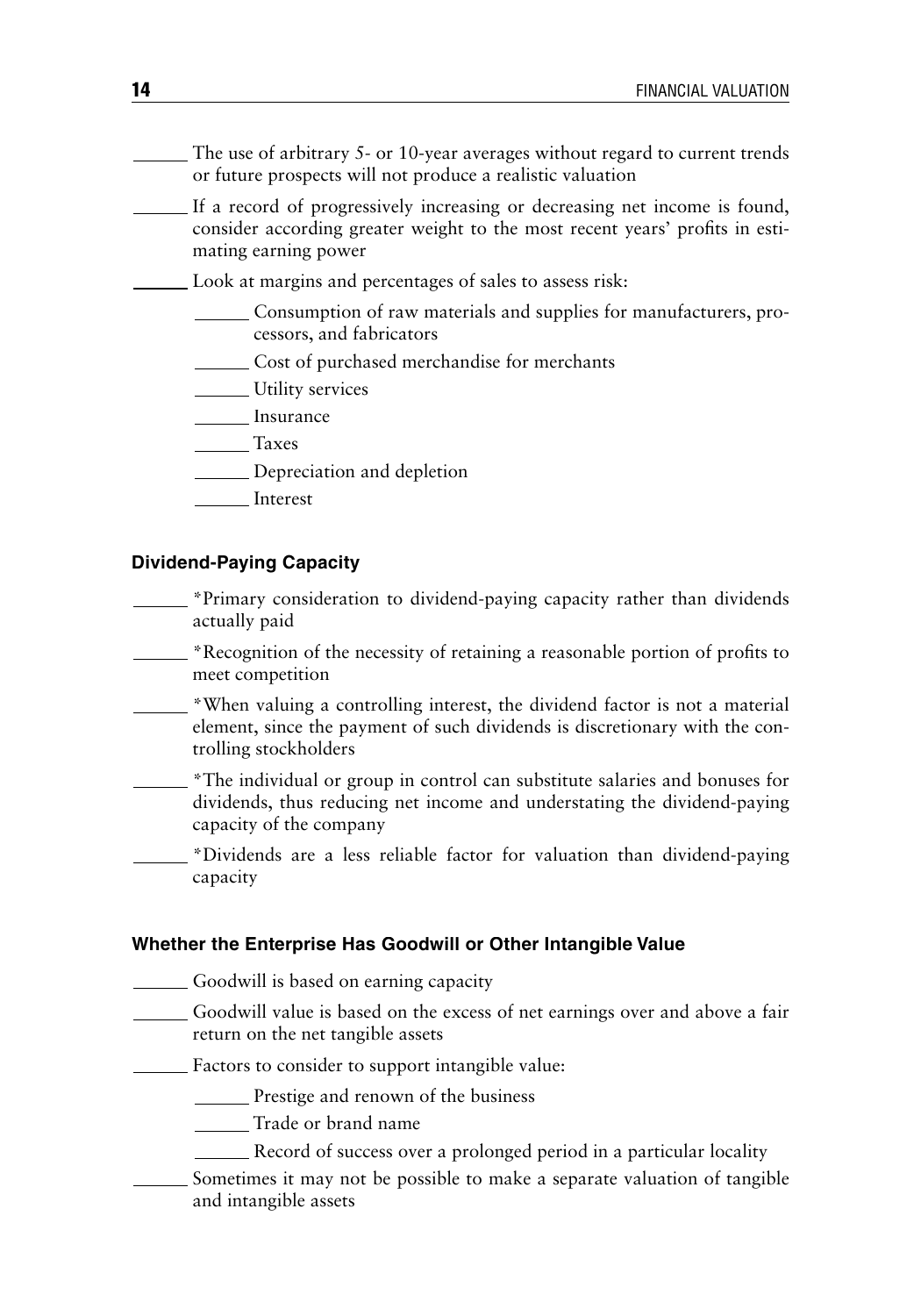Intangible value can be measured by the amount that the value of the tangible assets exceeds the net book value of such assets

## **Sales of the Stock and the Size of the Block of Stock to Be Valued**

- Prior sales should be arm's length
- Forced or distressed sales do not reflect fair market value
- Isolated sales in small amounts may not control as a measure of value
- \*Blockage is not an issue since the stock is not publicly traded
- \*Size of the block of stock is a relevant factor
- \*A minority interest in an unlisted corporation's stock is more difficult to sell than a similar block of listed stock
	- \*Control of a corporation, either actual or in effect, may justify a higher value for a specific block of stock since it is an added element of value

## **Market Price of Stocks of Corporations Engaged in the Same or a Similar Line of Business Having Their Stocks Actively Traded in a Free and Open Market, Either on an Exchange or Over-the-Counter**

- \*Must be evidence of an active free public market for the stock as of the valuation date to be used as a comparable company
- Use only comparable companies
- The lines of business should be the same or similar
- A comparable with one or more issues of preferred stock, bonds, or debentures in addition to its common stock should not be considered to be directly comparable to one having only common stock outstanding
- A comparable with a declining business and decreasing markets is not comparable to one with a record of current progress and market expansion
- **5.** *Weight to Be Accorded Various Factors*
- Certain factors carry more weight than others because of the nature of the company's business
- Earnings may be the most important criterion of value in some cases, whereas asset value will receive primary consideration in others
- Give primary consideration to earnings when valuing stocks of companies that sell products or services to the public
- Give greatest weight to the assets underlying the security to be valued for investment or holding-type companies
- Closely held investment or real estate holding company:
	- Value is closely related to the value of the assets underlying the stock

 The appraiser should determine the fair market values of the assets of the company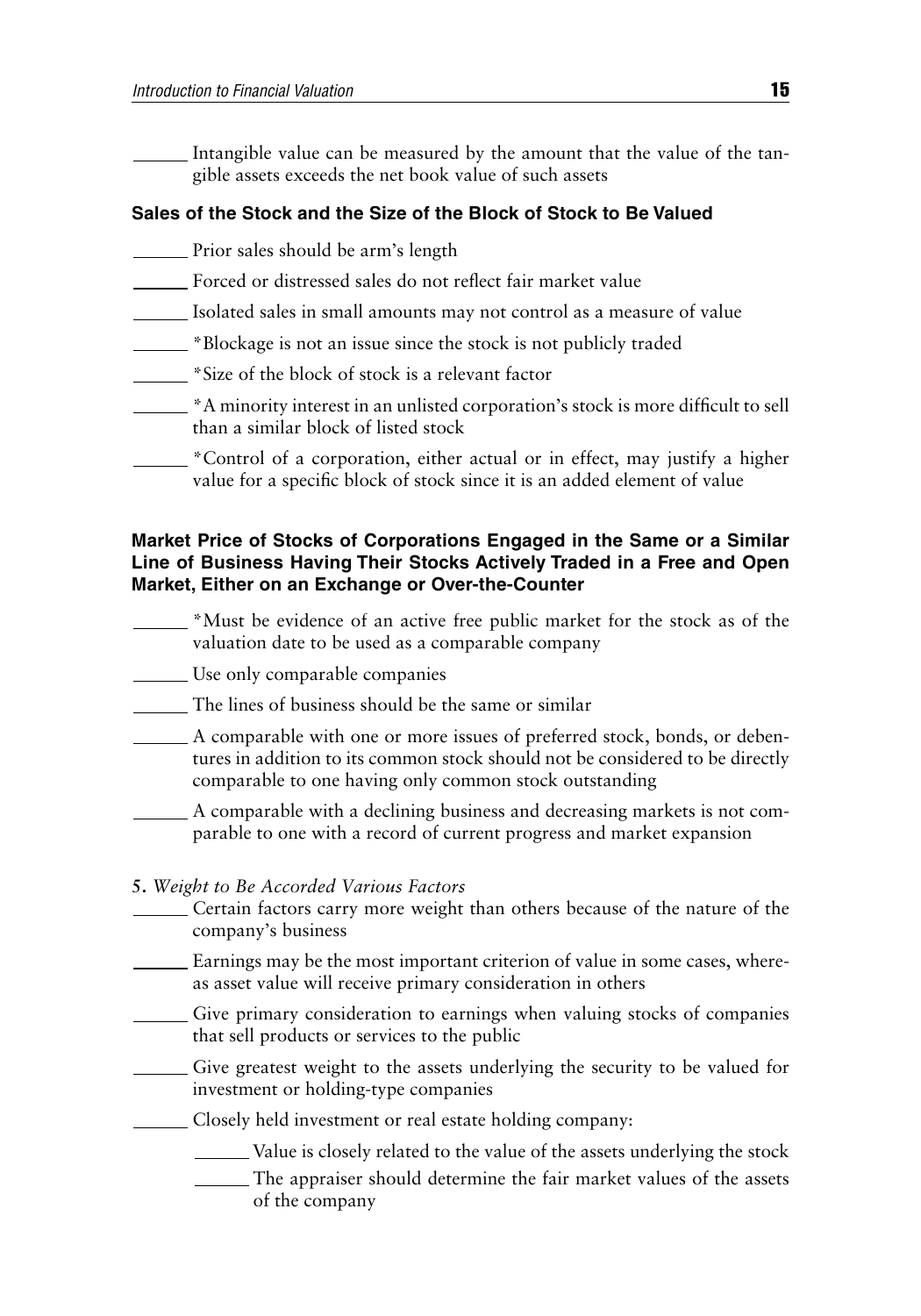- \*Operating expenses of such a company and the cost of liquidating it, if any, merit consideration
- The market values of the assets give due weight to potential earnings and dividends of the particular items of property underlying the stock, capitalized at rates deemed proper by the investing public at the valuation date
- Adjusted net worth should be accorded greater weight in valuing the stock of a closely held investment or real estate holding company, whether or not it is family owned, than any of the other customary yardsticks of appraisal, such as earnings and dividend-paying capacity
- **6.** *Capitalization Rates*
- Capitalize the average or current results at some appropriate rate
- $\sum$  One of the most difficult problems in valuation
- No ready or simple solution will become apparent by a cursory check of the rates of return and dividend yields in terms of the selling price of corporate shares listed on the major exchanges
	- Wide variations will be found even for companies in the same industry
- The ratio will fluctuate from year to year depending upon economic conditions
- No standard tables of capitalization rates applicable to closely held corporations can be formulated
- **Important factors to consider:**

Nature of the business

Risk

- **Stability or irregularity of earnings**
- **7.** *Average of Factors*

Valuations cannot be made on the basis of a prescribed formula

- There is no means whereby the various applicable factors in a particular case can be assigned mathematical weights to derive the fair market value
- No useful purpose is served by taking an average of several factors (e.g., book value, capitalized earnings, and capitalized dividends) and basing the valuation on the result

 Such a process excludes active consideration of other pertinent factors, and the end result cannot be supported by a realistic application of the significant facts in the case except by mere chance

#### **8.** *Restrictive Agreements*

 \*Where shares of stock were acquired by a decedent subject to an option reserved by the issuing corporation to repurchase at a certain price, the option price usually is accepted as the fair market value for estate tax purposes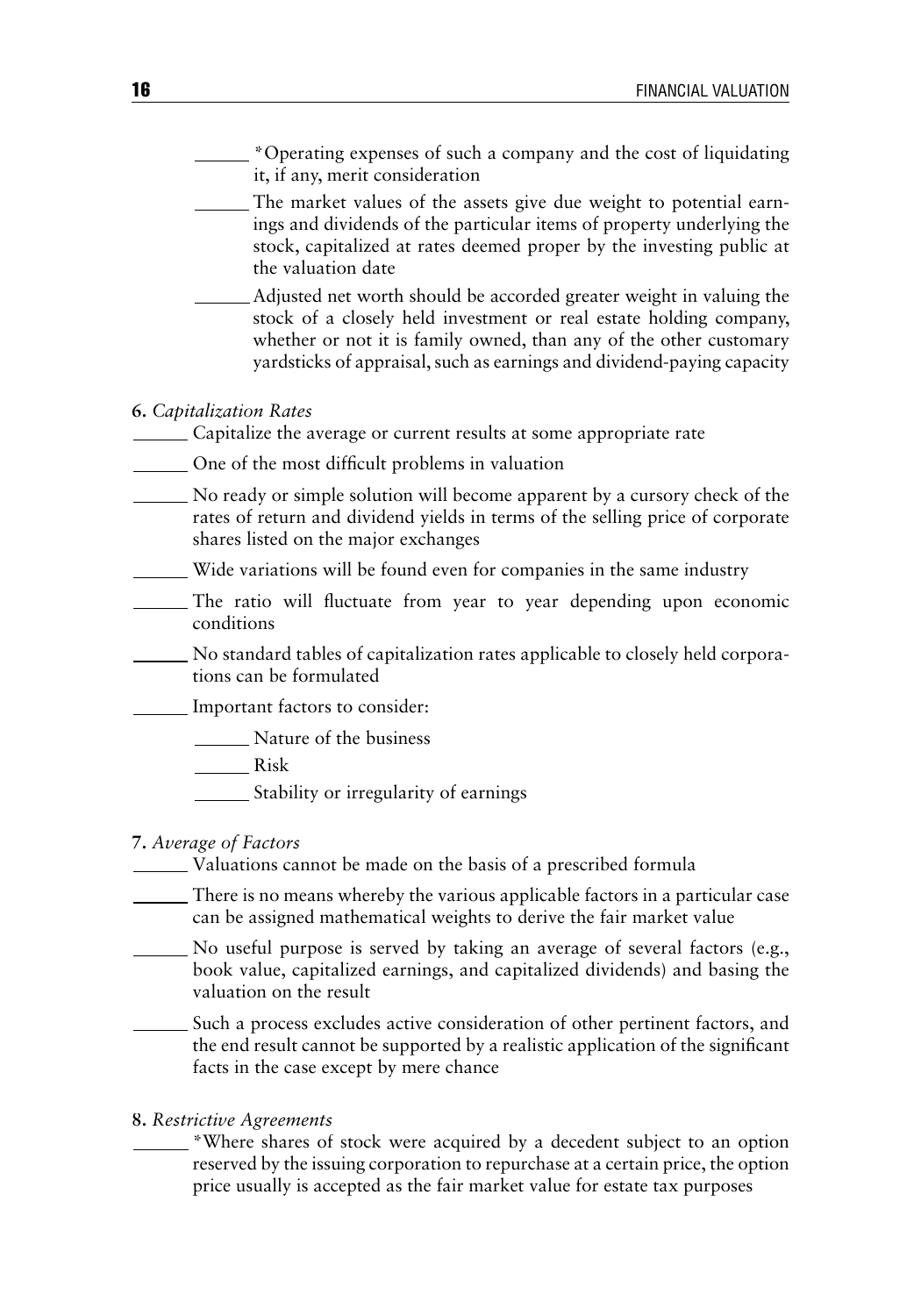- <sup>\*</sup>The option price is not determinative of fair market value for gift tax purposes
	- \*Where the option or buy and sell agreement is the result of voluntary action by the stockholders and is binding during the life as well as at the death of the stockholders, such agreement may or may not, depending on the circumstances of each case, fix the value for estate tax purposes
- \*Such restrictive agreements are a factor to be considered, with other relevant factors, in determining fair market value
	- \*Where the stockholder is free to dispose of his shares during life and the option is to become effective only upon his or her death, the fair market value is not limited to the option price
		- \*Determine whether the agreement represents a bona fide business arrangement or is a device to pass the decedent's shares for less than an adequate and full consideration in money or money's worth:
			- **EXECUTE:** Relationship of the parties
			- **EXECUTE:** Relative number of shares held by the decedent
			- Other material facts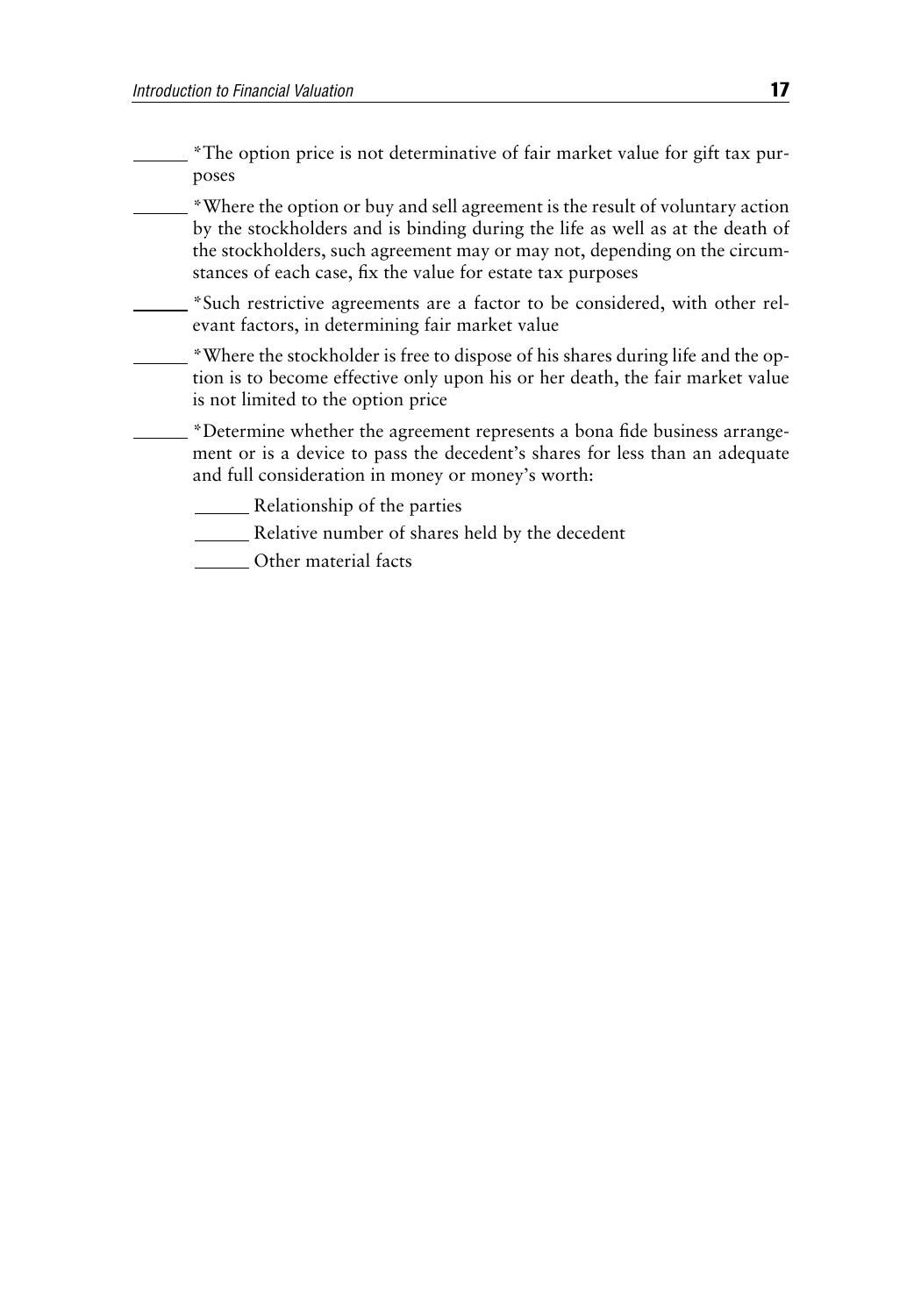## ADDENDUM 2—INTERNATIONAL GLOSSARY OF BUSINESS VALUATION TERMS

To enhance and sustain the quality of business valuations for the benefit of the profession and its clientele, the below-identified societies and organizations have adopted the definitions for the terms included in this glossary.

The performance of business valuation services requires a high degree of skill and imposes upon the valuation professional a duty to communicate the valuation process and conclusion in a manner that is clear and not misleading. This duty is advanced through the use of terms whose meanings are clearly established and consistently applied throughout the profession.

If, in the opinion of the business valuation professional, one or more of these terms needs to be used in a manner that materially departs from the enclosed definitions, it is recommended that the term be defined as used within that valuation engagement.

This glossary has been developed to provide guidance to business valuation practitioners by further memorializing the body of knowledge that constitutes the competent and careful determination of value and, more particularly, the communication of how that value was determined.

Departure from this glossary is not intended to provide a basis for civil liability and should not be presumed to create evidence that any duty has been breached.

> **American Institute of Certified Public Accountants American Society of Appraisers Canadian Institute of Chartered Business Valuators National Association of Certified Valuators and Analysts The Institute of Business Appraisers**

Adjusted Book Value Method—a method within the asset approach whereby all assets and liabilities (including off-balance sheet, intangible, and contingent) are adjusted to their fair market values ( *Note:* In Canada on a going concern basis).

**Adjusted Net Asset Method** — see **Adjusted Book Value Method**.

**Appraisal**— see **Valuation**.

**Appraisal Approach**— see **Valuation Approach**.

**Appraisal Date**— see **Valuation Date**.

**Appraisal Method**— see **Valuation Method**.

**Appraisal Procedure**— see **Valuation Procedure**.

Arbitrage Pricing Theory—a multivariate model for estimating the cost of equity capital, which incorporates several systematic risk factors.

**Asset (Asset-Based) Approach**— a general way of determining a value indication of a business, business ownership interest, or security using one or more methods based on the value of the assets net of liabilities.

**Beta** — a measure of systematic risk of a stock; the tendency of a stock's price to correlate with changes in a specific index.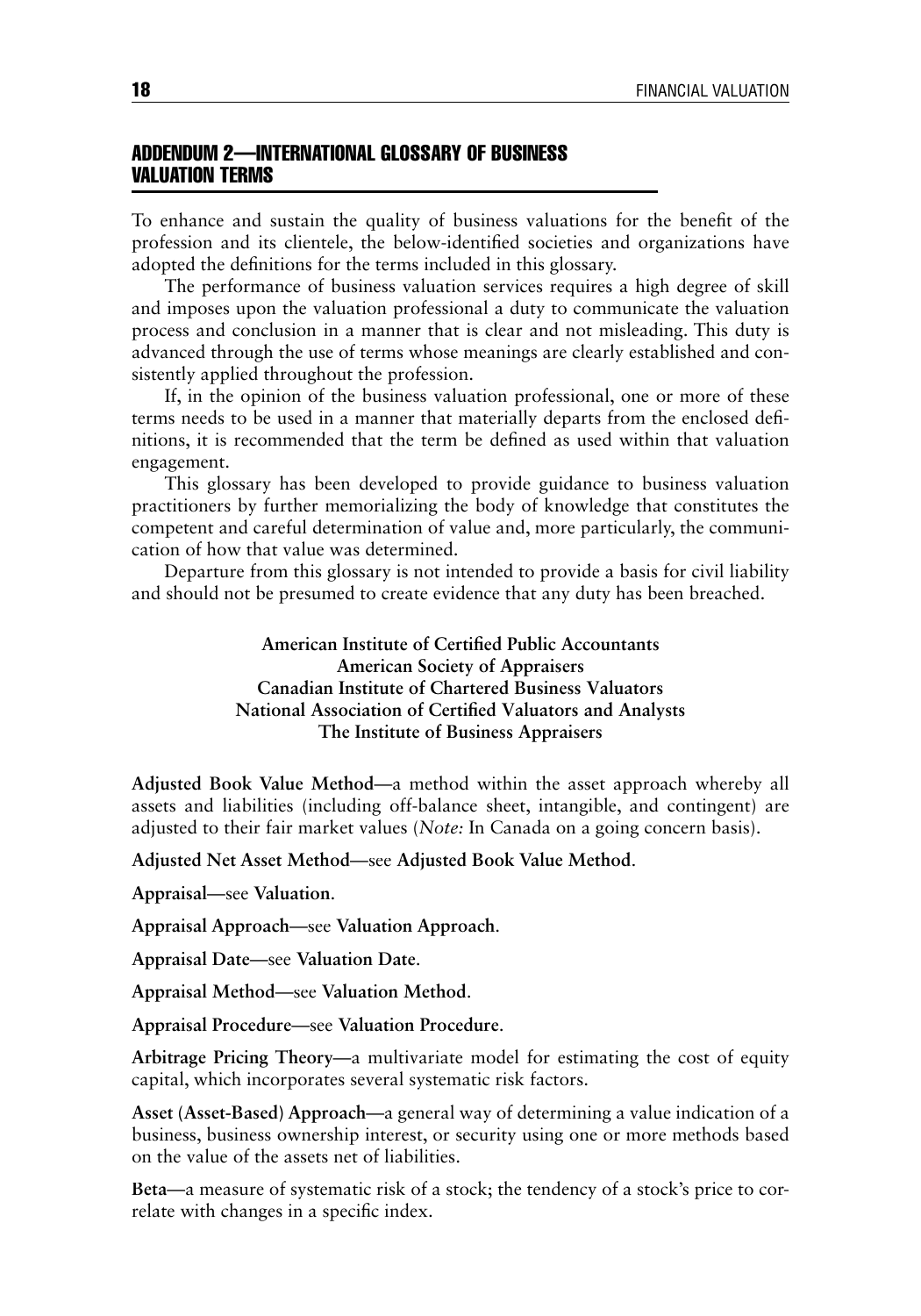**Blockage Discount** — an amount or percentage deducted from the current market price of a publicly traded stock to reflect the decrease in the per share value of a block of stock that is of a size that could not be sold in a reasonable period of time given normal trading volume.

**Book Value** — see **Net Book Value**.

**Business** — see **Business Enterprise**.

**Business Enterprise**— a commercial, industrial, service, or investment entity (or a combination thereof) pursuing an economic activity.

**Business Risk** — the degree of uncertainty of realizing expected future returns of the business resulting from factors other than financial leverage. See **Financial Risk.** 

**Business Valuation**— the act or process of determining the value of a business enterprise or ownership interest therein.

**Capital Asset Pricing Model (CAPM)—a model in which the cost of capital for any** stock or portfolio of stocks equals a risk-free rate plus a risk premium that is proportionate to the systematic risk of the stock or portfolio.

**Capitalization—a** conversion of a single period of economic benefits into value.

**Capitalization Factor** — any multiple or divisor used to convert anticipated economic benefits of a single period into value.

**Capitalization of Earnings Method**— a method within the income approach whereby economic benefits for a representative single period are converted to value through division by a capitalization rate.

**Capitalization Rate**— any divisor (usually expressed as a percentage) used to convert anticipated economic benefits of a single period into value.

**Capital Structure** — the composition of the invested capital of a business enterprise: the mix of debt and equity financing.

**Cash Flow—cash that is generated over a period of time by an asset, group of assets,** or business enterprise. It may be used in a general sense to encompass various levels of specifically defined cash flows. When the term is used, it should be supplemented by a qualifier (for example, "discretionary" or "operating") and a specific definition in the given valuation context.

**Common Size Statements—financial statements in which each line is expressed as a** percentage of the total. On the balance sheet, each line item is shown as a percentage of total assets, and on the income statement, each item is expressed as a percentage of sales.

**Control**— the power to direct the management and policies of a business enterprise.

**Control Premium—an amount or a percentage by which the pro rata value of a con**trolling interest exceeds the pro rata value of a noncontrolling interest in a business enterprise, to reflect the power of control.

**Cost Approach**— a general way of determining a value indication of an individual asset by quantifying the amount of money required to replace the future service capability of that asset.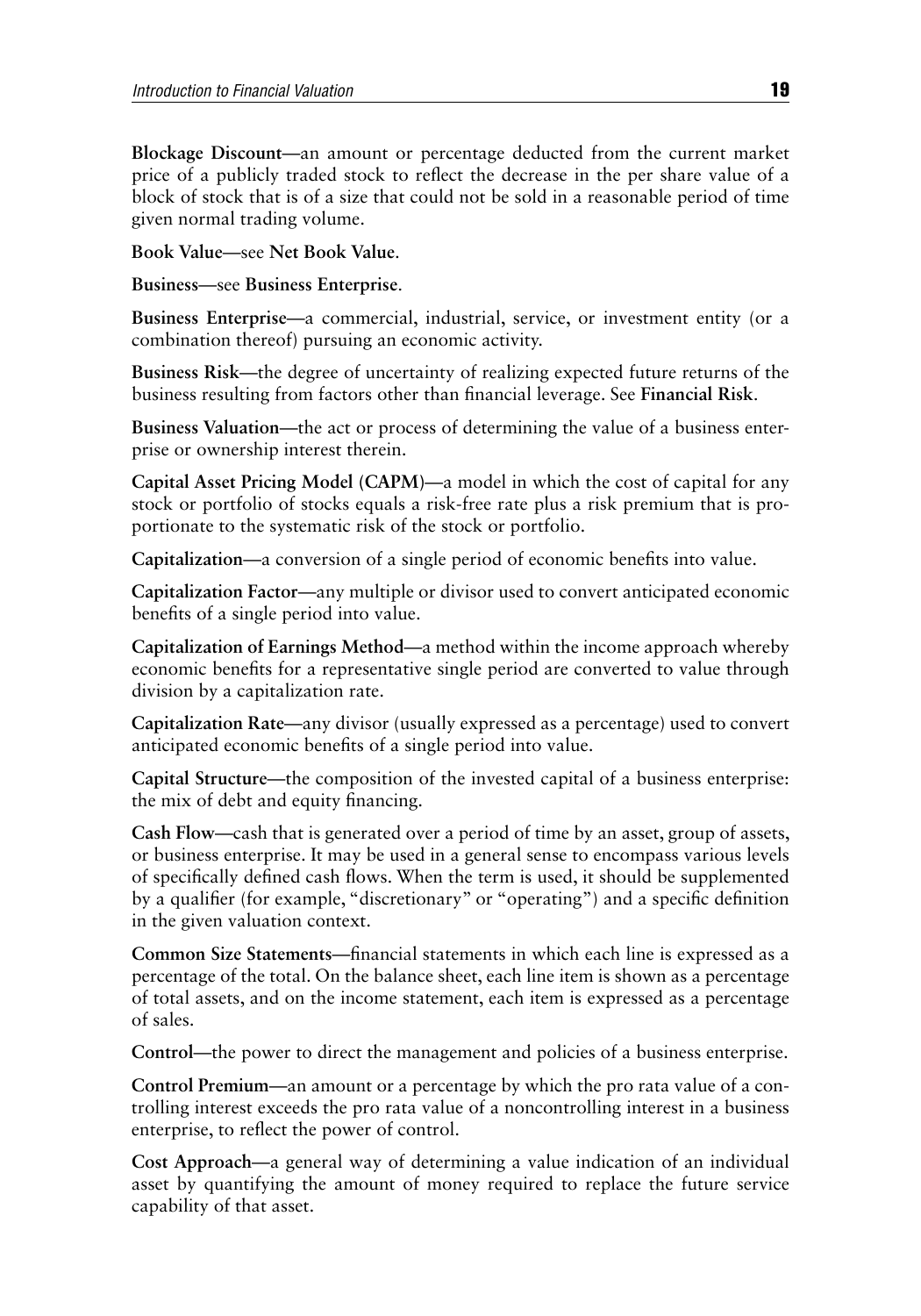**Cost of Capital**— the expected rate of return that the market requires in order to attract funds to a particular investment.

**Debt-Free**— *we discourage the use of this term.* See **Invested Capital.**

**Discount for Lack of Control**— an amount or percentage deducted from the pro rata share of value of 100 percent of an equity interest in a business to reflect the absence of some or all of the powers of control.

**Discount for Lack of Marketability**— an amount or percentage deducted from the value of an ownership interest to reflect the relative absence of marketability.

**Discount for Lack of Voting Rights**— an amount or percentage deducted from the per share value of a minority interest voting share to reflect the absence of voting rights.

**Discount Rate—a** rate of return used to convert a future monetary sum into present value.

**Discounted Cash Flow Method—a** method within the income approach whereby the present value of future expected net cash flows is calculated using a discount rate.

Discounted Future Earnings Method—a method within the income approach whereby the present value of future expected economic benefits is calculated using a discount rate.

**Economic Benefits—inflows such as revenues, net income, net cash flows, and so** forth.

**Economic Life**— the period of time over which property may generate economic benefits.

**Effective Date**— see **Valuation Date**.

**Enterprise**— see **Business Enterprise**.

Equity—the owner's interest in property after deduction of all liabilities.

Equity Net Cash Flows—those cash flows available to pay out to equity holders (in the form of dividends) after funding operations of the business enterprise, making necessary capital investments, and increasing or decreasing debt financing.

**Equity Risk Premium—a** rate of return added to a risk-free rate to reflect the additional risk of equity instruments over risk-free instruments (a component of the cost of equity capital or equity discount rate).

**Excess Earnings—that amount of anticipated economic benefits that exceeds an** appropriate rate of return on the value of a selected asset base (often net tangible assets) used to generate those anticipated economic benefits.

**Excess Earnings Method—a** specific way of determining a value indication of a business, business ownership interest, or security determined as the sum of a) the value of the assets derived by capitalizing excess earnings and b) the value of the selected asset base. Also frequently used to value intangible assets. See **Excess Earnings**.

Fair Market Value—the price, expressed in terms of cash equivalents, at which property would change hands between a hypothetical willing and able buyer and a hypothetical willing and able seller, acting at arm's length in an open and unrestricted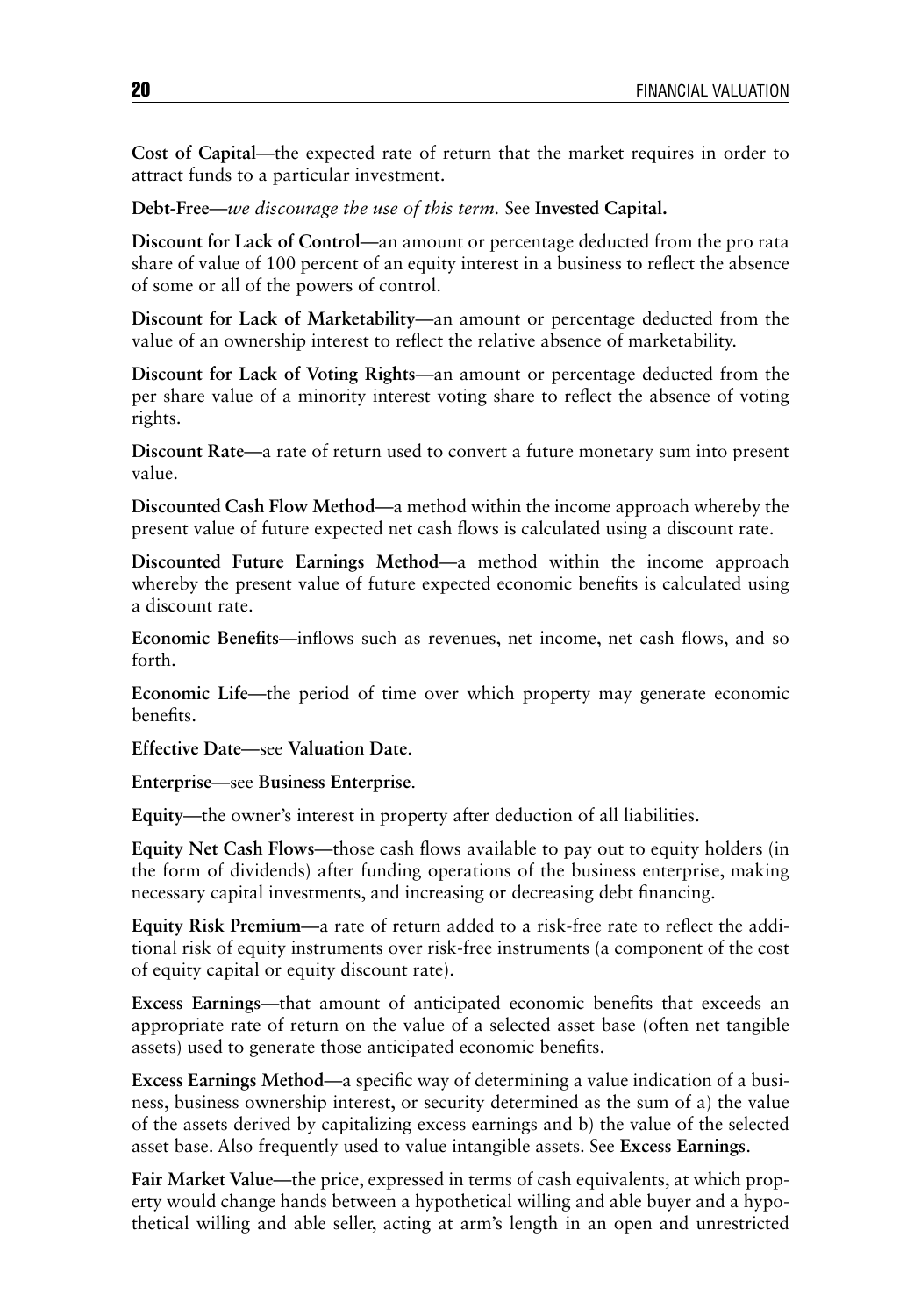market, when neither is under compulsion to buy or sell and when both have reasonable knowledge of the relevant facts. ( *Note:* In Canada, the term "price" should be replaced with the term "highest price.")

**Fairness Opinion**— an opinion as to whether or not the consideration in a transaction is fair from a financial point of view.

**Financial Risk**— the degree of uncertainty of realizing expected future returns of the business resulting from financial leverage. See **Business Risk.** 

**Forced Liquidation Value**— liquidation value at which the asset or assets are sold as quickly as possible, such as at an auction.

**Free Cash Flows**— *we discourage the use of this term.* See **Net Cash Flows**.

Going Concern—an ongoing operating business enterprise.

Going Concern Value—the value of a business enterprise that is expected to continue to operate into the future. The intangible elements of Going Concern Value result from factors such as having a trained work force, an operational plant, and the necessary licenses, systems, and procedures in place.

**Goodwill**— that intangible asset arising as a result of name, reputation, customer loyalty, location, products, and similar factors not separately identified.

Goodwill Value—the value attributable to goodwill.

**Guideline Public Company Method**— a method within the market approach whereby market multiples are derived from market prices of stocks of companies that are engaged in the same or similar lines of business, and that are actively traded on a free and open market.

**Income (Income-Based) Approach—a** general way of determining a value indication of a business, business ownership interest, security, or intangible asset using one or more methods that convert anticipated economic benefits into a present single amount.

**Intangible Assets** — nonphysical assets such as franchises, trademarks, patents, copyrights, goodwill, equities, mineral rights, securities, and contracts (as distinguished from physical assets) that grant rights and privileges, and have value for the owner.

**Internal Rate of Return—a** discount rate at which the present value of the future cash flows of the investment equals the cost of the investment.

**Intrinsic Value—the value that an investor considers, on the basis of an evaluation** or available facts, to be the "true" or "real" value that will become the market value when other investors reach the same conclusion. When the term applies to options, it is the difference between the exercise price or strike price of an option and the market value of the underlying security.

**Invested Capital**— the sum of equity and debt in a business enterprise. Debt is typically a) all interest-bearing debt or b) long-term interest-bearing debt. When the term is used, it should be supplemented by a specific definition in the given valuation context.

**Invested Capital Net Cash Flows—those cash flows available to pay out to equity** holders (in the form of dividends) and debt investors (in the form of principal and interest) after funding operations of the business enterprise and making necessary capital investments.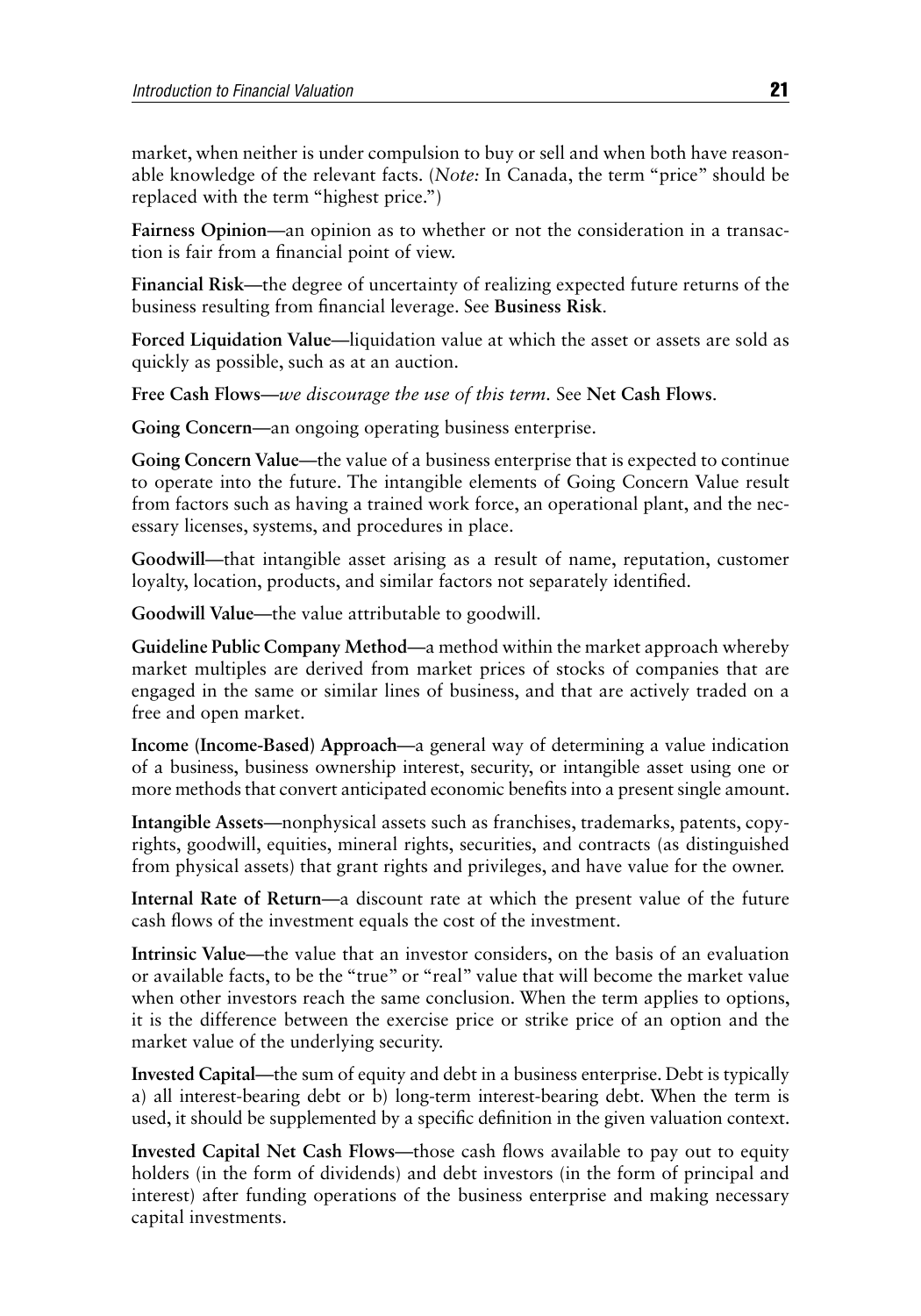**Investment Risk**— the degree of uncertainty as to the realization of expected returns.

**Investment Value**— the value to a particular investor based on individual investment requirements and expectations. (*Note:* In Canada, the term used is "Value to the Owner.")

Key Person Discount-an amount or percentage deducted from the value of an ownership interest to reflect the reduction in value resulting from the actual or potential loss of a key person in a business enterprise.

Levered Beta—the beta reflecting a capital structure that includes debt.

**Limited Appraisal**— the act or process of determining the value of a business, business ownership interest, security, or intangible asset with limitations in analyses, procedures, or scope.

Liquidity—the ability to quickly convert property to cash or pay a liability.

**Liquidation Value**— the net amount that would be realized if the business is terminated and the assets are sold piecemeal. Liquidation can be either "orderly" or "forced."

**Majority Control**— the degree of control provided by a majority position.

**Majority Interest**— an ownership interest greater than 50 percent of the voting interest in a business enterprise.

**Market (Market-Based) Approach**— a general way of determining a value indication of a business, business ownership interest, security, or intangible asset by using one or more methods that compare the subject to similar businesses, business ownership interests, securities, or intangible assets that have been sold.

**Market Capitalization of Equity—the share price of a publicly traded stock multi**plied by the number of shares outstanding.

**Market Capitalization of Invested Capital**— the market capitalization of equity plus the market value of the debt component of invested capital.

**Market Multiple—the market value of a company's stock or invested capital divided** by a company measure (such as economic benefits, number of customers).

Marketability—the ability to quickly convert property to cash at minimal cost.

**Marketability Discount**— see **Discount for Lack of Marketability**.

**Merger and Acquisition Method**— a method within the market approach whereby pricing multiples are derived from transactions of significant interests in companies engaged in the same or similar lines of business.

Mid-Year Discounting-a convention used in the Discounted Future Earnings Method that reflects economic benefits being generated at mid-year approximating the effect of economic benefits being generated evenly throughout the year.

**Minority Discount** — a discount for lack of control applicable to a minority interest.

**Minority Interest—an** ownership interest less than 50 percent of the voting interest in a business enterprise.

**Multiple—the inverse of the capitalization rate.**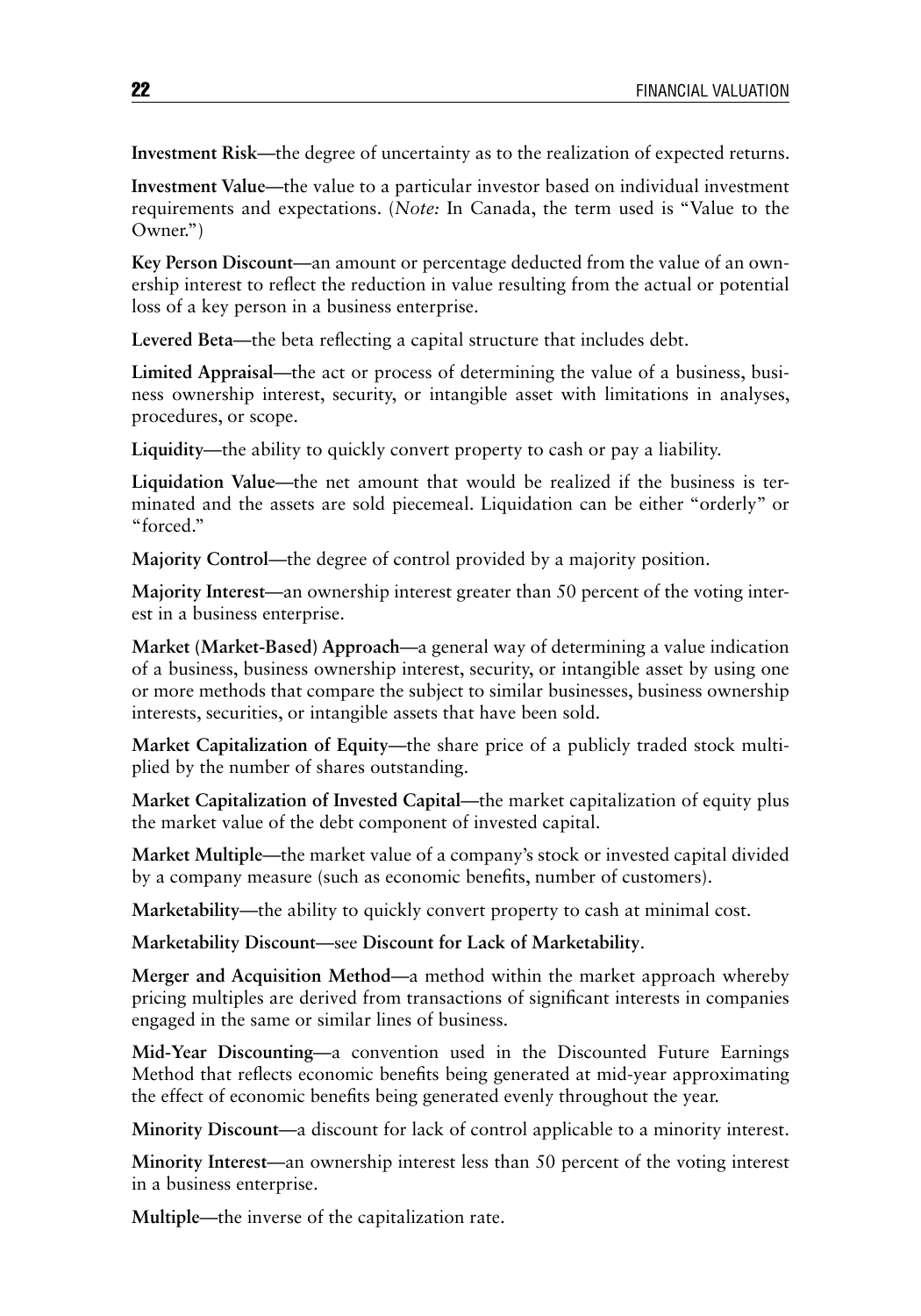**Net Book Value**— with respect to a business enterprise, the difference between total assets (net of accumulated depreciation, depletion, and amortization) and total liabilities as they appear on the balance sheet (synonymous with Shareholder's Equity). With respect to a specific asset, the capitalized cost less accumulated amortization or depreciation as it appears on the books of account of the business enterprise.

**Net Cash Flows—when the term is used, it should be supplemented by a qualifier.** See **Equity Net Cash Flows** and **Invested Capital Net Cash Flows**.

Net Present Value—the value, as of a specified date, of future cash inflows less all cash outflows (including the cost of investment) calculated using an appropriate discount rate.

**Net Tangible Asset Value**— the value of the business enterprise's tangible assets (excluding excess assets and nonoperating assets) minus the value of its liabilities.

**Nonoperating Assets** — assets not necessary to ongoing operations of the business enterprise. (*Note*: In Canada, the term used is "Redundant Assets.")

**Normalized Earnings—economic benefits adjusted for nonrecurring, noneconomic,** or other unusual items to eliminate anomalies and/or facilitate comparisons.

**Normalized Financial Statements—financial statements adjusted for nonoperating** assets and liabilities and/or for nonrecurring, noneconomic, or other unusual items to eliminate anomalies and/or facilitate comparisons.

**Orderly Liquidation Value** — liquidation value at which the asset or assets are sold over a reasonable period of time to maximize proceeds received.

**Premise of Value—an assumption regarding the most likely set of transactional cir**cumstances that may be applicable to the subject valuation; e.g., going concern, liquidation.

**Present Value—the value, as of a specified date, of future economic benefits and/or** proceeds from sale, calculated using an appropriate discount rate.

**Portfolio Discount**— an amount or percentage deducted from the value of a business enterprise to reflect the fact that it owns dissimilar operations or assets that do not fit well together.

**Price/Earnings Multiple**— the price of a share of stock divided by its earnings per share.

**Rate of Return—an amount of income (loss) and/or change in value realized or** anticipated on an investment, expressed as a percentage of that investment.

**Redundant Assets**— see **Nonoperating Assets**.

**Report Date—the date conclusions are transmitted to the client.** 

**Replacement Cost New—the current cost of a similar new property having the near**est equivalent utility to the property being valued.

**Reproduction Cost New—the current cost of an identical new property.** 

**Required Rate of Return**— the minimum rate of return acceptable by investors before they will commit money to an investment at a given level of risk.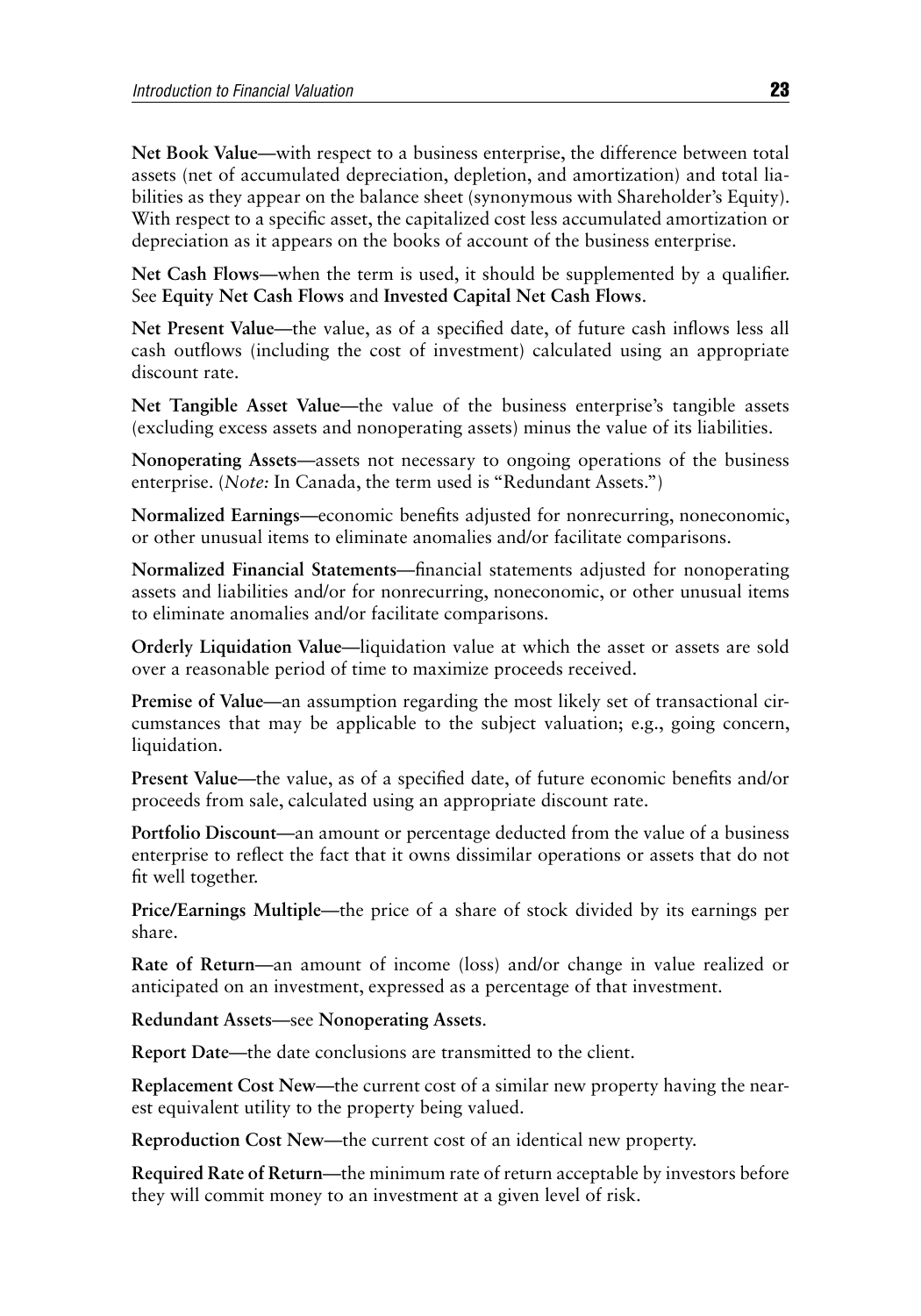**Residual Value**— the value as of the end of the discrete projection period in a discounted future earnings model.

**Return on Equity**— the amount, expressed as a percentage, earned on a company's common equity for a given period.

**Return on Investment**— see **Return on Invested Capital** and **Return on Equity**.

**Return on Invested Capital—the amount, expressed as a percentage, earned on a** company's total capital for a given period.

**Risk-Free Rate**— the rate of return available in the market on an investment free of default risk.

**Risk Premium—a** rate of return added to a risk-free rate to reflect risk.

**Rule of Thumb—a** mathematical formula developed from the relationship between price and certain variables based on experience, observation, hearsay, or a combination of these; usually industry specific.

**Special Interest Purchasers**— acquirers who believe they can enjoy post-acquisition economies of scale, synergies, or strategic advantages by combining the acquired business interest with their own.

Standard of Value—the identification of the type of value being used in a specific engagement; e.g., fair market value, fair value, investment value.

**Sustaining Capital Reinvestment**— the periodic capital outlay required to maintain operations at existing levels, net of the tax shield available from such outlays.

**Systematic Risk**— the risk that is common to all risky securities and cannot be eliminated through diversification. The measure of systematic risk in stocks is the beta coefficient.

**Tangible Assets** — physical assets (such as cash, accounts receivable, inventory, property, plant and equipment, etc.).

**Terminal Value**— see **Residual Value**.

**Transaction Method**— see **Merger and Acquisition Method**.

**Unlevered Beta—the beta reflecting a capital structure without debt.** 

**Unsystematic Risk—the risk specific to an individual security that can be avoided** through diversification.

**Valuation** — the act or process of determining the value of a business, business ownership interest, security, or intangible asset.

**Valuation Approach**— a general way of determining a value indication of a business, business ownership interest, security, or intangible asset using one or more valuation methods.

**Valuation Date—the specific point in time as of which the valuator's opinion of** value applies (also referred to as "Effective Date" or "Appraisal Date").

**Valuation Method—within approaches, a specific way to determine value.** 

**Valuation Procedure—the act, manner, and technique of performing the steps of an** appraisal method.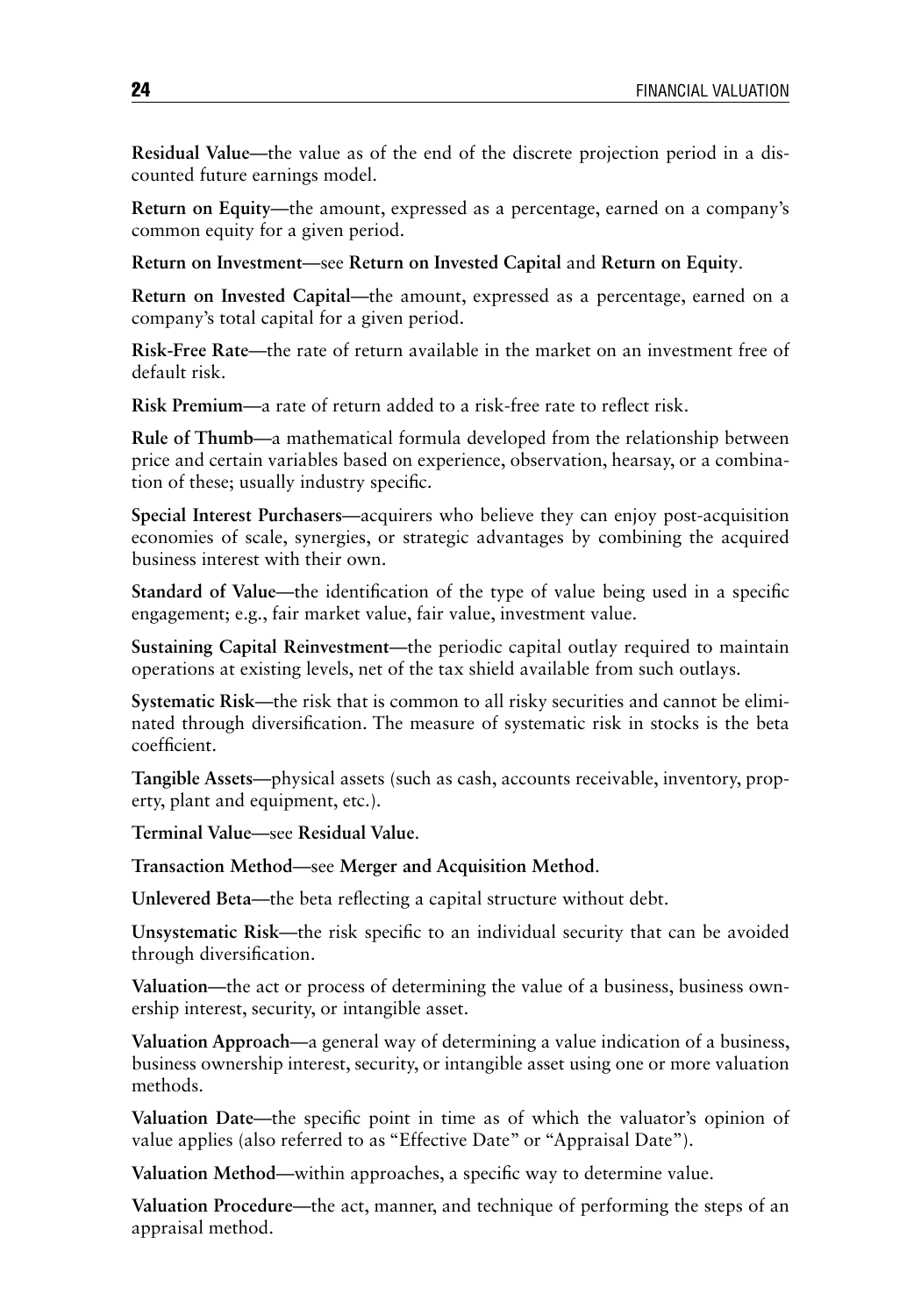Valuation Ratio-a fraction in which a value or price serves as the numerator and financial, operating, or physical data serve as the denominator.

**Value to the Owner**— see **Investment Value**.

Voting Control— *de jure* control of a business enterprise.

**Weighted Average Cost of Capital (WACC)**— the cost of capital (discount rate) determined by the weighted average, at market value, of the cost of all financing sources in the business enterprise's capital structure.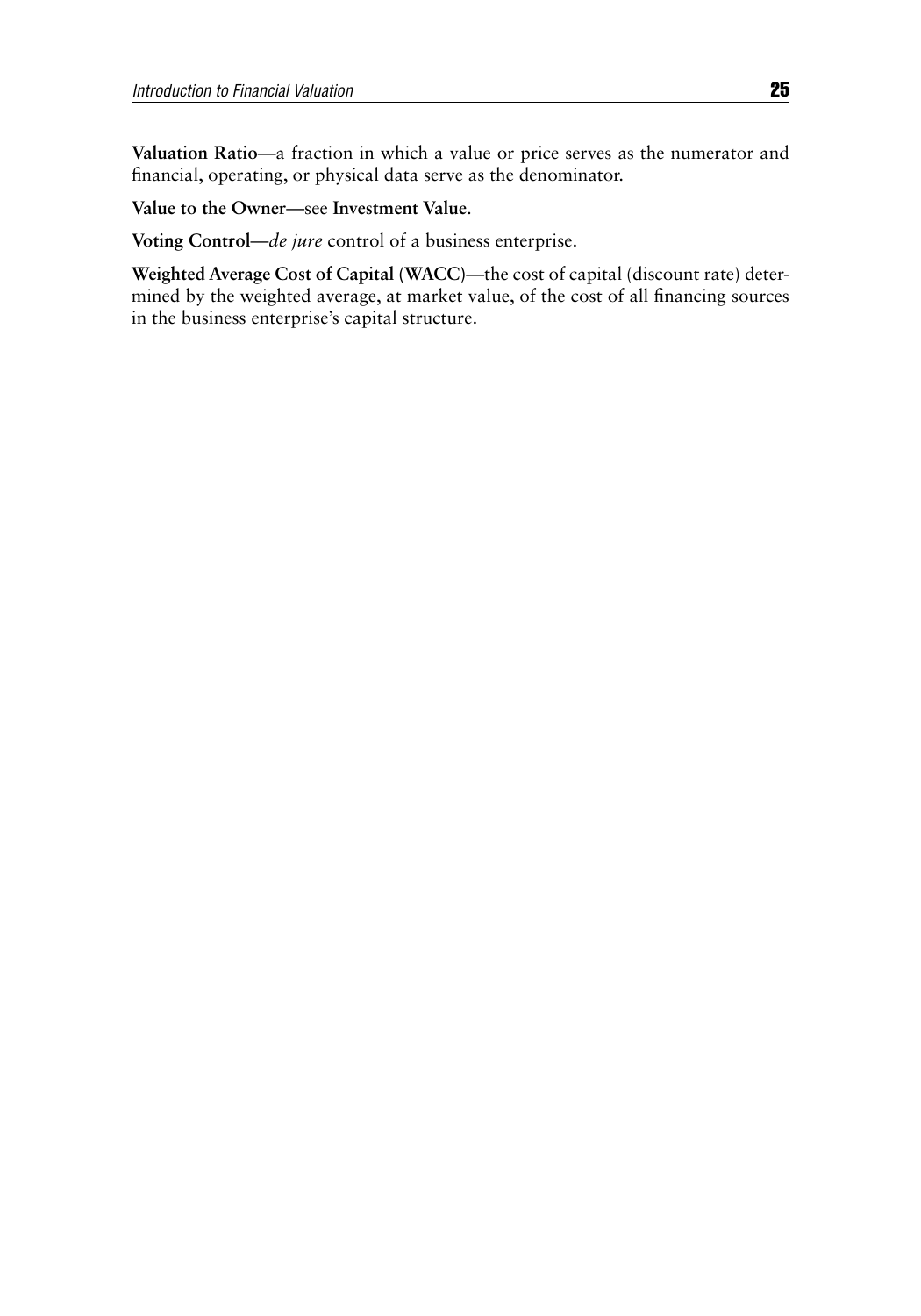## ADDENDUM 3—AICPA GLOSSARY OF ADDITIONAL TERMS, STATEMENTS ON STANDARDS FOR VALUATION SERVICES VS SECTION 100

The following terms and definitions are excerpted verbatim from Appendix C, "Glossary of Additional Terms" (par. .82),<sup>1</sup> which provides definitions for terms included in the SSVS VS Section 100, but not defined in the jointly developed *International Glossary* in Addendum 2.

**Assumptions and Limiting Conditions.** Parameters and boundaries under which a valuation is performed, as agreed upon by the valuation analyst and the client or as acknowledged or understood by the valuation analyst and the client as being due to existing circumstances. An example is the acceptance, without further verification, by the valuation analyst from the client of the client's financial statements and related information.

**Business Ownership Interest.** A designated share in the ownership of a business (business enterprise).

**Calculated Value**.An estimate as to the value of a business, business ownership interest, security, or intangible asset, arrived at by applying valuation procedures agreed upon with the client and using professional judgment as to the value or range of values based on those procedures.

**Calculation Engagement.** An engagement to estimate value wherein the valuation analyst and the client agree on the specific valuation approaches and valuation methods that the valuation analyst will use and the extent of valuation procedures the valuation analyst will perform to estimate the value of a subject interest. A calculation engagement generally does not include all of the valuation procedures required for a valuation engagement. If a valuation engagement had been performed, the results might have been different. The valuation analyst expresses the results of the calculation engagement as a calculated value, which may be either a single amount or a range.

**Capital or Contributory Asset Charge.** A fair return on an entity's *contributory assets*, which are tangible and intangible assets used in the production of income or cash flow associated with an intangible asset being valued. In this context, *income or cash flow* refers to an applicable measure of income or cash flow, such as net income, or operating cash flow before taxes and capital expenditures. A capital charge may be expressed as a percentage return on an economic rent associated with, or a profit split related to, the contributory assets.

**Capitalization of Benefits Method.** A method within the income approach whereby expected future benefits (for example, earnings or cash flow) for a representative single period are converted to value through division by a capitalization rate.

**Comparable Profits Method.** A method of determining the value of intangible assets by comparing the profits of the subject entity with those of similar uncontrolled companies that have the same or similar complement of intangible assets as the subject company.

<sup>&</sup>lt;sup>1</sup> American Institute of Certified Public Accountants, Valuation Services, VS Section, Statements on Standards for Valuation Services, VS Section 100, *Valuation of a Business, Business Ownership Interest, Security, or Intangible Asset,* appendix C, paragraph .82. Copyright 2015 American Institute of Certified Public Accountants.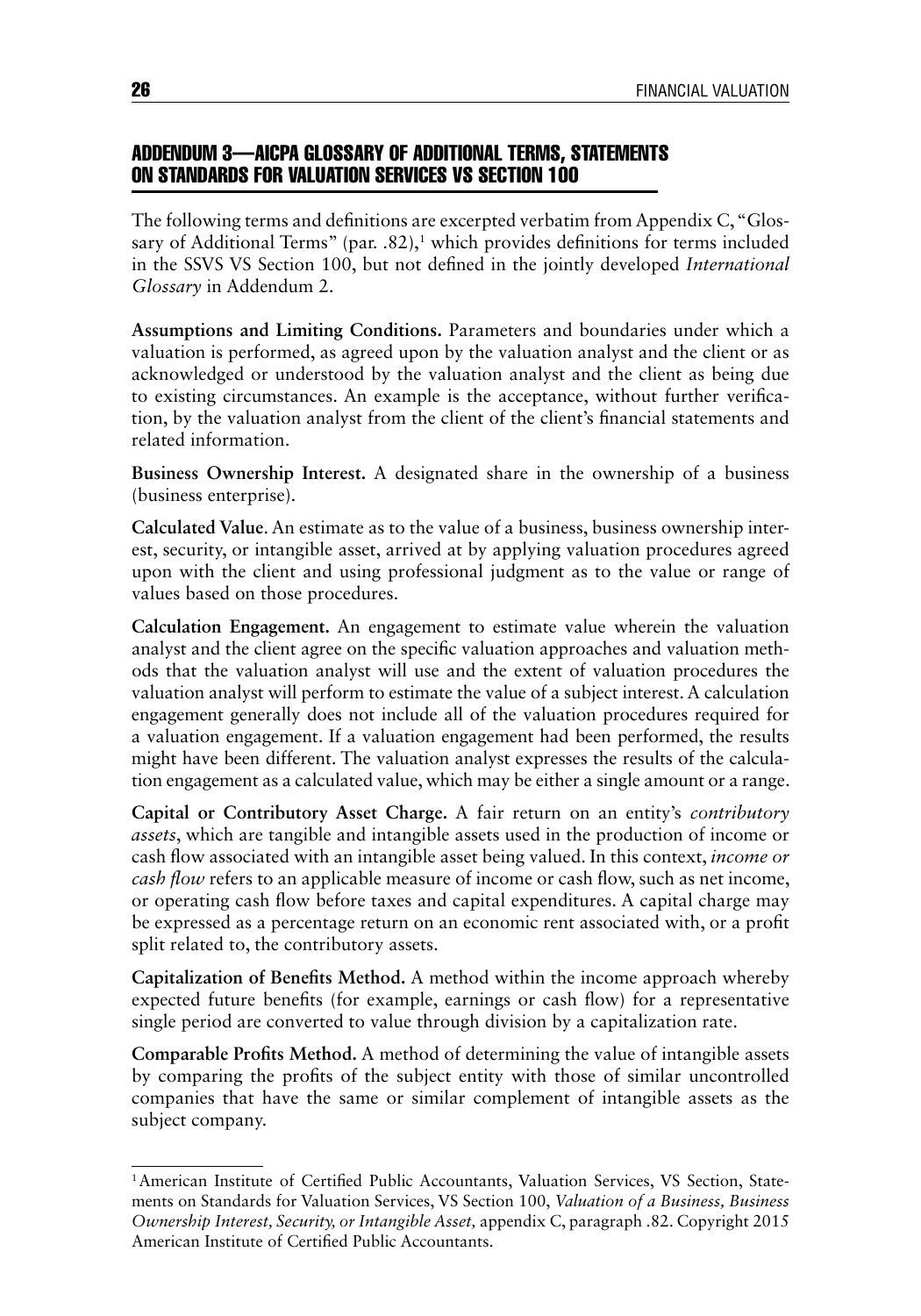**Comparable Uncontrolled Transaction Method.** A method of determining the value of intangible assets by comparing the subject transaction to similar transactions in the market place made between independent (uncontrolled) parties.

**Conclusion of Value.** An estimate of the value of a business, business ownership interest, security, or intangible asset, arrived at by applying the valuation procedures appropriate for a valuation engagement and using professional judgment as to the value or range of values based on those procedures.

**Control Adjustment.** A valuation adjustment to financial statements to reflect the effect of a controlling interest in a business. An example would be an adjustment to owners' compensation that is in excess of market compensation.

**Engagement to Estimate Value.** An engagement, or any part of an engagement (for example, a tax, litigation, or acquisition-related engagement), that involves determining the value of a business, business ownership interest, security, or intangible asset. Also known as *valuation service.*

**Excess Operating Assets.** Operating assets in excess of those needed for the normal operation of a business.

Fair Value. In valuation applications, there are two commonly used definitions for fair value:

 $(1)$  For financial reporting purposes only, the price that would be received to sell an asset or paid to transfer a liability in an orderly transaction between market participants at the measurement date. *Source:* Financial Accounting Standards Board *Accounting Standards Codifi cation* glossary.

(2) For state legal matters only, some states have laws that use the term *fair value* in shareholder and partner matters. For state legal matters only, therefore, the term may be defined by statute or case law in the particular jurisdiction.

**Guideline Company Transactions Method.** A method within the market approach whereby market multiples are derived from the sales of entire companies engaged in the same or similar lines of business.

**Hypothetical Condition**.That which is or may be contrary to what exists, but is supposed for the purpose of analysis.

**Incremental Income.** Additional income or cash flow attributable to an entity's ownership or operation of an intangible asset being valued, as determined by a comparison of the entity's income or cash flow with the intangible asset to the entity's income or cash flow without the intangible asset. In this context, *income or cash flow* refers to an applicable measure of income or cash flow, such as license royalty income or operating cash flow before taxes and capital expenditures.

**Normalization.** See *Normalized Earnings* in Appendix B, "International Glossary of Business Valuation Terms" (see paragraph .81). *[Editor's note: See Addendum 2 for the definition of Normalized Earnings.]* 

**Pre-Adjustment Value.** The value arrived at prior to the application, if appropriate, of valuation discounts or premiums.

**Profit Split Income.** With respect to the valuation of an intangible asset of an entity, a percentage allocation of the entity's income or cash flow whereby  $(1)$  a split (or percentage) is allocated to the subject intangible and (2) the remainder is allocated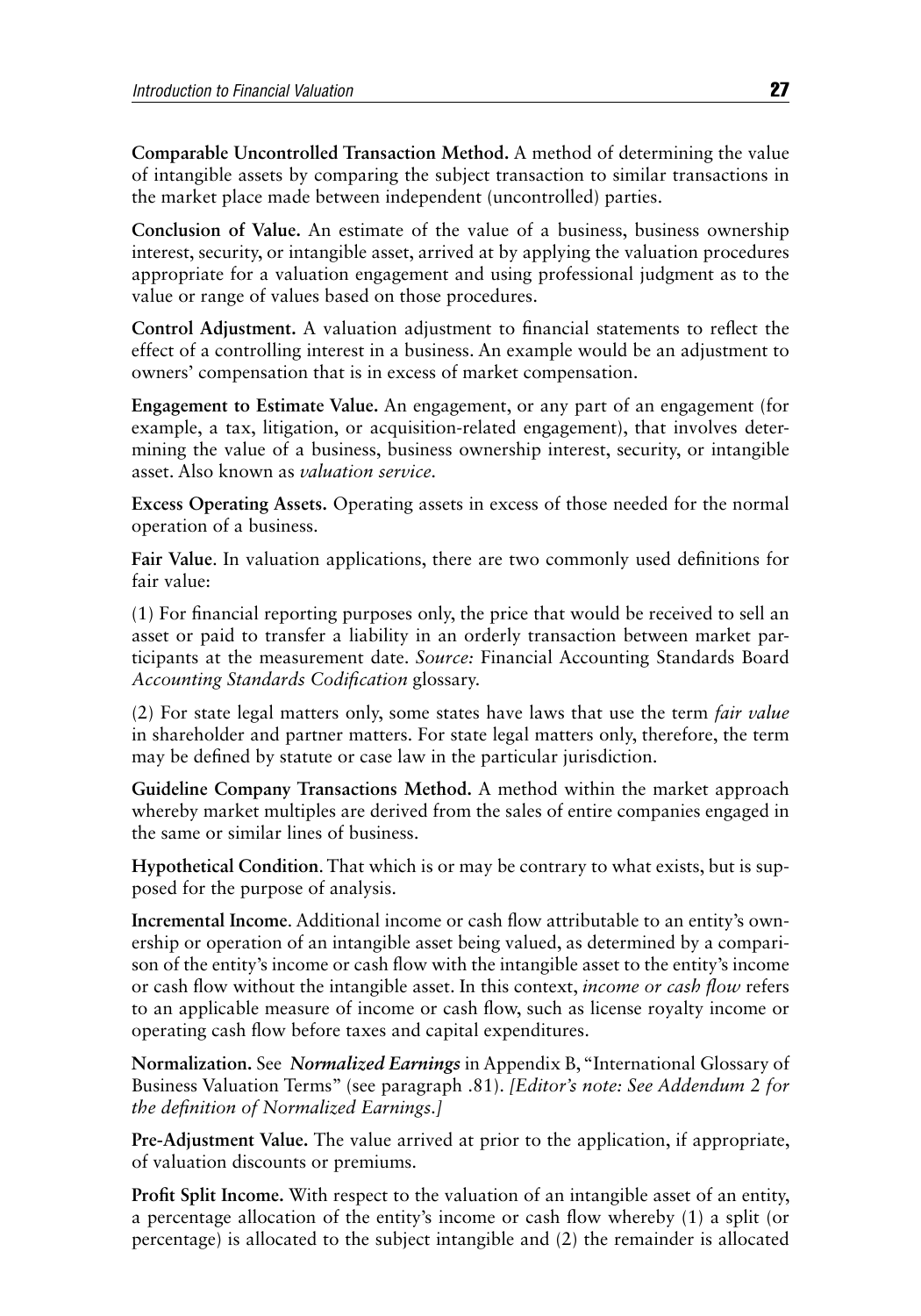to all of the entity's tangible and other intangible assets. In this context, *income or cash flow* refers to an applicable measure of income or cash flow, such as net income or operating cash flow before taxes and capital expenditures.

**Relief from Royalty Method.** A valuation method used to value certain intangible assets (for example, trademarks and trade names) based on the premise that the only value that a purchaser of the assets receives is the exemption from paying a royalty for its use. Application of this method usually involves estimating the fair market value of an intangible asset by quantifying the present value of the stream of marketderived royalty payments that the owner of the intangible asset is exempted from or "relieved" from paying.

**Residual Income.** For an entity that owns or operates an intangible asset being valued, the portion of the entity's income or cash flow remaining after subtracting a capital charge on all of the entity's tangible and other intangible assets*. Income or cash flows* can refer to any appropriate measure of income or cash flow, such as net income or operating cash flow before taxes and capital expenditures.

**Security.** A certificate evidencing ownership or the rights to ownership in a business enterprise that (1) is represented by an instrument or by a book record or contractual agreement, (2) is of a type commonly dealt in on securities exchanges or markets or, when represented by an instrument, is commonly recognized in any area in which it is issued or dealt in as a medium for investment, and (3) either one of a class or series or, by its terms, is divisible into a class or series of shares, participations, interests, rights, or interest-bearing obligations.

**Subject Interest.** A business, business ownership interest, security, or intangible asset that is the subject of a valuation engagement.

**Subsequent Event.** An event that occurs subsequent to the valuation date.

**Valuation Analyst.** For purposes of this statement, an AICPA member who performs an engagement to estimate value that culminates in the expression of a conclusion of value or a calculated value.

**Valuation Assumptions.** Statements or inputs utilized in the performance of an engagement to estimate value that serve as a basis for the application of particular valuation methods.

**Valuation Engagement.** An engagement to estimate value in which a valuation analyst determines an estimate of the value of a subject interest by performing appropriate valuation procedures, as outlined in the AICPA Statements on Standards for Valuation Services, and is free to apply the valuation approaches and methods he or she deems appropriate in the circumstances. The valuation analyst expresses the results of the valuation engagement as a conclusion of value, which may be either a single amount or a range.

**Valuation Service.** See **Engagement to Estimate Value**.

\* \* \*

[Revised, June 2009, to reflect conforming changes necessary due to the issuance of FASB ASC; revised, January 2015, to reflect the revised Code of Professional Conduct.]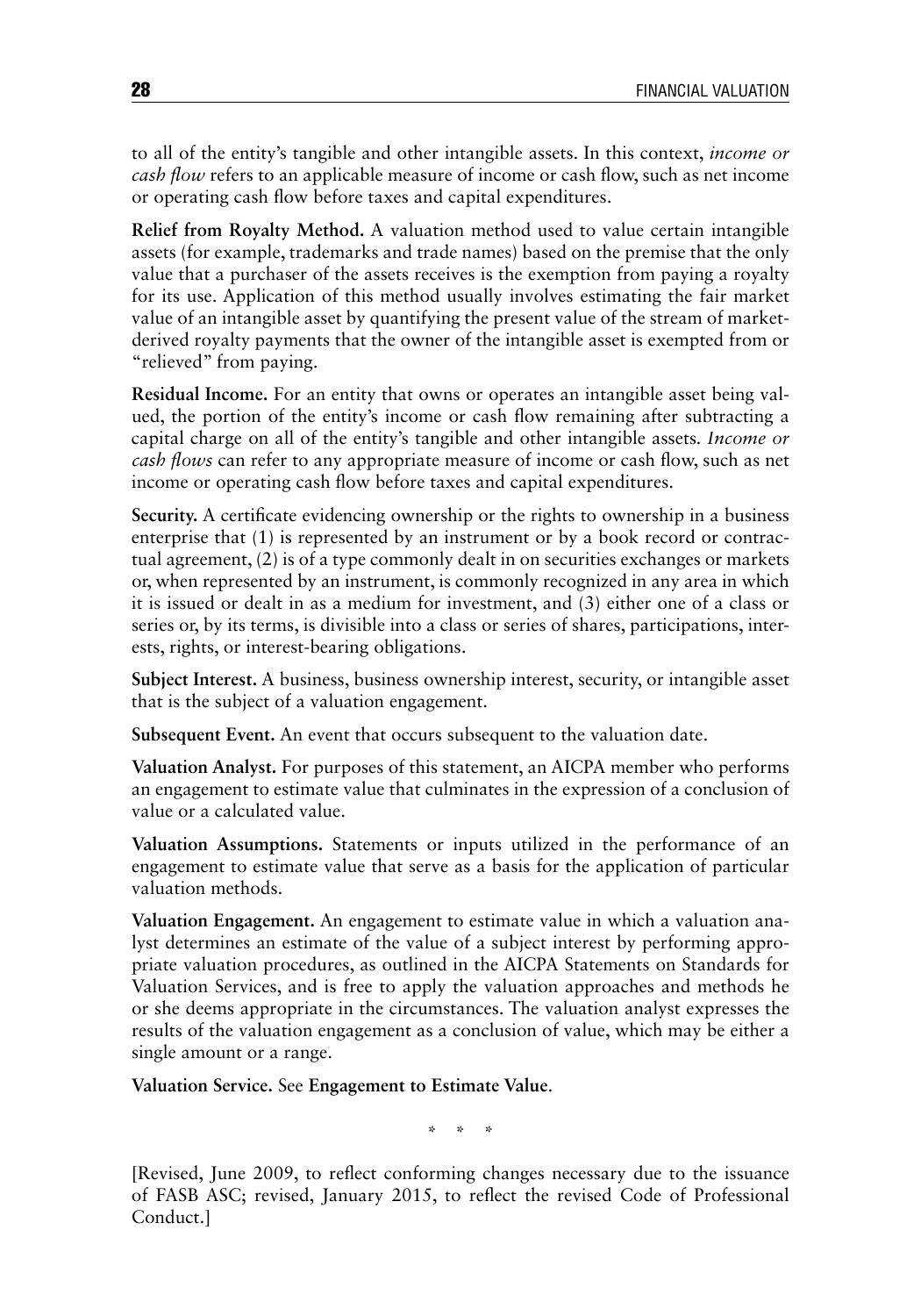

Note: Page references in *italics* refer to exhibits.

## **A**

*Accounting Horizons*, 623, 630–631 Accounting Principles Board (APB), 82, 84 Accounting Standards Codification (ASC) ASC 350, 944 ASC 805, 939, 941, *943* ASC 820, 6, 55, 56, 57, 407, 931, 934, 935, 937, 952 (*See also* Fair value) business valuation standards, overview, 596–597 income method and, 154 on liquidation value, 7 overview, 6, 7, 596–597 standards of value, 33, 55, 56 *Accounting & Valuation Guide, Valuation of Privately-Held-Company Equity Securities Issued as Compensation* (AICPA), 246 *Accounting & Valuation Guide Testing Goodwill for Impairment* (AICPA), 964 Acquisition method, 940 Acquisition premium data, 404–408 Activity ratios, 110–111 Adams, Rob, 249 Adhikari, Mike, 150 Adjusted Arithmetic Average-Strike Option, 478–479 Administrative services (healthcare) compensation, 1095–1096 *Advanced Communication Design, Inc. v. Follet*, 48 Advanced Growth Model (AGM), 147, 150, 150–151 Affordable Care Act (ACA), 1053–1054, 1065–1066. *See also* Healthcare service business valuation

After-tax cash flow, 231 Alacra, 66, 70, 72 Alerding, James, 623, 627 *Almanac of Business and Industrial Financial Ratios*, 100 AM Best, 73 Ambulatory surgery centers, valuation of, 1076–1078 American Bar Association (ABA) Model Business Corporation Act (MBCA), 5–6 Revised Model Business Corporation Act (RMBCA), 44, 47, 49, 784, 786–787 standards of value, 32, 45, 46, 47, 49, 51 *American Business Review*, 623–624 American Hospital Association, 1056 American Institute of Certified Public Accountants (AICPA) Accounting & Valuation Guide, Valuation of Privately-Held-Company Equity Securities Issues as Compensation, 246 Accounting & Valuation Guide Testing Goodwill for Impairment, 964 AICPA Accounting & Valuation Guide, 954, 954 business valuation standards, overview, 594–595, 598–606, 604, 605 CPA Expert, 246 on divorce valuation, 848 on ESOPs, 816–817 on financial statements and company risk analysis, 82 glossary of terms, 26–28 After-tax cash flow, 231 on income apprizons, 623, After-tax cash flow, 231 on income appricans, 623, Almanac of Business and Statements on allmanac of Business and Statements on a Mediated Financial Ratios, for Valuation

on income approach, 135, 155 overview, 1, 3 Statements on Standards for Valuation Services VS Section 100, 495, 595, 598–606, 604, 605, 968–970 on valuation engagements, 495 Valuation of Privately-Held-Company Equity Securities Issues as Compensation, 246 *See also International Glossary of Business Valuation Terms* American Law Institute (ALI) Principles of Corporate Governance, 44, 47 standards of value, 32, 45, 46, 47, 48, 49, 51 American Medical Association, 1055–1056 American Medical Group Association (AMGA), 1096 American Society of Appraisers (ASA) Appraisal Principles and Procedures, 7–8 business valuation standards, overview, 593 divorce valuation, 848–849 for finding real estate appraisers, 365–366 overview, 1, 3 on standards of value, 30 *See also* International Glossary of Business Valuation Terms American Society of Association Executives (ASAE), 63, 69 Amortization benefit, 957-959 Analysis of company/entity (written report element), 499–500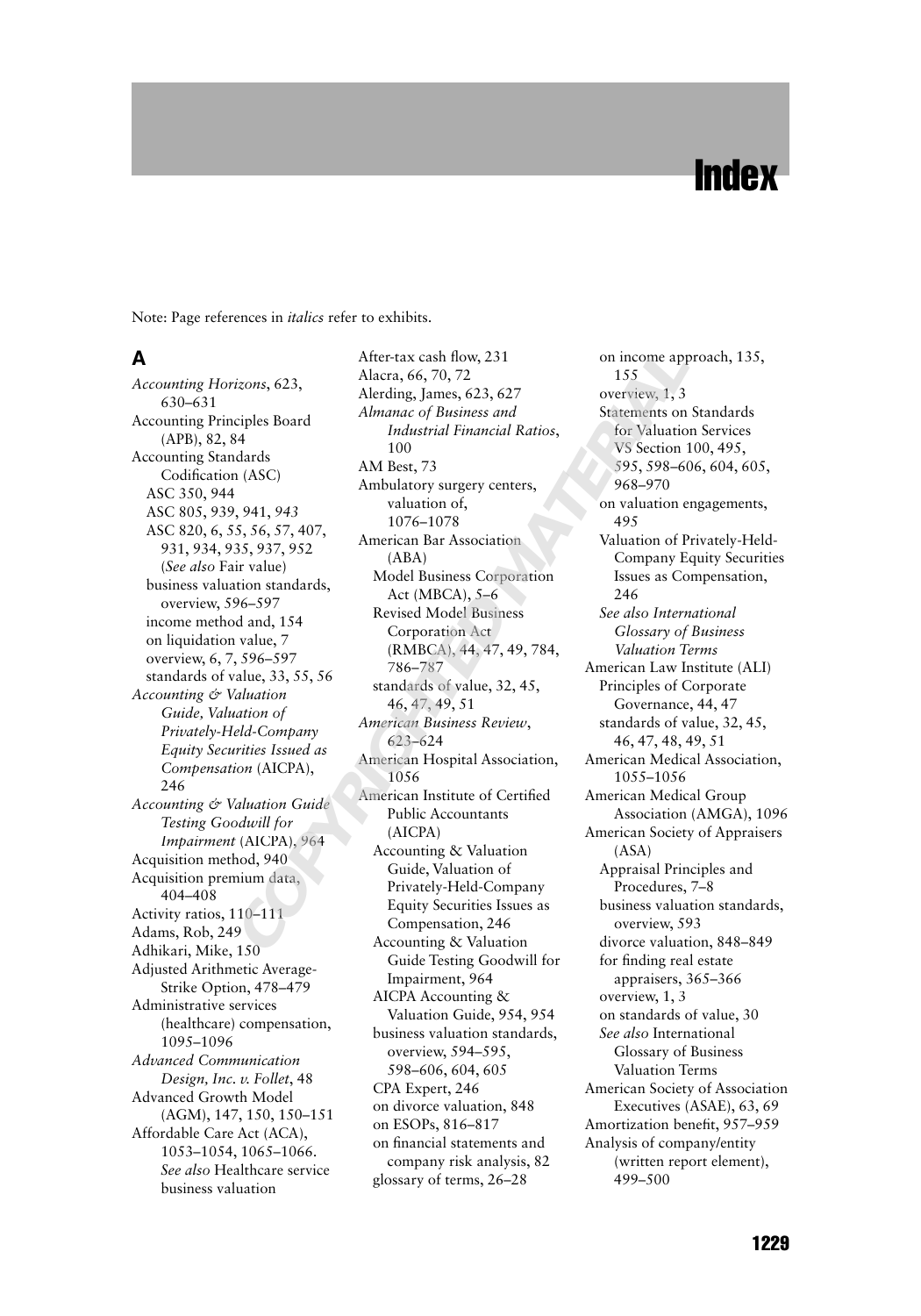Angrist, Ezra, 449–455, *450, 451* Annual Index of Economic Freedom (Heritage Foundation), 73 Annual Statement Studies (Risk Management Association), 69 Anti-kickback laws (federal), 1062–1063, 1092 Anti-kickback laws (state), 1065 *Appeals and Review Memorandum Number 34* (ARM 34), 153 Appraisal Foundation, 157, 407–408, 583, 584, 948, 953 Appraisal Institute, 365 Appraisal Practices Board, 409, 584 *Appraisal Principles and Procedures* (ASA), 7–8 Appraisal services, demand for, 826 Arbitrage pricing theory (APT), 195–196 Architecture firms, valuation of, 870–871 Arithmetic average-strike put model (AASPM), 481 *Arnaud v. Stockgrowers State Bank,* 799 Arneson, George S., 443–444 Aschwald, Kathryn F., 460–461 As-if-freely-traded minority interest value defi ned, *392,* 392–393, *393* healthcare service business valuation, 1074–1075 Asset approach, 343–389, *385* application, 344–346 best practices, 363 built-in gains taxes, 347–352, *349–350* case study, 353–362, *354–355, 356, 360, 362* control *versus* minority, 346–347 defined, 343 general steps in, 352–353 healthcare service business valuation, 1073–1074 machinery and equipment appraisals, 375–389 overview, 8–9 premise of value, 346 professional practices and valuation issues, 883 real estate appraisals, 364–374, *371*

small business valuation, 860 special industry valuation, 1130–1139, 1138–1139 theory, 343–344 valuation views and controversial issues (illustration), 1200–1201 Assets asset diversification, family limited partnerships (FLPs), 731–732 fair value measurement, 56 family limited partnerships (FLPs), 755–757 valuation views and controversial issues (illustration), 1204–1205 *See also* Financial statement Association of Business Brokers, 71 *Astleford v. Commissioner,* 749–750 Audit reviews, 388 Avention, 66 Average-Strike Put Option model, 477–478

## **B**

Bajaj, Mukesh, 419–420, 436, *439,* 458–459, 464, 465 Balanced Budget Act of 1997, *1048,* 1051, 1058 Bankruptcy, divorce valuation and, 851 Barclay, Michael J., 447 Bars/nightclubs valuation accounting and financial presentation issues, 1164 information sources, 1161–1162 overview, 1162–1163 risk issues, 1165–1166 state of industry, 1163 types of assets, 1164–1165 valuation issues, 1165, 1166–1167 *Basic Business Appraisal* (Miles), 583 Basis step-up, 729 Before-and-after method, 1018 *Beige Book* (Federal Reserve), 68 Benchmark method, for revenues, 1018, 1196 *Bergquist v. Comm*., 434 *Bernier v. Bernier*, 620, 621, 846 *Best Practices for Valuations in Financial Reporting*

(Appraisal Foundation), 154, 157, 948, 953 "Best Practices: Terminal Year of a Discounted Cash Flow Model" (Hitchner), 177–183, 178 Beta criteria, 219 overview, 206–208 total beta model (TBM), 241–242 unilevering and relevering betas, 208–213 Bice, Patrick, 1168–1177 BIZCOMPS (database), 71, 300, 302 BizMiner, 100 Black-Scholes Option Pricing Model At the Money, 474, 475–476 *Black's Law Dictionary* (Garner), 33, 37, 39 Blended growth, computing, 334–335 Block, Stanley, *415,* 419 Blockage discounts and market absorption, 488–489 Bloomberg, 65, 74 *Bohme v. Bohme,* 906 Bonbright, James C., 29 *Book of Wisdom* concept, 1032n9 Bortnick, Edward, 414–415 Bradnan, Mike, 1145 "Bringing Sanity to Marketability Discounts" (Robak, Hall), 455–456 Brinson, Gary, 281–282 Brookings Task Force, 933 *Brown v. Brown,* 54 Budyak, Jim, 282 Build-up model (BUM), 194–195 Built-in gains discount, 486 Built-in gains taxes, asset approach, 347–352 case study example, 362 C corporations, 348 court cases, 348, *349–350* partnerships, limited liability partnerships, limited liability companies, 352 S corporations, 351–352 Bureau of Economic Analysis, 67 Burkert, Rod, 243 Business combination accounting (case study), 970–1001 business enterprise analysis, 975–976 calculation of consideration, 970–971, *971*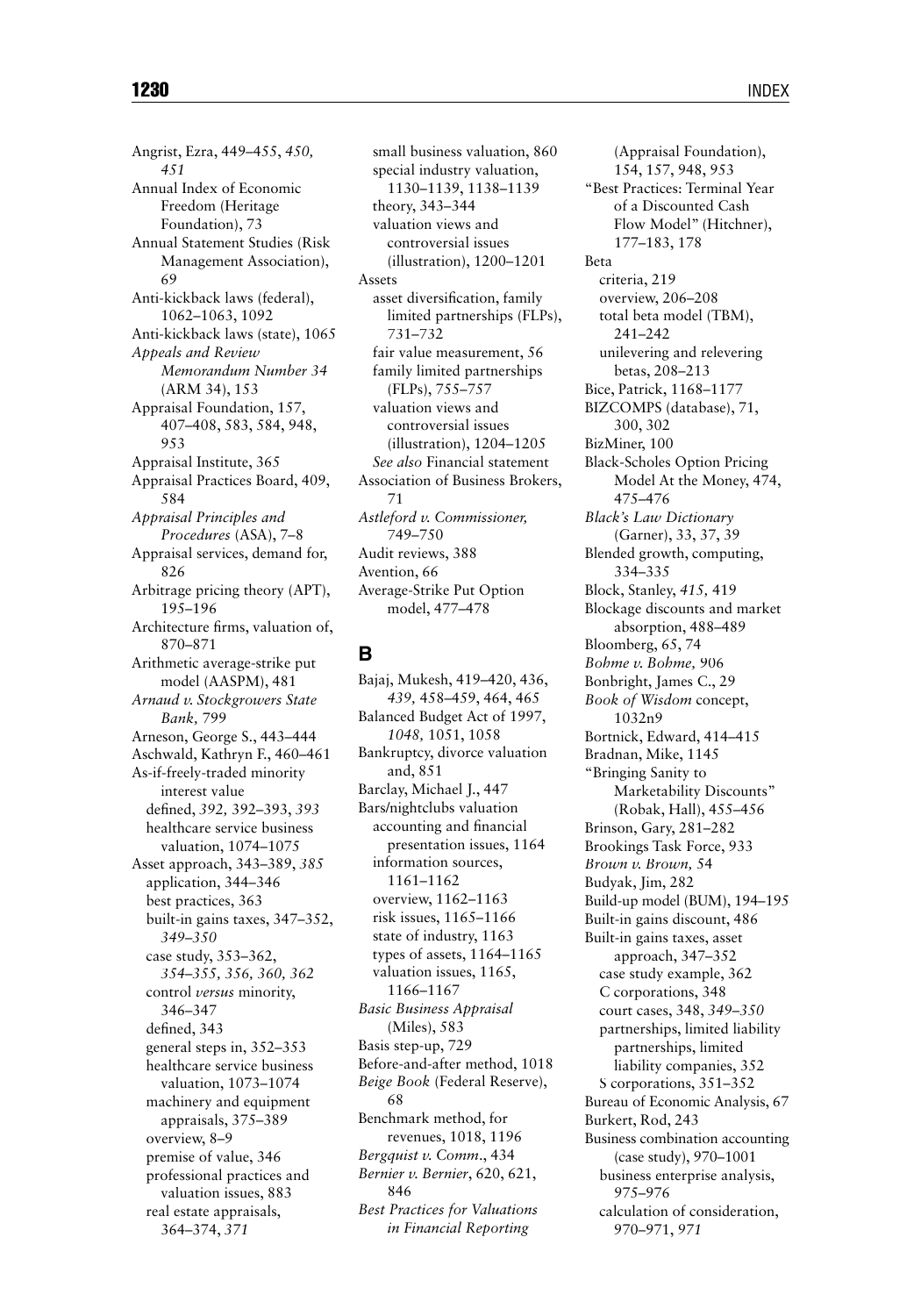calculation of fair value of intangible assets and goodwill, 971–973, *972, 973* discounted cash flow method, 976–979, *978* discount rate, 979–982, *980–981* identifying intangible assets, 973–975, *974* overview, 970 valuation of goodwill, 1001 valuation of intangible assets, 984–1001, *986, 989, 991, 993, 994, 995, 996, 997, 999, 1000, 1002–1004, 1005* valuation of tangible assets, 982–984, *984* weighted average return on assets (WACC), 1001 Business combinations, overview, 154, *943,* 943–944 Business damages, 1009–1040 general considerations in damage calculations, 1009–1010 intellectual property damages, 1029–1036 legal principles governing damages, 1010–1016, *1011* lost profits compared to fair market value, 1028 measurement of damages, 1016–1028, *1017, 1021, 1022, 1024, 1026, 1027* overview, 1009 securities class action litigation, 1036–1040 Business financial information, resources, 65–66 *Business Valuation, Discounts and Premiums* (Mercer), 471 Business Valuation Resources, 67, 71, 72, 74 *Business Valuation Review* discounts for lack of control, 410 "Minimum Marketability Discounts" (Seaman), 472 "Qualitative Support for Discounts for Lack of Marketability" (Johnson), 459–460 "Regression Analysis and Discounts for Lack of Marketability" (Angrist, Curtis, Kerrigan), 449–455,

*450, 451*

on size premia, 221 "Trugman Valuation Advisors, Inc. (TVA), Restricted Stock Study" (Harris), 462–463 Business valuation standards, 583–606 Accounting Standards Codification (ASC) (Financial Accounting Standards Board), 596–597 American Institute of Certified Public Accountants (AICPA), 594– 595, 598–606, *604, 605* American Society of Appraisers (ASA), 593 Canadian Institute of Chartered Business Valuators (CICBV), 594 government action, 584–585 history of, 583 Internal Revenue Service (IRS), 595–596 International Institute of Business Valuers (iiBV), 595 International Society of Business Appraisers (ISBA), 595 National Association of Certified Valuators and Analysts (NACVA), 594 USPAP Business Valuation Standards (2016-2017), 586–593 USPAP standards, organization of, 585–586 Butler, Peter, 241, 243 Butler/Pinkerton Calculator (BPC), 241 Buy-sell agreements, valuation services for, 1043 Bygrave, William D., 249

## **C**

Cable television valuation asset approach, 1138–1139 competitive delivery systems, 1134–1135 income approach, 1137–1138 industry vocabulary, 1139–1143 information sources, 1143–1144 market approach, 1138 overview, 1132 regulation, 1132–1134 state of the industry, 1135–1136

types of assets, 1136–1137 valuation approaches, overview, 1137 Canada, requirements for expert witnesses, 920–922 Canadian Institute of Chartered Business Valuators (CICBV), 3, 249, 594. *See also International Glossary of Business Valuation Terms* Capital asset pricing model (CAPM), 193–194, 206, 275–276 *Capital Ideas,* 623, 624–625 *Capital IQ* (S&P), 69, 70 Capitalized cash flow (CCF) method income approach, 119–120, 135–138, 151–153, *152, 153* valuation views and controversial issues (illustration), 1214, 1217 Capital research, cost of, 72–73 Case studies asset approach, 353–362, *354–355, 356, 360, 362* business combination accounting, 970–1001 costs of capital/rates of return, cost of equity, 232 family limited partnerships (FLPs), 762–769, *763, 764, 766, 768* market approach, companycountry-currency-sector (CCCS) framework, 286–287 real estate appraisals, 358 "Twenty Ways to Calculate the Cost of Equity Capital: A Case Study" (Hitchner), 261–269, *263–266 See also* Business combination accounting (case study); Valuation views and controversial issues (illustration) *Casey v. Brennan*, 46 Cash flow asset approach and, 356 ESOPs, 819–820 net cash flow, income approach, 127–128 valuation views and controversial issues (illustration), 1203–1204, 1206 *See also* Financial statement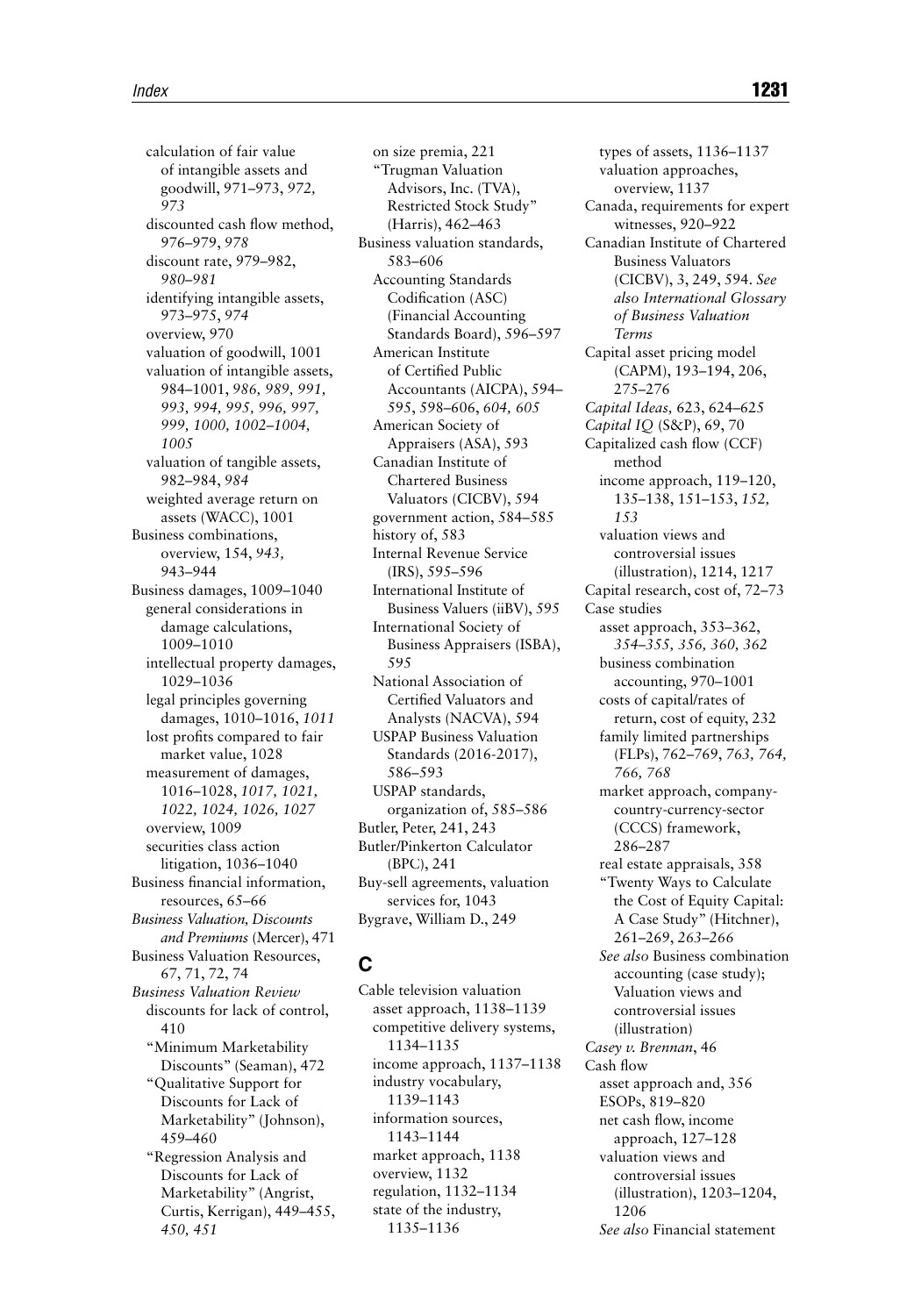Causation, for damages, 1012–1014 *Cavalier Oil v. Harnet,* 45 "C Corporate Versus S Corporation Transaction Pricing" (Fannon, Sellers), 623, 631–632 C corporations built-in gains taxes and asset approach, 348 C Corporation Equivalent Method, 672, *673* ESOPs, 802–803 family limited partnerships (FLPs), 725 reasonable compensation, 891 "S Corp or C Corp?" (Phillips), 623 *Census of Manufacturers* (U.S. Census Bureau), 68 *Census of Retail Trade* (U.S. Census Bureau), 68 Center for Research in Securities Pricing Data, 635 Chaffe, David B., III, 474–475 Chamberlain, Travis, 623, 627 Charitable contributions of property, 717–718 Checklist, Revenue Ruling 59- 60, 10–17 Chen, Peng, 203 CIA, 73 Circular 230 (U.S. Department of Treasury), 721–722 *Classic Venture Capital in the Next Millennium* (Bygrave), 249 Closed-end fund data, of family limited partnerships, 759–761 Closely held companies, public guideline multiples and, 295n2 Closely held corporations, market approach for, 688–691 Cochrane, John C., 193 Coface Economic Studies, 73 *Colgate, et al. v. The Disthene Group, Inc.,* 798–799 Columbia Financial Advisors, Inc., *439,* 460–461 Columbia/HCA Healthcare Corporation, 1051 Common sizing, 90, *91, 92, 93, 94, 95, 96* Common stock, valuation of, 710 Community Health Systems, 1052–1053

Company-country-currencysector (CCCS) framework case study, 286–287 conducting due diligence with, 282–286, *285* overview, 277 Company-specific risk, 188-189 Company-specific risk discount, 490 Comparative analysis, financial statement and company risk analysis, 98–101, *99, 100, 101, 102* Compensation. *See* Compensation in healthcare industry; Reasonable compensation Compensation in healthcare industry, 1089–1097 applicable valuation standards, 1092 background on drivers of compensation assignments, 1089–1090 compensation elements, 1092–1096, *1094, 1095* data sources, 1096–1097 documentation, 1097 regulatory guidance, 1090–1092 Compulsion, defined, 42 Conditional equity risk premium, 204–205 Conference Board, 67 *Consensus View—Q&A Guide to Financial Valuation, A* (Hitchner, Pratt, Fishman), 244–245, 405 Construction industry valuation accounting issues of, 1100– 1106, *1103, 1104, 1105* contractor types, 1099–1100 contract types, 1100 cost approach, 1106 income approach, 1106–1107 income tax issues of, 1106 information sources, 1111 market approach, 1106 operational and industry issues, 1108–1111, *1110* overview, 1099 risk issues, 1108 Consumer Confidence Survey, 67 Controlling interests example, 1180 issues of marketability/ liquidity, 413–415 overview, 413

in pass-through entities, 622, 623–633 private company discount studies, *415,* 415–420, *417, 418* Control premiums acquisition premium studies, 404–405 application of acquisition premium data, 405–408 overview, 404 *See also* Discounts for lack of control (DLOC) Control standalone value defined, 393, 393 healthcare service business valuation, 1074–1075 Copyrights, 1029 Cornell, Bradford, 405–406 "Corporate divorce," 785. *See also* Shareholder disputes *Corporate Financial Ratios and IRS-CALC* (IRS), 100 Corporate stock, valuation of, 683–684 Cost approach defined, 19 fair value, 946–949, *948* machine and equipment appraisals, 379–381 real estate appraisals, 369 reasonable compensation, 902–904, *903* special industry valuation, 1122–1123 Cost basis, asset approach and, 343 *Cost of Capital Resources* (Duff & Phelps), 72 Cost of Capital Resources Center, 73 Costs, damages and, 1019 Costs of capital/rates of return, 185–270 beta, 206–213 characteristics of cost of capital, 190 company-specific risk, 222–231, *223, 225, 226, 228, 230, 231* cost of capital, sample valuation report, 545–554, *547–548, 550, 551, 552, 553* cost of debt, 192 cost of equity, 193–197 cost of equity (case study), 232 data sources, 196–197, 249 emerging equity models, 241–244, *244*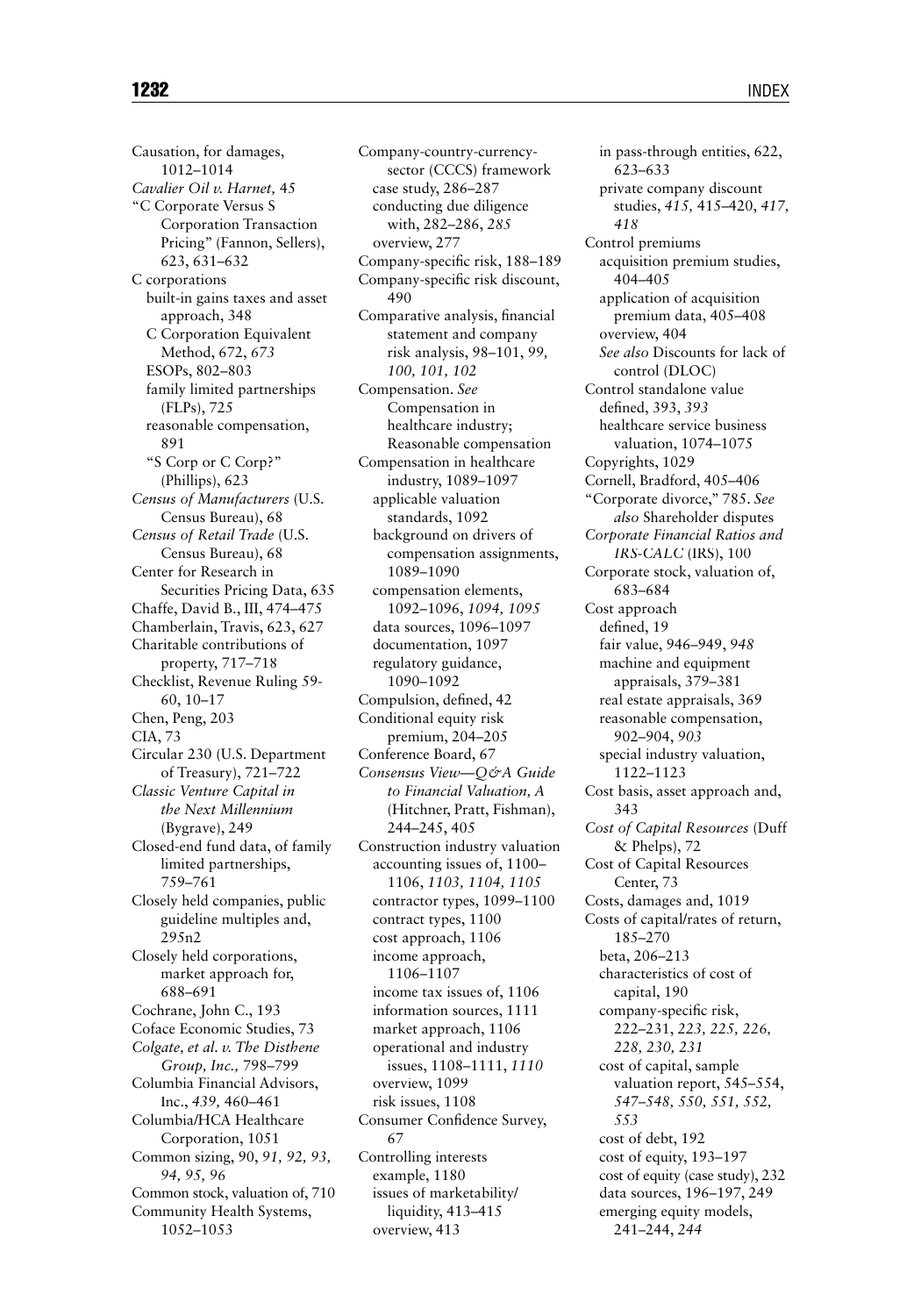equity risk premium (ERP), 200–206 implied returns from market data, 232–241, *233–234, 235, 236, 237, 238* industry risk premium, 214–217, *215* issues in cost of capital application, 231–232 legacy valuations using Ibbotson data, 244–245, *245* overview, 185 relationship between risk and return, 186–189, *187* risk-free rate, 197–200, *198, 199* size premium, 217–222 "SPARC: Strategy/People/ Architecture/Routines/ Culture" (Miller), 250–260, *255, 256, 257, 259* "Twenty Ways to Calculate the Cost of Equity Capital: A Case Study" (Hitchner), 261–269, *263–266* value drivers, 185–186 venture capital returns, 245–249, *246, 247, 248* weighted average cost of capital (WACC), 190–192, *191* Country Credit Rating Model (CCRM), 73, 275 Country Rankings (Heritage Foundation), 73 "Country Risk" (Damodaran), 273–274 Country Risk Premia (CRPs), 73 Country Yield Spread Model, 276–277 *CPA Expert* (AICPA), 246 Cross-examination, of expert witnesses, 924–927 Cross-sectional analysis, overview, 97 Culpepper Compensation Market Pricing Practices Survey, 901, *901* Currency, international cost of capital, 284–286, *285* Curtis, Harry, III, 449–455, *450, 451*

## **D**

*Dahill v. Dahill,* 54 Damages. *See* Business damages Damodaran, Aswath

on discounts for lack of control, 408–409 on forward-looking premiums, 205, 243 on geometric averaging, 202 international cost of capital, 273–274, 279–280 research resources, 73, 74 on size premia, 221, 243 website of, 283 *DataDive Management and Staff Compensation Survey* (MGMA), 1096 Data Page (Damodaran), 73 Date, of valuation, 8, 733, 789–790 *Daubert challenge*, 781, 849,916–919, 1015–1016 *Dawkins v. Hickman Family Corp*., 773 Debt cost of, 192 debt valuation, valuation services for, 1044 income approach, dealing with debt, 171–176, *172, 174, 176* interest-bearing debt and asset approach, 359–361 *See also* Weighted average cost of capital (WACC) De Franco, Gus, *415,* 419 *Delaware Open MRI Radiology Associates, P.A. v. Howard B. Kessler,* 620, 621, 635–637, *636,* 796–798 Denis, David J., *439,* 458–459 Denominator cost of capital flows, international cost of capital, 271, 272–274 in income approach, 112–113 market approach, financial statement measures, 325–328 Dental practices, valuation of, 869 Depreciation and obsolescence, machine and equipment appraisals, 381–384 *Devio v. Devio,* 48 Diagnostic imaging centers, valuation of, 1082–1084, *1087* Dialysis centers, valuation of, 1084–1085, *1087 Dictionary of Real Estate Appraisal, The,* 368 Differential inflation approach, 273–274

DiGabriele, James A., 623, 630–631 Direct broadcast service, 1134–1135 Direct capitalization, real estate appraisals, 370–372, *371* Direct equity method (DEM) overview, *164,* 164–170, *165, 166, 167, 168, 169* valuation views and controversial issues (illustration), 1202–1203 Direct market data method (DMDM), 291, 292, 303–304 Direct unit pricing method, 380 Disclosure of gifts, 685–686 Discounted cash flow (DCF) method overview, 119–120, 138–145, *139, 140, 141, 142, 143, 144, 145* valuation views and controversial issues (illustration), 1217 *See also* Business combination accounting (case study) *Discount for Lack of Marketability Job Aid for IRS Valuation Professionals* (IRS), 414, 470–471, 483 Discounting, ESOPs and, 820–821 Discount rate damages and, *1024,* 1024–1025 real estate appraisals, 370–372, *371* Discounts and premiums. *See* Valuation discounts and premiums "Discounts for Illiquid Stares and Warrants" (Robak), 463 Discounts for lack of control (DLOC) asset approach and, 346–347 control and market approach, 410–411 control premiums, 404–408 control premiums, alternative view, 408–409 defined, 391 divorce valuation and, 850 ESOPs and adjustments for lack of marketability, 823–824 family limited partnerships (FLPs), case study, 766–767, *768*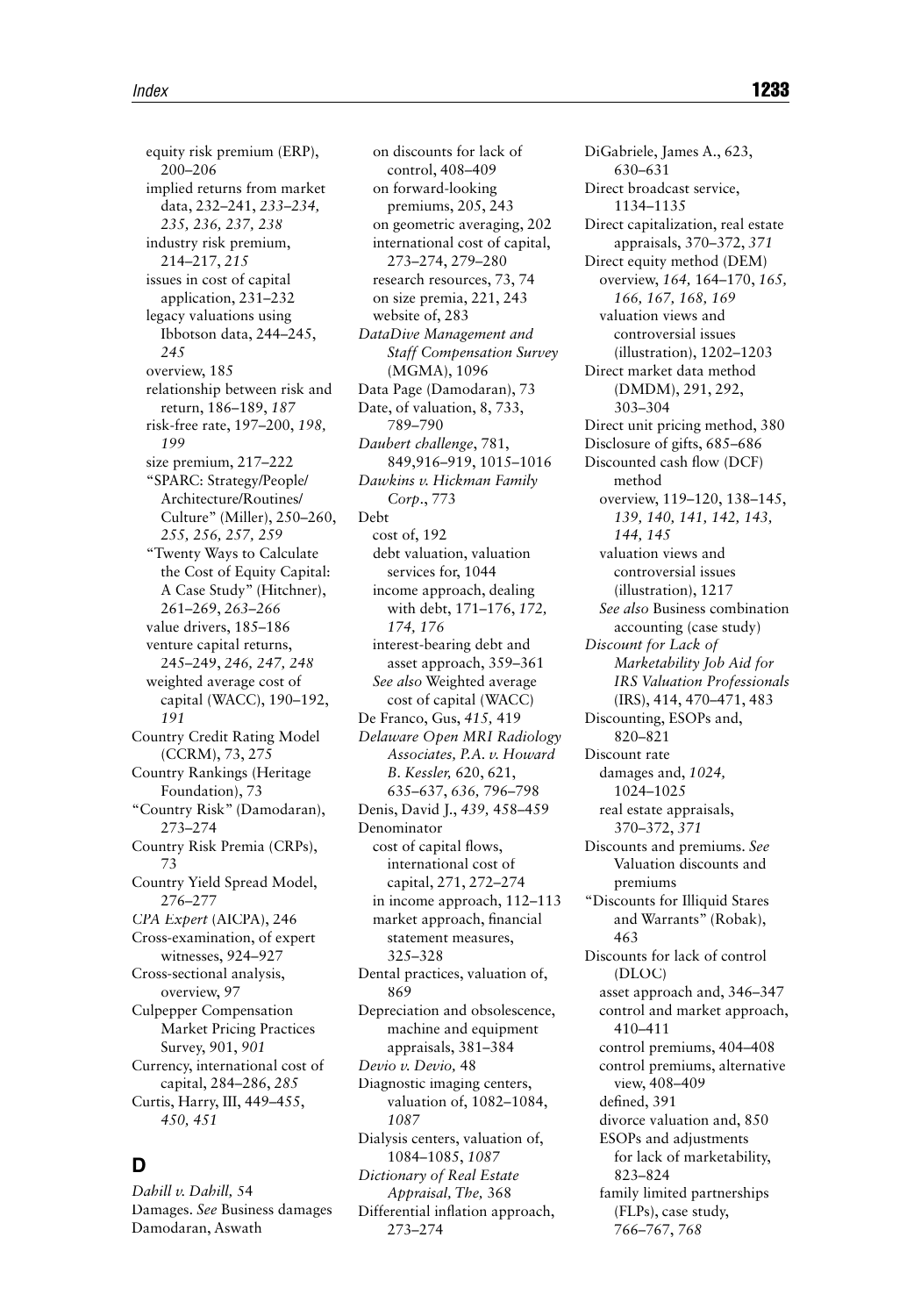levels of noncontrolling interests, *401,* 401–404, *402, 403* overview, 398–401 shareholder disputes, 793–794 summarized, 409–410 Discounts for lack of marketability (DLOM) on controlling interest, 412–420, *415, 417, 418* defined, 391 divorce valuation, 849 empirical evidence, IPO studies, 422–437, *424, 426, 428, 429, 432, 433* (*See also* IPO studies (DLOM)) empirical evidence, overview, 422 empirical evidence, restricted stock studies, 437–468, *438, 439, 450, 451* (*See also* Restricted stock studies (DLOM)) ESOPs and adjustments for lack of marketability, 822–823 factors influencing marketability, 481–484, *483* family limited partnerships (FLPs), case study, 767–769, *768* healthcare service business valuation, 1075–1076, 1075–1078 overview, 411–412, *412* quantitative tools, 468–481 shareholder disputes, 793–794 tax court cases, 420–422 "Discounts for Lack of Marketability for Closely Held Business Interests" (Maher), 442 "Discounts of Restricted Stock" (Silber), 456–457 Dissenting shareholder actions, 783–784 *Dissolution of Midnight Star Enterprises, In re,* 44, 49 Distressed markets, real estate appraisals in, 372 "Distributions and Entity Form" (Vinso), 623, 628 Distributor method, 956 Diversification, in ESOPs, 815–816 Discounts for lack (*Continued*)

Dividends, ESOPs, 817

Divorce valuation, 831–852 bankruptcy and, 851 data restrictions, 847 double dipping concept, 845–846, 904–906 goodwill in, 834–845, *843* (*See also* Goodwill concept (divorce valuation)) liquidity myth in passthrough entities, 851 methodology and application of discounts, 849–851 premise of value in, 833–834 professional practices and valuation issues, 837–842, 872–875 professional standards, 847–849 range versus specificity, 847 standards of value in, 50–55, 831–833 valuation of S corporation and other pass-through entities, 846 Dodd, David, 37–38 Dohmeyer, Bob, 243 DoneDeals, 71, 301, 302 Double-counting issues, in divorce valuation, 849–850 Double dipping concept, in divorce valuation, 845–846, 904–906 Due diligence. *See* Companycountry-currency-sector (CCCS) framework Duff & Phelps *Cost of Capital Resources*, 72 equity risk premium adjustment, 205–206 *International Valuation Handbook—Guide to Cost of Capital*, 275, 276, 284 on tax rates, pass-through entities, 635 *Valuation Handbook*, 72, 73, 74, 196, 214–217, 215 *Valuation Handbook*—*Guide to Cost of Capital*, 337 *Dugan v. Dugan*, 53, 835, 873 Duke University, 73 DuPont Model, 105–106 Duration, calculating damages and, 1020–1022, 1021, 1022

## **E**

Earnings-per-share, ESOPs, 817 Economic conditions analysis (written report element)

overview, 500 valuation views and controversial issues (illustration), 1186, 1189–1190 Economic information, resources, 66–68 Economic loss causation, for damages, 1012–1014 Economic obsolescence, machine and equipment appraisals, 383–384 "Economist-Financial Analyst's Approach to Valuing Stock of a Closely Held Company" (Gelman), 440–441 Economy.com, 67 EDGAR (Electronic Data Gathering, Analysis, and Retrieval), 70 Electronic Data Gathering, Analysis, and Retrieval (EDGAR), 306 *Emanuel Balsamides, Sr., et al. v. Protameen Chemicals, Inc., et al.,* 794–796 Emory, John D., 423–428, *424, 426,* 428–429, 436 "Empirical Research Concludes S Corporations Values Same as C Corporations" (Mattson, Shannon, Upton), 623, 626–627 Employee stock ownership plans (ESOPs), 801–829 accounting standards for ESOP companies with acquisition debt, 816–818 adequate consideration and standard of value, 805–806 demand for review appraisal services, 826 Employee Retirement Income Security Act (ERISA), 801 feasibility of formation, 807–811 need for valuation services, 804–805 ongoing operations, 812–816 overview, 801–802 regulatory environment, 825–826 requirements, 802 share ownership characteristics, 811–812 tax considerations, 802–804 valuation engagements, 818–825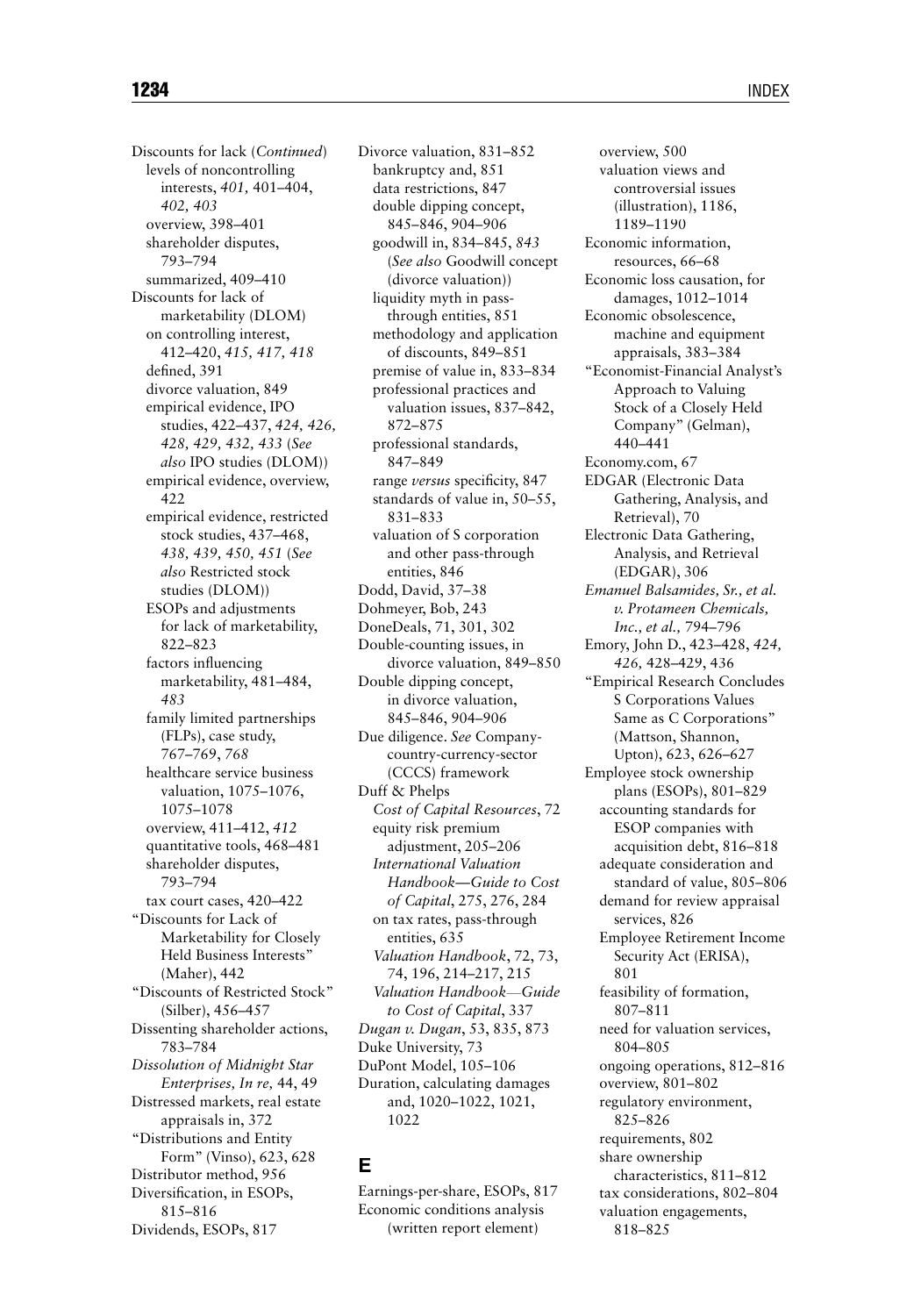Employment contracts, for selling shareholders, 810 ENERGY STAR (U.S. Department of Energy), 373 Engineering firms, valuation of, 870–871 Enterprise goodwill, standards of value, 53 Entity-level discounts, shareholder-level discounts *versus,* 396–398 Equity cost of equity (case study), 232 cost of equity, international cost of capital, 275–278 cost of equity, overview, 193–197 cost of equity, valuation views and controversial issues (illustration), 1213 emerging equity models, 241–244, *244* equity risk premium (ERP), 200–206 invested capital *versus,* 324–325 *See also* Weighted average cost of capital (WACC) "Equity Ownership Concentration and Firm Value" (Wruck), 446–447 Erickson, Merle, 623, 624–625 Estate and gift tax valuations, 681–716 appraisal penalties for undervaluation, 721–723 overview, 681 selected Internal Revenue Code provisions, 682–683 selected Revenue Rulings, 686–716 (*See also* Internal Revenue Service (IRS)) selected Treasury regulations, 683–686 *Estate of Andrews v. Commissioner*, 420, 714, 715, 716 *Bennett*, 421 *Black v. Commissioner*, 769–770 *Borgatello v. Commissioner*, 349–350 *Bright v. United States,* 714, 715, 716 *Davis v. Commissioner*, 349–350, 719 *Dean v. Commissioner*, 750 *Dougherty*, 420–421

*Dunn v. Commissioner*, 349–350, 720–721 *Eisenberg v. Commissioner*, 349–350 *Ellen D. Foster*, 361 *Gallun v. Commissioner*, 750 *Giustina v. Commissioner*, 776–778 *Gow v. Commissioner*, 750 *Gray*, 421–422 *Heckerman v. Commissioner*, 771–772 *Helen P. Richmond, Amanda Zerbey v. Commissioner*, 349–350 *Hjersted*, 750 *Holman v. Commissioner*, 773 *Jameson v. Commissioner*, 349–350 *Jelke et al. v. Commissioner*, 349–350, 720 *Jensen v. Commissioner*, 349–350 *John E. Wall v. Commissioner*, 610 *Jones v. Commissioner*, 729 *Kosman v. Commissioner*, 750 *Lee v. Commissioner*, 714–716 *Liljestrand v. Commissioner*, 775–776 Litchfield v. Commissioner, 349–350, 720, 772 *Louis Paxton Gallagher v. Commissioner*, 610 *Luton v. Commissioner*, 729 *Malkin v. Commissioner*, 770–771 *Mueller v. Commissioner*, 42 *Natale B. Giustina v. Commissioner*, 610 *Noble v. Commissioner*, 733 *O'Connell v. Commissioner*, 750 *Piper v. Commissioner*, 749 *Richie C. Heck v. Commissioner*, 610, 621 *Richmond v. Commissioner*, 721 *Shurtz v. Commissioner*, 771 *Simplot v. Commissioner*, 349–350, 719–720 *Simpson*, 421 *Tully v. United States*, 43 *Turner v. Commissioner*, 774–775 *Watts v. Commissioner*, 41 *Welch v. Commissioner*, 349–350

*William G. Adams, Jr. v. Commissioner*, 610, 621 *Winkler v. Commissioner*, 42 Estate tax, family limited partnerships and, 745–746 "Estimation of the Discount Associated with the Transfer of Restricted Securities" (Trout), 441–442 Event study approach, 1037–1039 Everett, Craig R., 247 *Exacto Spring Corporation v. Commissioner,* 898–899 Excess cash flow (ECF) method overview, 119–120, 153–162, *155, 156, 158, 159, 160, 161* professional practices and valuation issues, 885 valuation views and controversial issues (illustration), 1201 Exit Multiple Model, 147 Expert opinion, admissibility of, 1015–1016 Expert witnesses. *See* Valuator as expert witness Extraordinary items financial statements, 82 income approach, 123–124 Ezzell, John R., 211

## **F**

Factiva, 63, 65, 66 FactSet Mergerstat/BVR Control Premium Study, 72 *FactSet Mergerstat Control Premium Study,* 404–405 *FactSet Mergerstat Review,* 302–303 Fair market value (FMV) divorce valuation, 832 in estate and gift tax valuations, 40–41 example, 118 fair value compared to, 35, *787* family limited partnerships (FLPs), 751–752 healthcare service business valuation, 1066–1067 lost damages compared to, 1028 (*See also* Business damages) overview, 3, 4–5, 33–34, 87–88, 90, 97, 101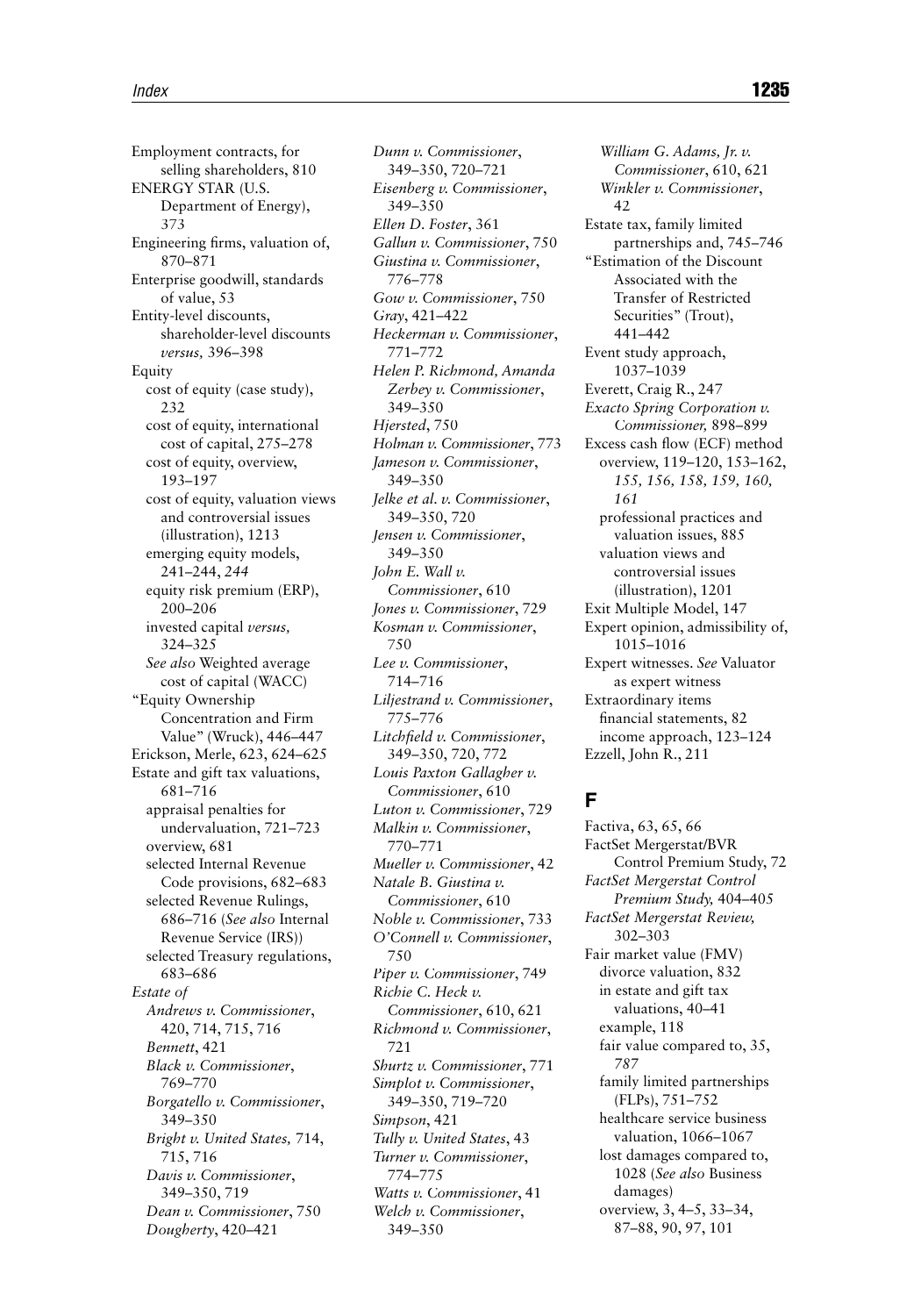Fair value, 931–1005 amortization benefit, 957–959 business combinations, 154, 939–944, *943* case study, 970–1001 (*See also* Business combination accounting (case study)) cost approach, 946–949, *948* divorce valuation, 831 fair market value (FMV) compared to, 35, *787* fair value measurement, 934–939 financial reporting, overview, 4, 6, 34–35 financial reporting disclosures, 967–968 goodwill, 960–967, *967* income approach, 952–957, *954* in-process research and development, 959–960 intangibles, risk and return, 944–945 market approach, 949–951, *951* minority shareholder disagreements, 790–791 nature of intangible assets, 932–934 overview, 931–932 reasons to value intangible assets, 934 in shareholder dissent and oppression, 44–46 standards of value, in financial accounting, 55 standards of value, in shareholder dissent and oppression, 44–46 *Statements on Standards for Valuation Services VS Section 100* (AICPA), 495, 595, 598–606, *604, 605,* 968–970 state rights, 4, 5–6 valuation approaches to intangibles, 945–946 Fair Value Measurement (ASC 820) (FASB), 55, 56, 57 Family limited partnerships (FLPs), 725–778 asset diversification, 731-732 case study, 762–769, *763, 764, 766, 768* characteristics of, 728–729 court cases, 769–778 date of valuation, 733 divorce valuation and, 851

formation of, 727–728 gifts on formation, indirect gifts, subsequent asset infusions, 731 identifying information required for, 733 overview, 725–726 partnership agreement analysis, 733–739 preliminary considerations for valuation of, overview, 732 problems of improper formation, overview, 730 process of valuation for, overview, 732, 750–762 real property reassessment, 732 resources, 758–759 state laws, property rights, and importance to valuation process, 729–730 tax advantages, 727 tax code, regulation, official guidance for, 739–750 (*See also* Tax code (FLPs)) uses of, 726 Fannon, Nancy J., 623, 631–632, 635–637, 846 Federal Communication Commission, 1125–1126, 1132–1133 *Federal Register,* 806 Federal Reserve Beige Book, 68 research resources, 67, 73 *Federal Rules of Civil Procedure*, 914–915 *Federal Rules of Evidence*, 914–915 Fernandez, Pablo, 213 Fernandez formulas, 213 Ferris, Stephen P., 439, 458–459 Fiduciaries/fiduciary responsibility, ESOPs and, 807–809 Financial Accounting Standards Board (FASB) Accounting Standards Codification (ASC), overview, 6, 7, 596–597 (*See also* Accounting Standards Codification  $(ASC)$ financial statements and company risk analysis, 83 IFRS 13 *Fair Value Measurement,* 934 income approach and, 154 on intangible assets, 942

standards of value, 33, 35, 55, 56, 57 *See also* Accounting Standards Codification (ASC) Financial Analysts Journal, 456–457 Financial control value, 393 Financial Institutions Reform, Recovery, and Enforcement Act (FIRREA), 364, 584 Financial reporting, valuation services for, 1043 Financial statement adjustments for market approach, 320–322 analysis (written report element), 501 asset approach steps, 352–353 professional practices and valuation issues, 879–883 valuation views and controversial issues (illustration), 1192–1200, *1194, 1195, 1197, 1198, 1199* Financial statement and company risk analysis, 77–115 adjustment to financial statements, 81 changes in accounting principle, 84 common sizing normalized financial statements, 90, *91, 92, 93, 94, 95, 96* comparative analysis, 98–101, *99, 100, 101, 102* degree of ownership interest, 86 financial ratios, commonly used, 109–115 historical analysis, 77–78 length of financial history to be used, 78 macroenvironmental analysis, 108 nonconformance with GAAP, 84–85 nonoperating items, 83–84 normalization adjustments, 86–90, *87, 88, 89–90* normalization of historical financial statements, 81-82 overview, 77 ratio analysis (quantitative analysis), 97, *98* risk analysis (qualitative analysis), 101–107, *103*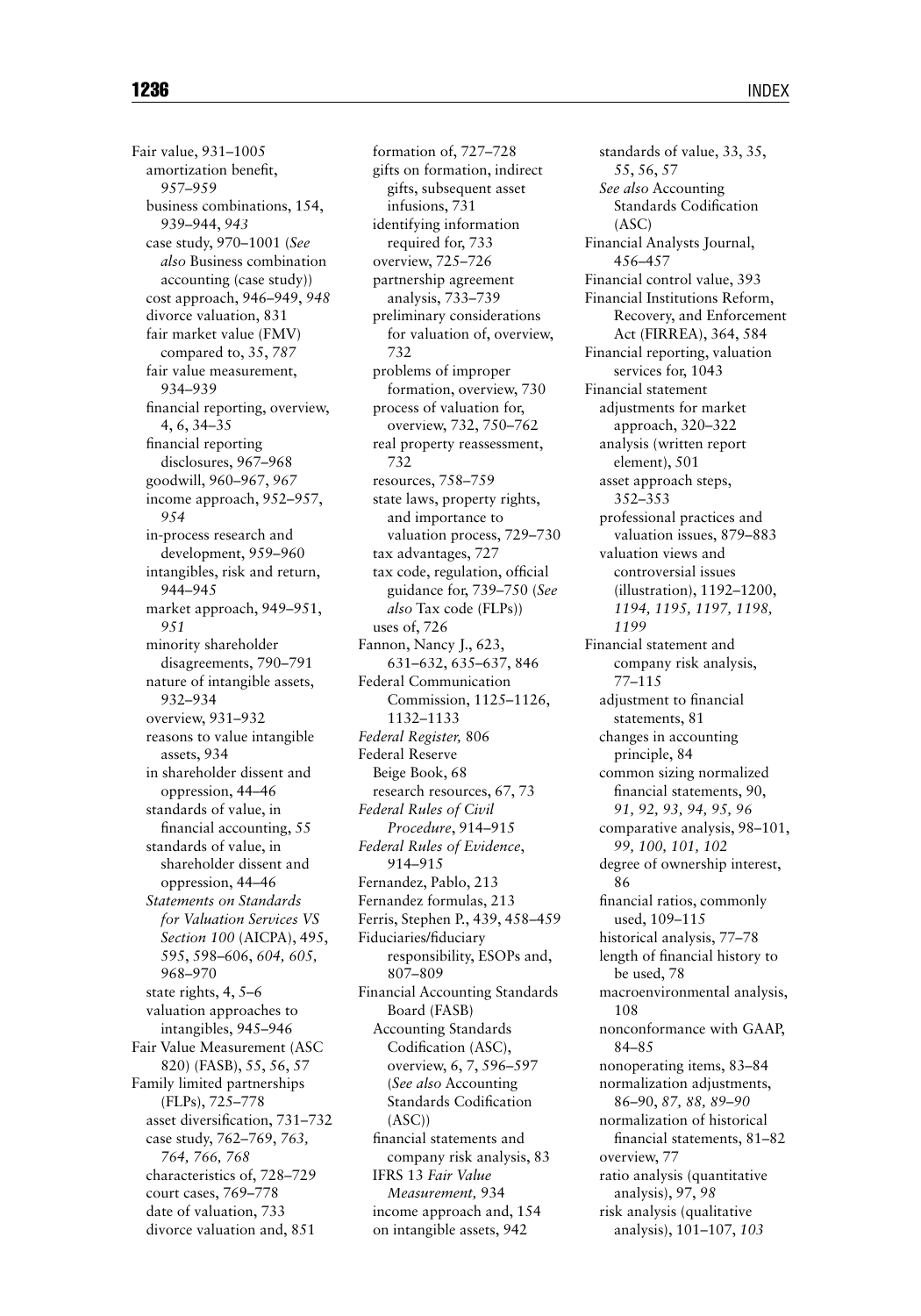spreading financial statements in columnar format, 78–79, *79, 80* tax-affecting earning of subchapter S corporations, *85,* 85–86 unusual, nonrecurring, and extraordinary items, 82–83 Financial valuation approaches to, 8–9 overview, 1, 9 premises of value, 6–7 principles of appraisal practice, 7–8 professional valuation organizations, 3 providers/users of business valuation services, 1–2 purpose of, 2–3 standards of value, overview, 3–6 terminology, 18–25, 26–28 valuation checklist/ready reference, Revenue Ruling 59-60, 10–17 valuation procedures, overview, 9 Financial Valuation and Litigation Expert, 46, 74, 177–183, 178, 261–269, 263–266, 621 Finnerty, John F., 477–478, 481 "Firm Value and Marketability Discounts" (Bajaj, Ferris, Denis, Sarin), 458–459 First Research, 63, 69, 74 Fisher, Lawrence, 201–202 Fishman, Jay, 244–245, 405, 472, 785, 796, 874 FMV Opinions, Inc., 408, 455–456 FMV Opinions Model, 467–468 Foreign investment, in U.S. real estate, 373–374 Foreseeability, damages and, 1015 Forward-looking premiums, 205 Forward-Starting Put Option, 479–480 FRASER (Federal Reserve), 67 Fraud-on-the-market theory, 1036, 1037 Frazier, William, 473–474 *Frazier v. Frazier*, 844 FRED (Federal Reserve), 67 *Frye* standard, 917 Functional obsolescence, machine and equipment appraisals, 382–383 Fundamental value, defined, 5

## **G**

Garner, Bryan A., 33n12, 37, 39 Gatekeeping function, 916 Gateway to Associations (search engine), 63 Gelman, Milton, 440–441 Generally accepted accounting principles (GAAP) adjustment for GAAP departures and extraordinary, nonrecurring, and/or unusual items, 123–124 business valuation standards, overview, 596–597 financial statements, nonconformance, 84–85 financial statements, overview, 78, 82 overview, 55 Geometric average rate put model (GARPM), 480 Geometric averaging, 202 *Georgia-Pacifi c Corp. v. United States Plywood Corp.,* 1033–1036 GF Data Resources, 301, 303 Ghaidarov, Stillian, 478–480 *Giaimo v. Vitale,* 774 Gifts, family limited partnerships (FLPs) and, 731 Glossary, of business valuation terms, 18–25 Glossary of business valuation terms, 26–28 Going concern, defined, 39, 833–834 Going concern value, as premise of value, 6–7 Goodman, David, 243 Goodwill enterprise goodwill, defined, 53 fair value and intangible assets, 960–967, *967 Goodwill Registry,* 885 personal goodwill, 52–53 professional practice assets, returns, and income, *886* professional practices and valuation issues, 871–873 reasonable compensation and personal goodwill, 906–907 *See also* Business combination accounting (case study); Fair value Goodwill concept (divorce valuation)

factors of goodwill, 838–842 goodwill allocation, 837–838 noncompete agreements and, 842–843 overview, 834–835 personal goodwill in commercial businesses, 842–843 state interpretations, 835–836 state *versus* entity, 836–837 trifurcation of goodwill and tradeable personal goodwill, *843,* 843–844 Google, for searching, 63 Gordon, Myron J., 135 Gordon Growth Model (GGM), 135, 146–152, *147* Gorshunov, Igor, 243 Grabowski, Roger, 73 Grabowski model assumptions, *667* method comparisons, *673* Modified Traditional Method, 665–666, 667–673, *668–670, 672, 673* overview, 664–665 summarized, 673–676 valuation of minority interests, 665–667 Graham, Benjamin, 37–38 *Graham and Dodd's Security Analysis* (Graham, Dodd), 37–38 Green buildings, real estate appraisals for, 373 Greenfield method, 956-957 *Grelier v. Grelier,* 54 *Gross v. Commissioner,* 610 Growth estimates, market approach, 334 Growth rate, supporting, 1215 Guideline company transactions method adjustments to guideline and subject companies, 316–322 basic financial indicators, 312 comparing guideline and subject data, 313–316, *314–315* finding guideline companies, 298–299 healthcare service business valuation, 1073 industry classifications and, 299–300 overview, 291–292, 304–306 sample valuation report, 572–575, *573, 574*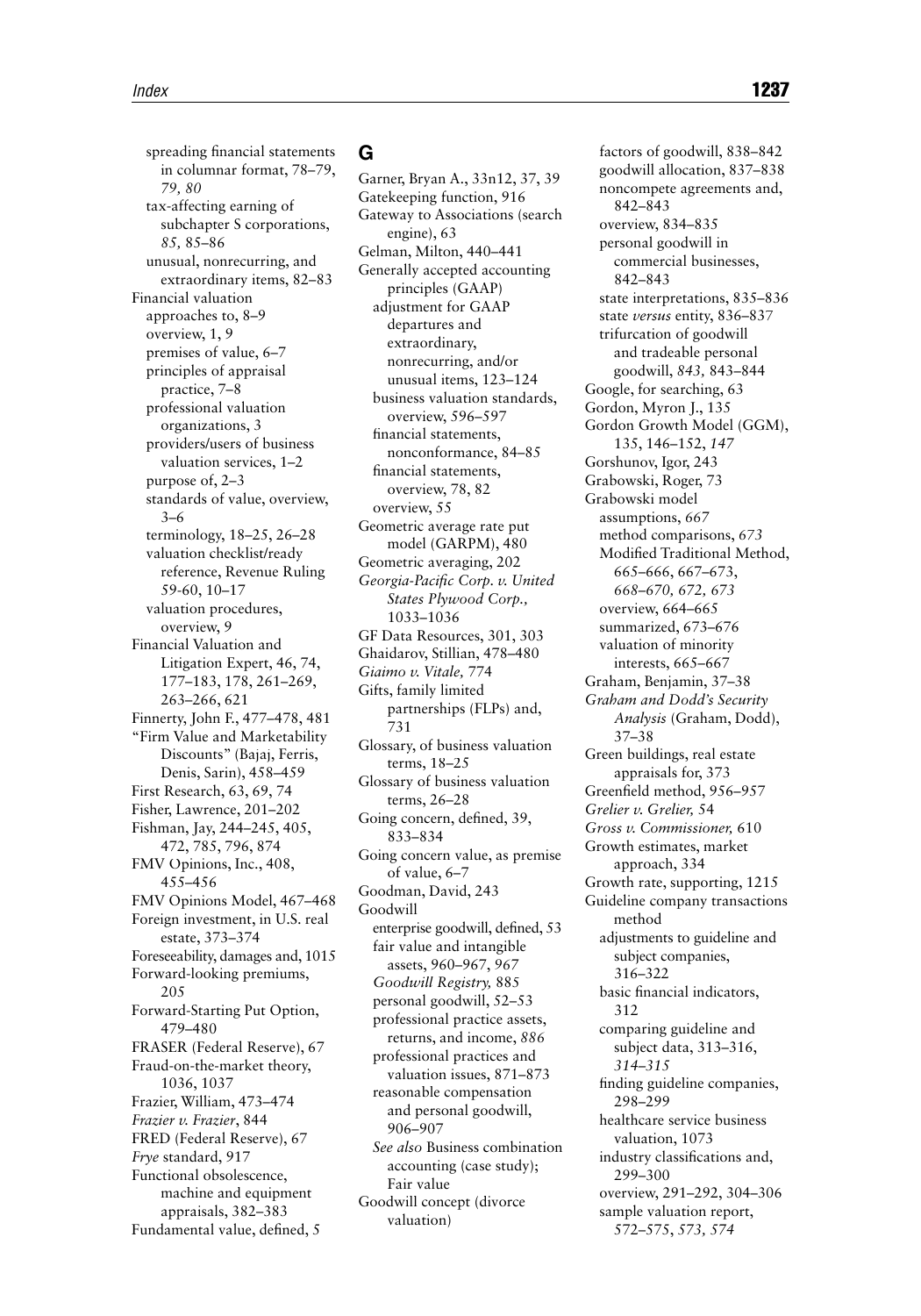selecting guideline companies, 306–312 small business valuation, 862–865 summarized, 323 *See also* Market approach Guideline public companies, resources, 70–72 Guideline public company method discounts for lack of control, 410 healthcare service business valuation, 1072 overview, 291 sample valuation report, 554–572, *556, 557, 558–569, 571* small business valuation, 861–862 valuation views and controversial issues (illustration), 1186, 1218–1219, 1221 Guideline sales of interest in subject company, overview, 291 Guideline company (*Continued*)

#### **H**

Hall, Lance S., 408, 447–448, 455–456, 464, 465 Hamada, Robert, 209 Hamada formulas, 209–210 *Hamby v. Hamby,* 50–51 *Hamelink v. Hamelink,* 620–621 *Handbook of Advanced Business Valuation* (Reilly, Schweihs), 449 Harms, Travis W., 655–656 Harper, John C., Jr., 468–469 Harrington, James P., 73 Harris, William, 462–463 Harris-Pringle formulas, 212 Harvey, Campbell, 73, 275 *Health Care Clinical and Professional Compensation Survey Report* (Towers Watson Data Services), 1096 Healthcare service business valuation, 1047–1087 aging population and cost containment trends, 1056–1059 background, 1051–1054 considerations for valuing healthcare entities, 1067–1068

control premiums and minority discounts, 1074–1075 discounts for lack of marketability, 1075–1076 fragmentation, *1055,* 1055–1056 healthcare regulatory environment, 1061–1066 market size, 1054–1055 medical practices, valuation of, 868–869 overview, 1047 physician reliance, 1059– 1061, *1061* standard of value, 1066–1067 terminology, *1047–1050* valuation issues for specific niches, 1076–1086, *1087–1088* valuation process, 1068–1074 *See also* Compensation in healthcare industry Health Insurance Portability and Accountability Act (HIPAA), 880 Health maintenance organizations (HMOs), 1057–1058 *Held v. Held,* 53, 875 *Heller v. Heller,* 845, 906 Heritage Foundation, 73 Hertzel, Michael, 448–449 Historical analysis financial statement and company risk analysis, 77–78, 81–82 income approach and, 128–135 valuation views and controversial issues (illustration), 1193, 1205 Hitchner, James R. "Best Practices: Terminal Year of a Discounted Cash Flow Model," 177–183, *178 Consensus View—Q&A Guide to Financial Valuation, A,* 244–245, 405 *A Consensus View—Q&A Guide to Financial Valuation, A,* 405 IPO studies, *424–425,* 429–431 on QMDM, 472

"Twenty Ways to Calculate the Cost of Equity Capital: A Case Study," 261–269, *263–266*

Valuation Products and Services, LLC, 74 H Model, 147, 148 *Holbrook v. Holbrook,* 905 Holderness, Clifford G., 447 *Holterman v. Holterman,* 905 Hooke, Jeffrey C., 5 Hoover's, 63, 71 Hospital and Healthcare Compensation Service (HCS), 1096 Hospitals and health systems, valuation of, 1079–1080, *1087–1088* Houlihan Valuation Advisors, 249 *Howell v. Howell,* 54, 836 *Huff, In re,* 55

## **I**

Ibbotson, Roger, 203 *Ibbotson Stocks, Bonds, Bills,*  and Inflation (SBBI) *Valuation Yearbook* (Morningstar), 203, 217, *234,* 244 IBIS*World,* 63, 69 IFRS 13 *Fair Value Measurement* (FASB), 934 *Ikarian Reefer* decision, 919–920 Impairment, 934, 958, 963–967, *967. See also* Business damages Implied Private Company Pricing Model (IPCPM), 243–244, *244* Income approach, 111–184 adjustment for GAAP departures and extraordinary, nonrecurring, and/or unusual items, 123–124 adjustment for market approach, 317–320 adjustment for nonoperating assets and liabilities and related income and expenses, 124–125 adjustment for ownership characteristics, 120–123 adjustment for taxes, 125–126, *126* best practices, overview, 162 "Best Practices: Terminal Year of a Discounted Cash Flow Model" (Hitchner), 177–183, *178*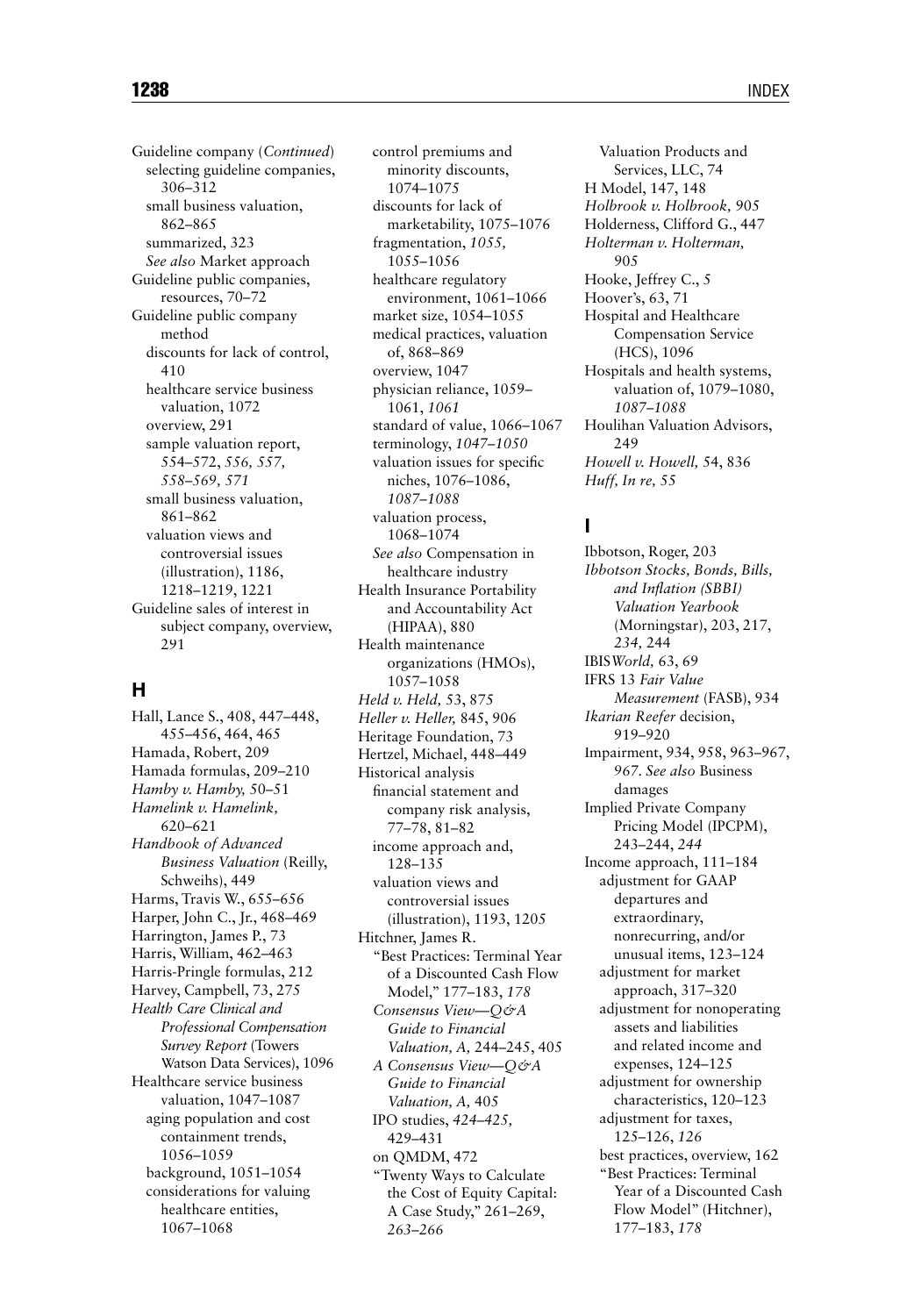capitalized cash flow (CCF) method, 135–138, 151–153, *152, 153* dealing with debt, 171–176, *172, 174, 176* defining benefit stream, 127 defining net cash flow, 127–128 denominator, 112–113 direct equity method (DEM) and invested capital method (ICM), *164,* 164–170, *165, 166, 167, 168, 169* discounted cash flow (DCF) method, 138–145, *139, 140, 141, 142, 143, 144, 145* excess cash flow method, 153–162, *155, 156, 158, 159, 160, 161* fair value, 952–957 fundamental theory, 111–112 future benefit stream determination, 127 healthcare service business valuation, 1069–1072 machine and equipment appraisal, 384–385 market approach reconciliation, 336 methodologies, overview, 113–114 normalization process, 120 numerator, 112 overview, 8–9, 111 professional practices and valuation issues, 883–884 real estate appraisals, 369–370 reasonable compensation, 904 sample valuation report, 534–545, *536, 537–538, 539, 542–543, 544, 545* small business valuation, 860–861 special industry valuation, 1115–1119, 1128–1129, 1137–1138 synergistic adjustment for mergers and acquisitions, 126 terminal value, 145–151, *146, 147, 148, 150* total beta model, 242 using historical information, 128–135 valuation views and controversial issues (illustration), 1201–1217, *1215, 1218*

valuing family limited partnerships (FLPs), 757–758 Income tax valuation appraisal penalties for undervaluation of income tax returns, 721–723 charitable contributions of property, 717–718 conversion of property, 718–721 overview, 681, 716–717 reasonable compensation, 890–893 Independent investor test, compensation and, 898–899, *899* Indirect method, machine and equipment appraisals, 380 Industry classifications, 299–300 Industry conditions analysis valuation views and controversial issues (illustration), 1190–1192 as written report element, 501 Industry conduct (McKinsey 7-S Model), 104–105 Industry information, resources, 68–69 Industry risk premium, 214–217, *215* Industry structure analysis (Porter Model), 103–104, 107 *Industry Surveys* (S&P), 63, 68, 69–70 Inflation, 272, 273-274 Information access and reliability discount, 485–486 Input levels, fair value measurement, 57 *In re Dissolution of Midnight Star Enterprises*, 44, 49 *Huff*, 55 *Marriage of Lopez*, 53 *Zells*, 874 *Insights*, 75 Institute of Business Appraisers (IBA), 1, 3, 71, 300, 301– 302. *See also International Glossary of Business Valuation Terms* Institutional Investor (SEC), 440 Intangible assets identification and classification of, 942-944, *943*

valuation approaches, 945–946 *See also* Fair value Integra Data Product, 69 *Integra Information Benchmarking Data,* 69 Integrated theory of business valuation (ITBV), 658–661, *659, 660* Intellectual property damages, 1029–1036 Interagency Land Acquisition Conference, 364–365 Internal Revenue Code business valuation as "qualified appraisal," 728 estate and gift tax valuations, selected Internal Revenue Code provisions, 682–683 family limited partnerships and chapter 11, 745–746 family limited partnerships and chapter 14, 739–745, 746–748 financial statements and company risk analysis, 85 on pass-through entities, 735 on publicly held corporations and reasonable compensation, 892 Section 1014 (basis step-up), 729 special valuation deadlines, 683 valuation date, 682 valuation of closely held companies, 682 *See also* Internal Revenue Service (IRS) Internal Revenue Service (IRS) Actions on Decisions (AOD), 779–780 business valuation standards, overview, 584, 595–596 compensation in healthcare industry, 1090–1091 *Discount for Lack of Marketability Job Aid for IRS Valuation Professionals* (IRS), 414, 470–471, 483 on external sources of data,  $60$ healthcare regulatory environment, 1061–1062, 1065 "IRS S Corp Job Aid," 615–619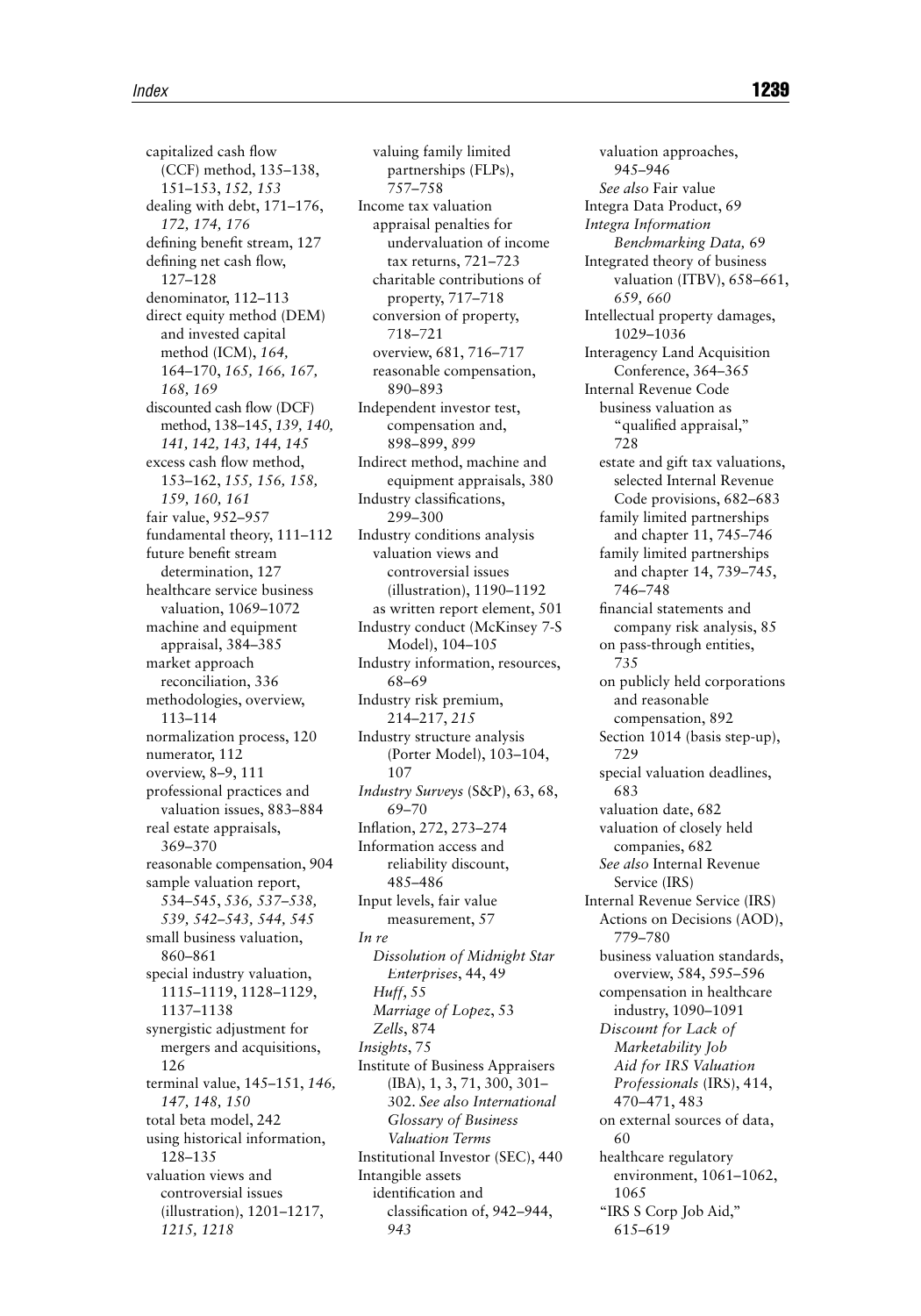"New IRS S Corp Job Aid" *(Financial Valuation and Litigation Expert),* 621 pass-through entities, tax court decisions, 610–614, *611–612* on pass-through entities, overview, 607 (*See also* Pass-through entities (PTEs)) *Reasonable Compensation Job Aid for IRS Valuation Professionals,* 900–901, 907–910 Revenue Ruling 59-60 (*See* Revenue Ruling 59-60  $(IRS)$ Revenue Ruling 68-609, 153, 154, 155 Revenue Ruling 77-287, 412, 437, 700–708 "Revenue Ruling 77-287 Revisited" (Stryker, Pittock), 445–446 Revenue Ruling 83-120, 708–713 Revenue Ruling 93-12, 713–716 Section 2053, 361 Technical Advice Memorandum (TAM) 9150001, 348 Uniform Issue List Code (UILC), 806 *See also* Employee stock ownership plans (ESOPs); Estate and gift tax valuations; Income tax valuation International Account Standards (IAS), 377–379 International CAPM (ICAPM), 277–278 International cost of capital, 271–289 analysis of multinational corporations, 280–282 background, 271 case study, 286–287 conducting due diligence with company-country-currencysector method (CCCS), 282–286, *285* denominator (cost of capital), 272–274 developing weighted average cost of capital (WACC), 278–280, *280* Internal Revenue (*Continued*)

estimating the cost of equity, 274–278 numerator (cash flows), 272 technique for large portfolio of countries, *288,* 288–289 "International Equities" (Merk), 284 *International Equity Risk Premia Report* (Morningstar/Ibbotson), 275 International Financial Reporting Standards (IFRS), 377–379 *International Glossary of Business Valuation Terms* on normalization, 81 overview, 4–5 on premise of value, 6–7 terminology, 18–25 on valuation date, 8 International Institute of Business Valuers (iiBV), 3, 595 International Society of Business Appraisers (ISBA), 3, 595 *International Valuation Handbook*—*Guide to Cost of Capital* (Duff & Phelps), 275, 276, 284 Internet Protocol Television (IPTV), 1135 Interview, with business brokervaluator, 1168–1177 Intrinsic value, 3, 5, 37–38, 833 Introduction (written report element), 498 Invested capital, equity *versus,* 324–325 Invested capital method (ICM), *164,* 164–170, *165, 166, 167, 168, 169 Investment, Financing and Valuation of the Corporation, The* (Gordon), 135 Investment, limited partnership investors, 752–754 Investment companies, build-in gains of, 348 Investment company discount, 487–488 Investment value divorce valuation and, 832–833 healthcare service business valuation, 1067 overview, 3, 5, 35–36

IPO studies (DLOM), 422–437

criticism, 434–437 Emory, 423–428, *424, 426,* 428–429 Hitchner and Morris, *424–425,* 429–431 overview, 422–423 Valuation Advisors, *425,* 431–433, *432, 433* Willamette Management Associates, *424,* 428–429, *429 See also* Discounts for lack of marketability (DLOM)

## **J**

Jalbert, Terrance, 623–624 Johnson, Bruce A., *439,* 459–460 *Journal of Corporate Finance,* 447 *Journal of Corporation Law,* 458–459 *Journal of Finance,* 448–449 *Journal of Financial Economics,* 446–447 *Journal of Taxation,* 440–441

## **K**

Karan, Yassir, 623, 627 Katsanis, Marc S., 475–476 *Keller v. United States,* 769 Kerrigan, Daniel, 449–455, *450, 451* Key person/thin management discounts, 486–487 Koeplin, John, *415,* 416–417, *417* Kooli, Maher, *415,* 417–418, *418 Kumbo Tire,* 916

## **L**

Lack-of-diversification discount, 489 Lanham Act, 1029 Law practices, valuation of, 869–870 *Lawson Mardon Wheaton, Inc. v. Smith,* 794 Leadership in Energy and Environmental Design (LEED) (USGBC), 373 *LeBeau v. M. G. Bancorporation, Inc.,* 788 Legacy valuations, using Ibbotson data, 244–245, *245*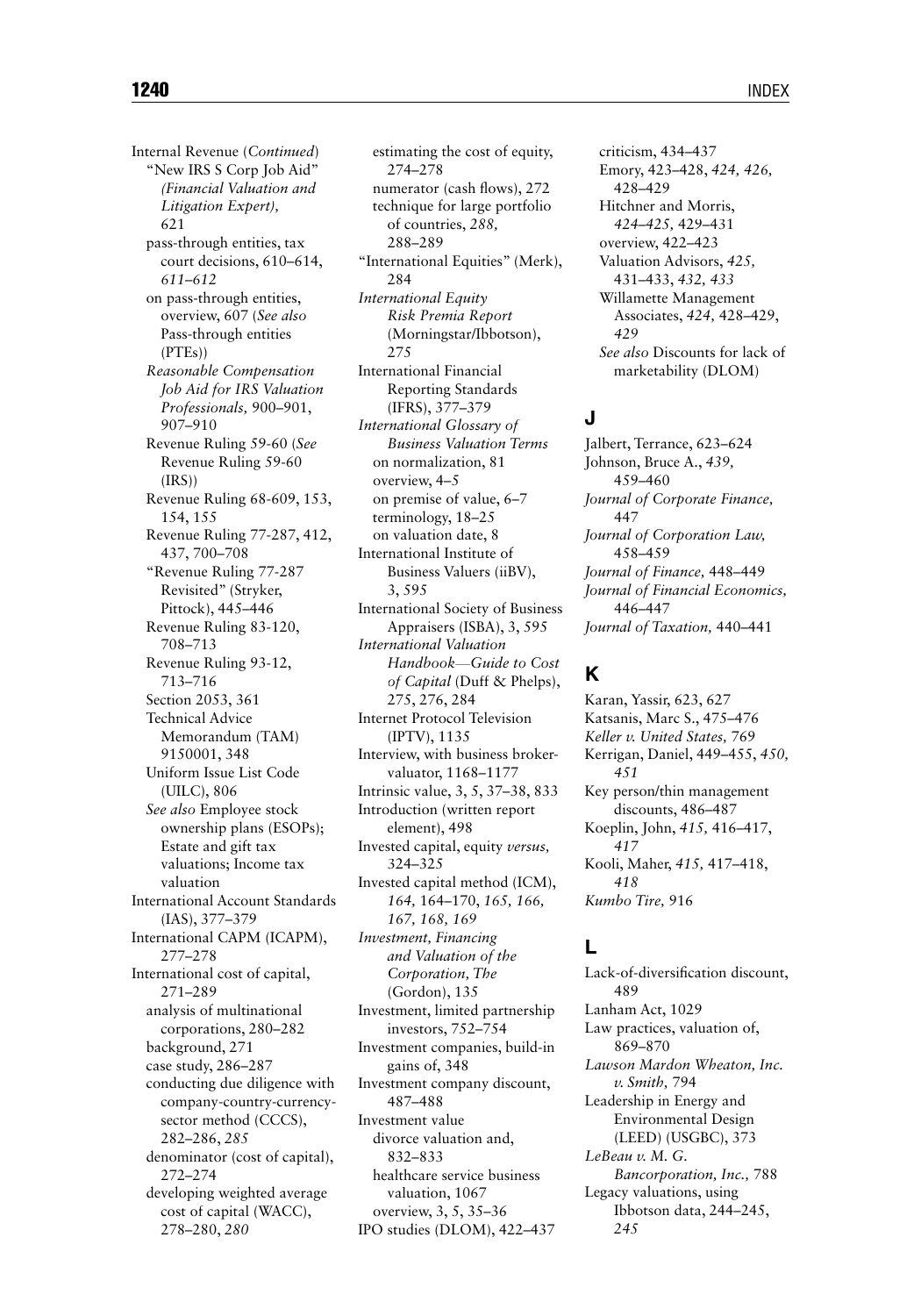Legal liability, for damages, 1012–1014 Lerner, Josh, 249 Lev, Baruch, 933, 944 Level of value ESOPs, 819 in market approach, 295–296 valuation discounts, 392–395, *393, 394* Leverage ratios, 111–112 Lexis-Nexis, 63, 65, 72 Liabilities, fair value measurement, 56. *See also* Financial statement Limited liability companies built-in gains taxes and asset approach, 352 divorce valuation and, 851 as pass-through entities, 609 (*See also* Pass-through entities (PTEs)) Limited liability partnerships built-in gains taxes and asset approach, 352 divorce valuation and, 851 as pass-through entities, 609 (*See also* Pass-through entities (PTEs)) Linden, Eric Vander, 232 Lindquist, J. Peter, 468 Liquidation divorce valuation, 834 liquidation concern value, 6–7 liquidation costs discount, 486 liquidation value, overview, 7, 39–40 rights of general and limited partners, 751 Liquidity defined, 412 liquidity and marketability risk, 189 liquidity ratio, 109 marketability *versus,* 395–396 in pass-through entities, divorce valuation, 851 LiquiStat, *439,* 463 Litigant, hypothetical buyer/ seller *versus,* 1027. *See also* Business damages Loans, ESOP, 809–810 Longstaff, Francis A., 476–477 Longstaff Upper Bound Lookback Put Option Model, 476–477 Long-term equity anticipation securities (LEAPS), 472–473

*Lopez v. Lopez,* 837 Lorie, James, 201–202 Lost profits. See Business damages

## **M**

Machine and equipment appraisals approaches to value, 379–385 assumed earning, *385,* 385–386 audit reviews, 388 classifying and reporting appraised assets, 379 construction in progress account, 386 finding an appraiser, 375–376 International Account Standards (IAS) and International Financial Reporting Standards (IFRS), 377–379 overview, 375 purpose, 375 specialty assets, 386–387 standard of value and premises of value, 376–377 Macroenvironmental analysis financial statement and company risk analysis, 108 Macroenvironmental Analysis Model, 66 Maher, Michael J., 442 Maio, Tim, 249 Managed care organizations (MCOs), 1057–1058 Management Planning, Inc. (MPI), 449–455, *450, 451 Mandelbaum v. Commissioner,* 42, 481–483 *Manual of Industrial and Miscellaneous Securities* (Moody), 70 Marital dissolution. *See* Divorce valuation Marketability defined, 411 factors affecting, *412* liquidity *versus,* 395–396, 412 *See also* Discounts for lack of marketability (DLOM) Market approach, 291–342 adjusting guideline multiples for size, 337–342 adjusting pricing multiples for differences in growth, 333–336, *335*

adjustments to guideline and subject companies, 316–322 advantages and disadvantages of, 296–298 applying valuation multiples, *331,* 331–333 basic financial indicators, 312 basic implementation, 293–294 calculating standard pricing multiples, 323–324 choosing methodology for, 292–293 comparing guideline and subject data, 313–316, *314–315* computing multiples, 328 direct market data method (DMDM), 303–304 discounts for lack of control (DLOC), 410–411 dispersion of pricing multiples, 329, *330* equity *versus* invested capital, 324–325 fair value, 949–951, *951* financial statement measures, 325–328 finding guideline companies for, 298–299 as forward looking, 294–295 guideline company transactions method, 304–306 healthcare service business valuation, 1072–1073 industry classifications and, 299–300 level of value, 295–296 matching price to parameter, 328–329 overview, 8–9, 291–292 professional practices and valuation issues, 884–885 quantitative and qualitative factors, 292 real estate appraisals, 369 reasonable compensation, 900–902, *901, 902* sample valuation report, 534, 554 selecting guideline public companies, 306–312, 323 small business valuation, 861 sources of transaction data, 300–303 special industry valuation, 1119–1122, 1129–1130, 1138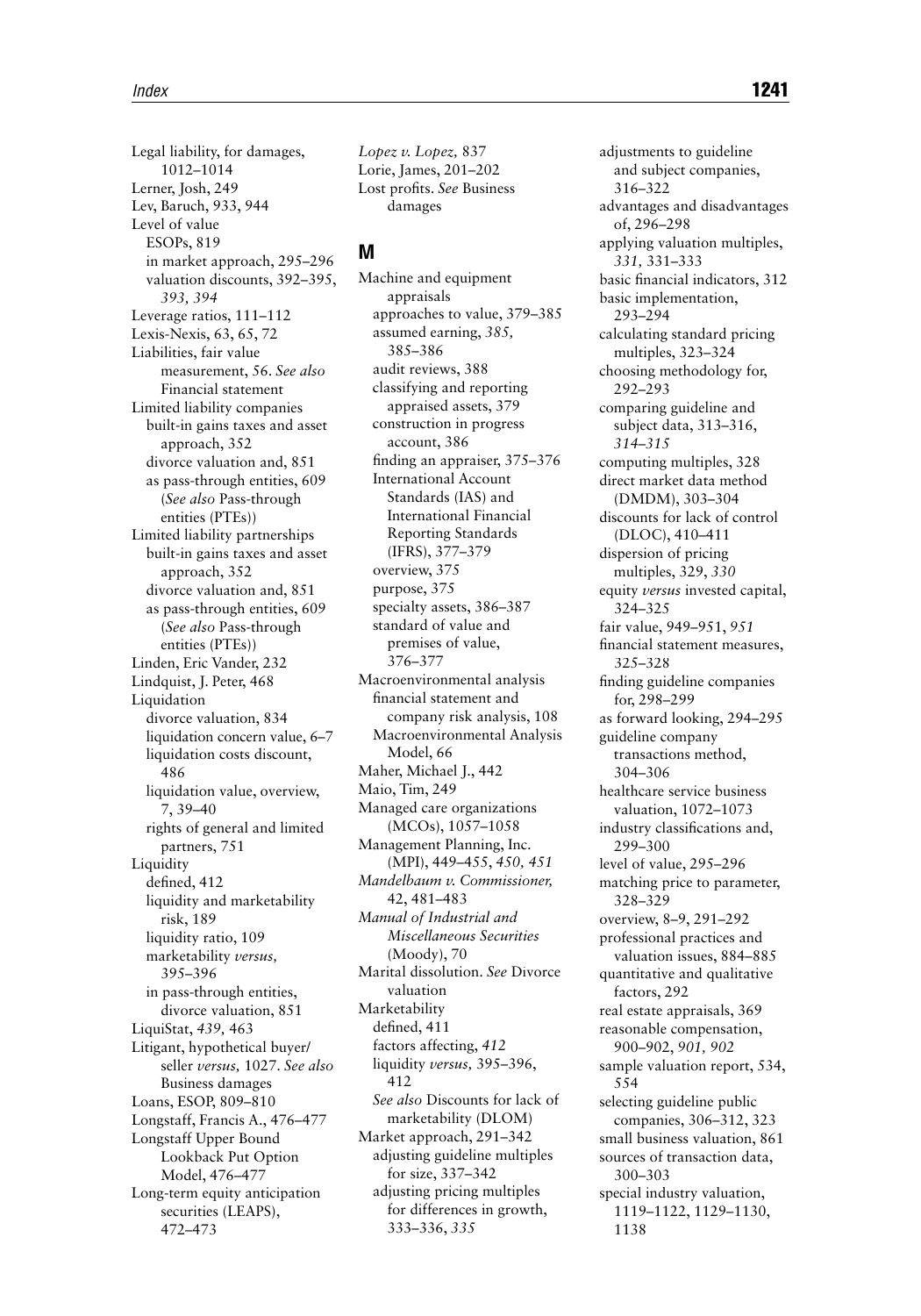total beta model, 242 understanding subject company for, 298 valuation views and controversial issues (illustration), 1217–1223, *1221* for valuing closely held corporations, 688–691 Market data, implied returns from, 232–241, *233–234, 235, 236, 237, 238* Market-derived price-earning multiples, 237–238, *238* "Market Discounts and Shareholder Gains for Placing Equity Privately" (Hertzel, Smith), 448–449 Marketing/managing/making money, by valuation services groups, 1007–1108 MarketResearch.com, 69 Market risk (systemic risk), 188 Market share method, 1018 Market value of invested capital (MVIC), 323, 324–325, 328–329 Market volatility adjustment, 467 Markowitz, Harry, 193, 281 *Marriage of Lopez, In re,* 53 Martinez, Robert L., 461 *Martin Ice Cream v. Commissioner,* 844–845 Matthews, Gilbert E., 46 Mattson, Michael J., 623, 626–627 Maturity risk, 188 *May v. May,* 53 *McCord v. Comm.,* 434 McKinsey 7-S Model, 66, 104–105 McLelland, Malcolm, 243 *McReath* case, 843–844 Measurement of business damages, 1016– 1028, *1017, 1021, 1022, 1024, 1026, 1027* measurement principle, 941 standards of value, 56–57 *Measurement and Application of Market Participant Acquisition Premiums* (Appraisal Foundation), 407–408 Medicaid, 1049, 1062 *Medical Group Compensation and Financial Survey* (American Medical Group Association), 1096 Market approach (*Continued*)

Medical Group Management Association (MGMA), 1089, 1096 Medical practices, valuation of, 868–869. *See also* Healthcare service business valuation Medicare on compensation, 1089, *1094* healthcare service valuation, *1049, 1049–1050,* 1054, 1058–1059, 1062 *See also* Compensation in healthcare industry; Healthcare service business valuation Mercer, Christopher, 44, 469, 471–472, 655–656 Mercer Capital Management, 67, 74 Mercer model integrated theory of business valuation (ITBV), 658–661, *659, 660* overview, 655–657 quantitative marketability discount model (QMDM) assumptions, 661–663, *662, 663* summarized, 663–664, 674–676 Treharne and Van Vleet compared to, 658 value *versus* proceeds, 657–658 Mergent Online, 70 Mergers and acquisitions, income approach and, 126 Mergerstat, 72, 302–303 Merk, Axel G., 284 Metrick, Andrew, 249 Midnight Star Enterprises, L.P. (Midnight Star), 44 Miles, Raymond, 303, 583 Miles-Ezzell formulas, 211 Miller, Warren, 189, 229, 250–260 "Minimum Marketability Discounts" (Seaman), 472 Minority interest discount (MID), 391n1. *See also* Discounts for lack of control (DLOC) Minority oppression (dissolution) actions, 785–786 Mitigation, damages and, 1015 Model Business Corporation Act (MBCA) (ABA), 5–6

"Moderating Effects of Acquisition Premiums in Private Corporations" (DiGabriele), 623, 630–631 Modified capital asset pricing model (MCAPM) overview, 194 valuation views and controversial issues (illustration), 1207–1208 Modified Gross Method, 672, *673* Modified Traditional Method (Grabowski model), 665– 666, 667–673, *668–670, 672, 673* Moody's, 66, 67, 70 *Moretti v. Moretti,* 837 Morningstar Ibbotson Stocks, Bonds, Bills, and Inflation (SBBI) Valuation Yearbook, 203, 217, 234, 244 research resources, 71, 73 Moroney, Robert E., 442–443 Morris, Katherine E., *424–425,* 429–431 Morrison, William J., 785, 796, 874 "Most Courts Overvalue Closely Held Stocks" (Moroney), 442–443 *Mueller v. Commissioner,* 42 Multi-Factor Test, 896–897, *897* Multinational corporations (MNC) company-country-currencysector (CCCS) framework, 277, 282–287, *285* international cost of capital, overview, 280–282 technique for considering large portfolio of countries, *288,* 288–289 *See also* International cost of capital Multiperiod excess earnings method (MPEEM), 153, 154, 953 *Murphy v. U.S.,* 773–774 Musing on Markets (blog), 74

#### **N**

National Association of Certified Valuators and Analysts (NACVA), 1, 3, 594, 848. *See also International Glossary of Business Valuation Terms*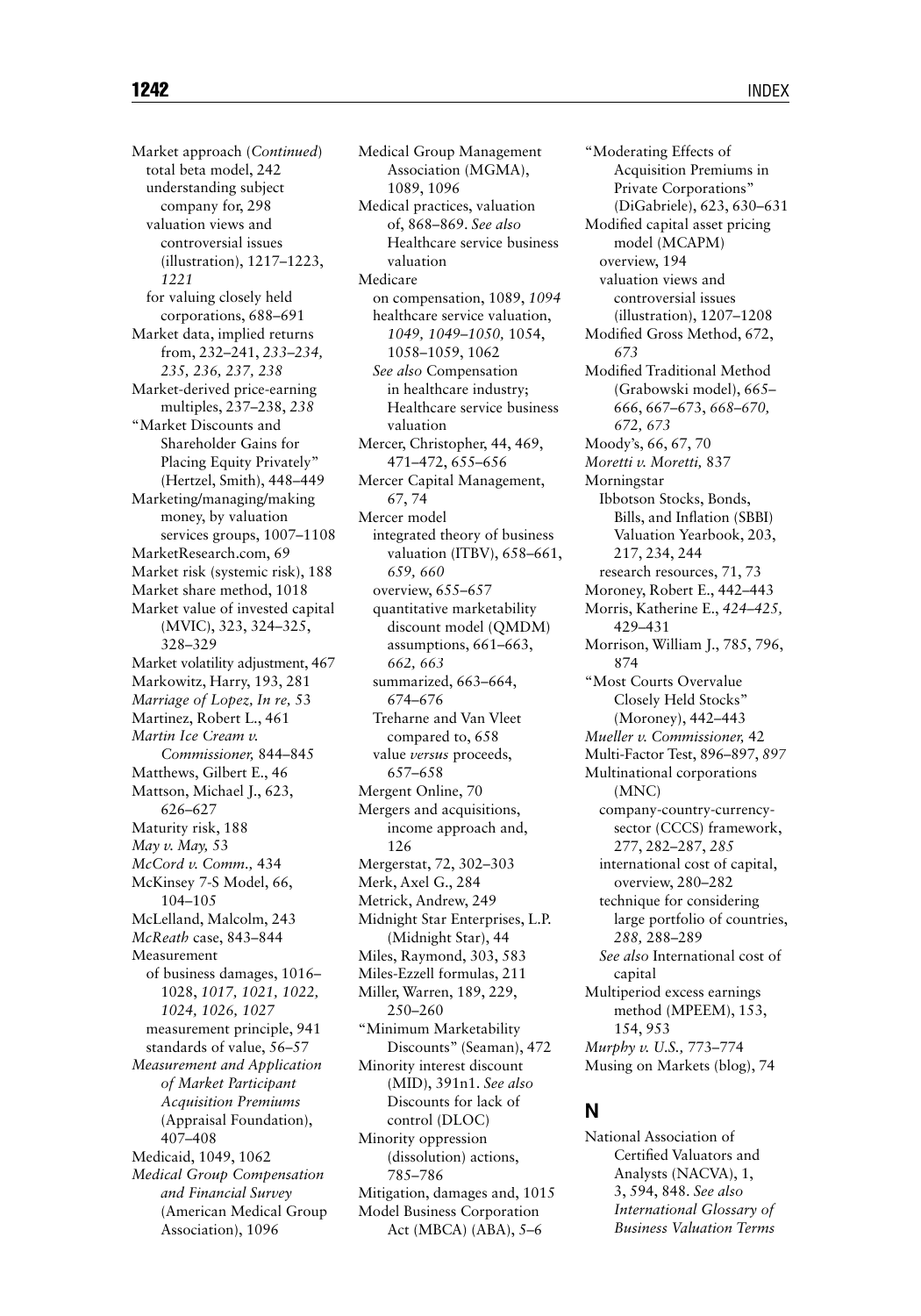National Association of Real Estate Investment Trusts (NAREIT), 761 National Business Valuation Standards, 30 National Council of Real Estate Investment Fiduciaries (NCREIF), 374 National Restaurant Association, 1151 NAV method, 1122–1123, 1144 Net cash flow, income approach, 127–128 Net operating profit less applicable taxes (NOPLAT), defined, 149 "New IRS S Corp Job Aid" *(Financial Valuation and Litigation Expert),* 621 *New Venture Creation: Entrepreneurship in the 21st Century* (Spinelli, Adams), 249 NICE (Nonmarketable Investment Company Evaluation) method, 473–474 Niculita, Alina V., 457–458 Noncompete agreements, divorce valuation and, 842–843 Noncontrolling interests in passthrough entities (PTEs) Grabowski model, 664–674, *667, 668–670, 672, 673* Mercer model, 655–664, *659, 660, 662, 663* overview, 639–640 summarized, 674–676 Treharne model, 640–646, *641, 642–643, 645* Van Vleet model, 646–655, *647, 651, 652, 654* Nonhomogeneous assets discount, 489 "Nonmarketability Discounts Should Exceed Fifty Percent" (Arneson), 443–444 Nonmarketable minority value defined, 392, 392-393 healthcare service business valuation, 1074–1075 Nonoperating items, financial statements, 83–84 Nonprofit entities, reasonable compensation, 892 Nonrecurring items financial statements, 82 income approach, 123–124

Normalization adjustments for market approach, 316–322 adjustments to financial statement, 86–90, *87, 88, 89–90* common sizing normalized financial statements, 90, *91, 92, 93, 94, 95, 96* of historical financial statements, 81–82 income approach, 120 small business valuation, 857 valuation views and controversial issues (illustration), 1205–1206 North American Industry Classification System (NAICS), 62, 299, 1099–1100 Numerator cash flows, international cost of capital, 271, 272 in income approach, 112

## **O**

Obama, Barack, 1053, 1065–1066 Obsolescence, machine and equipment appraisals, 382–384 Officer, Micah, 415, 418 Oil and gas exploration and production valuations classification of reserves, 1115, *1115* commodity price decks, 1116–1117, 1122 cost approach, 1122–1123 income approach, 1115–1119 information sources, 1123 market approach, 1119–1122 overview, 1111–1112 trends, 1112–1113 types of assets, 1113 valuation approaches, overview, 1114 value chain, *1112* Omnibus Budget Reconciliation Act of 1989 (OBRA), 1063 Operating companies, build-in gains of, 347 Option pricing models, 474–481 Ownership interest DLOM on controlling interest, 412 (*See also* Discounts for lack of marketability (DLOM)) on financial statements and company risk analysis, 86

income approach, adjustment for ownership characteristics, 120–123 levels of noncontrolling interest, *401,* 401–404, *402, 403* (*See also* Discounts for lack of control (DLOC)) valuation views and controversial issues (illustration), 1183–1184

## **P**

Paglia, John, *415,* 419 Partnerships analyzing agreements of, for family limited partnership valuation, 733–739 (*See also* Family limited partnerships (FLPs)) built-in gains taxes and asset approach, 352 divorce valuation and, 851 *See also* Limited liability partnerships Pass-through entities (PTEs), 607–679 applicable tax rates, 635–639, *636* background, 608–619, *611–612* controlling interests in, overview, 622 controlling interests in, studies, 623–634 divorce valuation, 846, 851 Grabowski model, 664–674, *667, 668–670, 672, 673* Mercer model, 655–664, *659, 660, 662, 663* noncontrolling interests in, overview, 639–640 noncontrolling interests in, summarized, 674–676 overview, 607–608 S Corporation Economic Adjustment (SEA) factor, 648–651, *649, 650* S Corporation Equity Adjustment Multiple (SEAM), 651–655 standard of value, 620–621 Treharne model, 640–646, *641, 642–643, 645* Van Vleet model, 646–655, *647, 651, 652, 654 See also* Family limited partnerships (FLPs)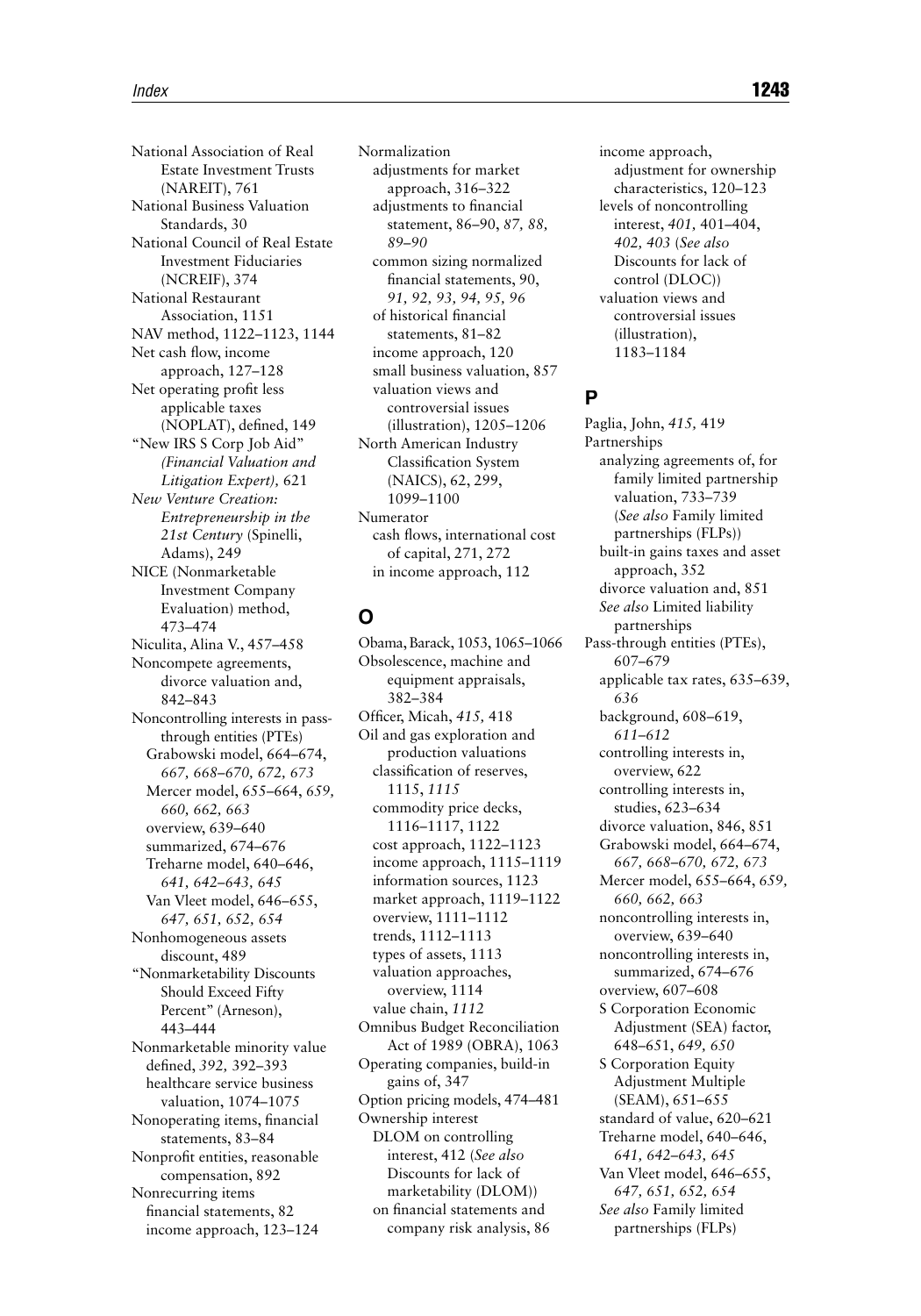"Pass-Through Taxation and the Value of the Firm" (Jalbert), 623–624 Patents, 1030 Patient Protection and Affordable Care Act (PPACA), 1053–1054, 1065–1066. *See also* Healthcare service business valuation Pearson, Brian, 431, 435 Pension and Welfare Benefits Administration (Department of Labor), 806 Pension Protection Act of 2006 (PPA), 722–723 Pepperdine Private Capital Markets Project, 247–249, *248* Personal goodwill, standards of value, 52–53 Peters, Jerry O., 239–240 Phillips, John R., 623, 629–630 Phycor, 105 Physical depreciation, machine and equipment appraisals, 381–382 *Physician Compensation and Productivity Survey* (Sullivan, Cotter & Associates, Inc.), 1096 Physician Practice Management (PPM) industry, 1051 Physician practices, valuation of, 1081–1082, *1087 Physician Salary & Benefits Report* (Hospital and Healthcare Compensation Service), 1096 Pinkerton, Keith, 241 PitchBook, 303 Pittock, William F., 249, 445–446 *Pittsburgh Terminal Corporation v. The Baltimore and Ohio Railroad,* 47 Pluris Valuation Advisors (LiquiStat), *439,* 463 Polacek, Timothy G., 447–448 Porter, Michael E., 103, 189, 216 Porter Model, 66, 103–104, 107 *Portfolio Selection* (Markowitz), 281 Pratt, Shannon P. *A Consensus View—Q&A Guide to Financial Valuation*, 244–245, 405

on IPO studies, 435 notation system of, 1 on QMDM, 472 *Shannon Pratt's Business Valuation Update,* 460–461, 623, 626–627, 629–630 Standards of Value, 785, 796, 874 Valuing a Business, 457–458, 583 *Pratt's Stats,* 71, 74, 301, 302 Preferred provider organizations (PPOs), *1050,* 1057–1058 Preferred stock valuation of, 709 valuation services for, 1044 Prejudgment interest, 1025 Premise of value asset approach, 346 divorce valuation and, 833–834 machine and equipment appraisals, 376–377 overview, 6–7 real estate appraisals, 366–368 Premiums accorded voting, nonvoting stock *versus,* 491–493, *492, 493* Pretax Discount Rate Method, 672 Price fair value measurement, 56 as standard of value, 41 Price-earning (P/E) method adjustments to P/E ratio, 239–241 market-derived price-earning multiples, 237–238, *238* overview, 232–237 Pricing multiples adjusting, for differences in growth, 333–336 adjusting guideline multiples for size, 337–341 applying valuation multiples, 331–333 calculating standard pricing multiples, 323–324 computing multiples, 328 defined, 323 dispersion of, 329, *330* financial statement measures, 325–328 matching price to parameter, 328–329 *See also* Market approach *Pricing of Successful Venture Capital-Backed High-*

*Tech and Life Sciences Companies, The* (Houlihan Valuation Advisors), 249 Principal market, fair value measurement, 56 Principles of Corporate Governance (ALI), 44 Private company discount studies Block, 419 criticism of, 419–420 De Franco, 419 Koeplin, 416–417, *417* Kooli, 417–418, *418* Officer, 418 overview, 415–416 Paglia, 419 Private equity discount (PED), 467 Private investment in public equity (PIPE), 463 "Private Placements and Managerial Entrenchment" (Barclay, Holderness, Sheehan), 447 Procedures for valuation, overview, 9 Professional practices and valuation issues, 867–887 divorce valuation, 837–842, 872–875 factors affecting value, 875–879 financial statement adjustments, 879–883 overview, 867–868 professional goodwill and practice goodwill, 871–873 purpose of valuation, 871 types of practices, 868–871 valuation methods, 883–887, *886* "Professional" revenue, in health care services, 1068 Professional valuation organizations, overview, 3. *See also* American Institute of Certified Public Accountants (AICPA); American Society of Appraisers (ASA); Institute of Business Appraisers (IBA); National Association of Certified Valuators and Analysts (NACVA) Profitability ratios, 112-113 Property rights, family limited partnerships (FLPs), 729–730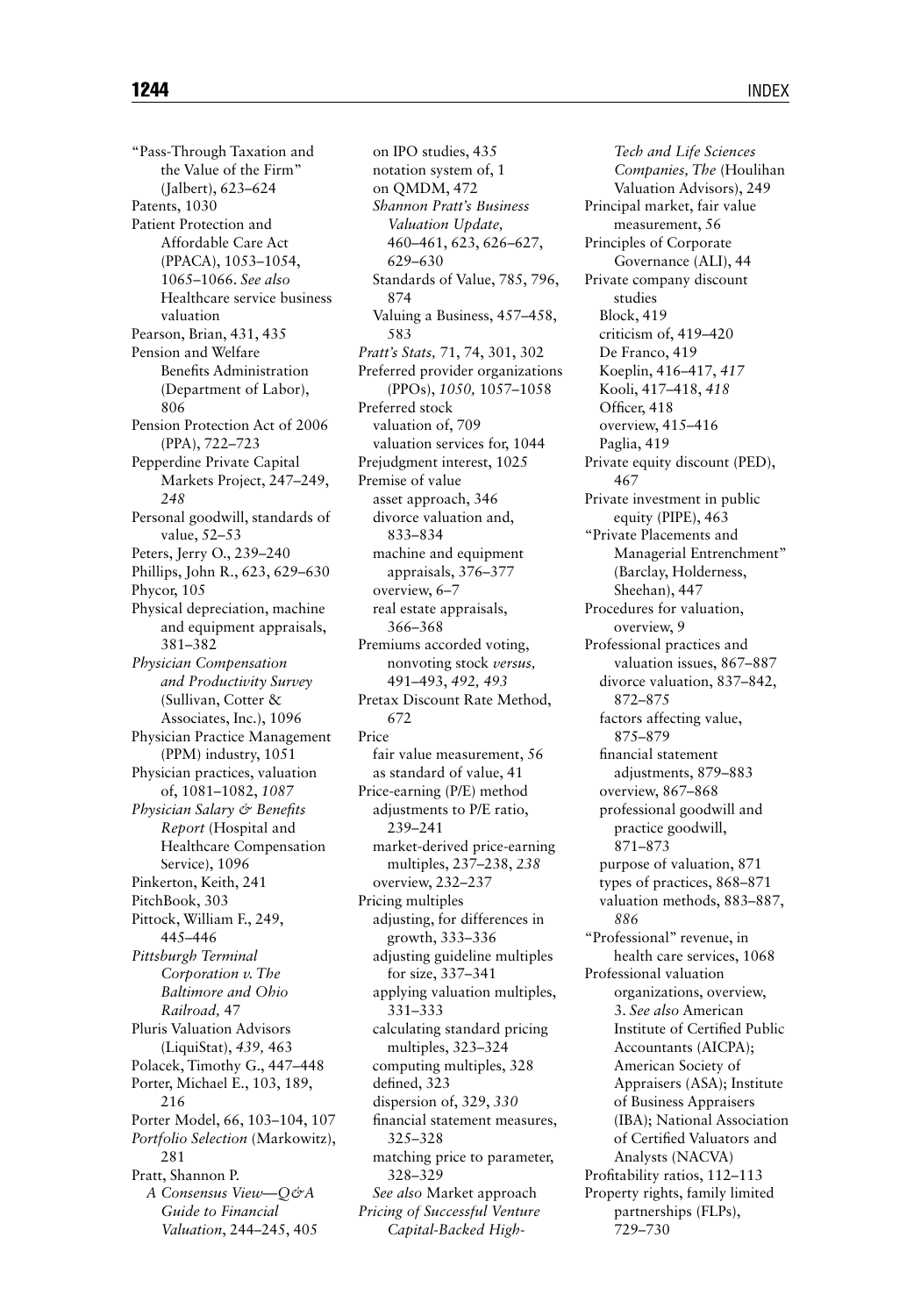ProQuest Dialog, 63, 65 Protagonist, hypothetical buyer/ seller *versus,* 1027. *See also* Business damages Protective Put Analyses, 480–481 PRS Group, 74, 283 Publicly traded companies advantages/disadvantages of public company data, 309 data periods, 308 financial characteristics and other factors, 309–312 major exchanges of, 306 restatement of data, 308 sources of, 306–307 standardization of data, 307–308 stock prices and shares outstanding, 308–309 valuation services for, 1043 "Put right," ESOPs and, 813–814

## **Q**

QED Research, Inc., 246–247, *247* "Qualitative Support for Discounts for Lack of Marketability" (Johnson), 459–460 Quantitative marketability discount model (QMDM), 74, *469,* 469–472, 661–663, *662, 663* Quantitative tools (DLOM), 468–481

## **R**

Radiation therapy centers, valuation of, 1085–1086, *1087* Radio station valuation asset approach, 1130–1131 financial metrics, 1127 income approach, 1128–1129 information sources, 1131–1132 market approach, 1129–1130 overview, 1124 regulation, 1124–1126 state of the industry, 1126–1127 types of assets, 1127 valuation approaches, overview, 1128 Rate of return ratios, 113–115 Ratio analysis (quantitative analysis)

commonly used ratios, 109–115 cross-sectional analysis, overview, 97 financial statement and company risk analysis, 97, *98* time-series analysis, overview, 97 Real estate appraisals approaches to value, 368–370 case study example, 358 direct capitalization and discount rate analysis, 370–372, *371* in distressed markets, 372 finding an appraiser, 365-366 for foreign investment in U.S. real estate, 373–374 for green buildings, 373 highest and best use, 368 overview, 364 standard of value and premises of value, 366–368 timberlands and, 374 types of interests, 366 valuation standards and regulations, 364–365 *See also* Real property assessment Real option valuations, valuation services for, 1045 Real property assessment family limited partnerships (FLPs) and, 731, 732 real estate investment trusts (REITs), 760–761 Reasonable certainty, damages and, 1014–1015 Reasonable compensation, 889–910 Accounting & Valuation Guide, Valuation of Privately-Held-Company Equity Securities Issued as Compensation (AICPA), 246 assessing compensation, 896–900, 897, 899 checklist, 902 divorce and double dipping concept, 904–906 income tax, 890–893 methods of calculation, 900–904, 901, 903 overview, 889–890 personal goodwill, 906–907 Reasonable Compensation Job Aid for IRS Valuation Professionals (IRS), 900–901, 907–910

reasonable compensation sources for professional practices, 876 sources for professional practices, 876 types of compensation, 893–895, 895 *See also* Compensation in healthcare industry Reasonable knowledge, defined, 43 Reasonableness tests, for small business valuation, 865–866 Reasonable royalty damages, 1031–1036 Recognition principle, 940–941 "Regression Analysis and Discounts for Lack of Marketability" (Angrist, Curtis, Kerrigan), 449–455, *450, 451* Reilly, Robert F., 449–455 Relative Standard Deviation Model, 278 Remedies, for damages, 1010–1012, *1011* Report writing, 495–582 on analysis of risk, 502–505 elements of detailed valuation reports, 497–502 ESOPs and written valuation, 824–825 overview, 495 presenting research in, 72 (*See also* Research/presentation) sample, 507–582 (*See also* Sample valuation report) types of valuation engagements and related reports, 496 USPAP engagements, 496 valuation engagements, 495–496 Research and development (R&D), 959–960 Research/presentation, 59–76 business financial databases, 65–66 cost of capital research, 72–73 economic information, selected sources, 67–68 economic research, 66–67 external sources of data, 60–61 guideline company transactions, databases, 71–72 guideline public company data, selected sources, 70–71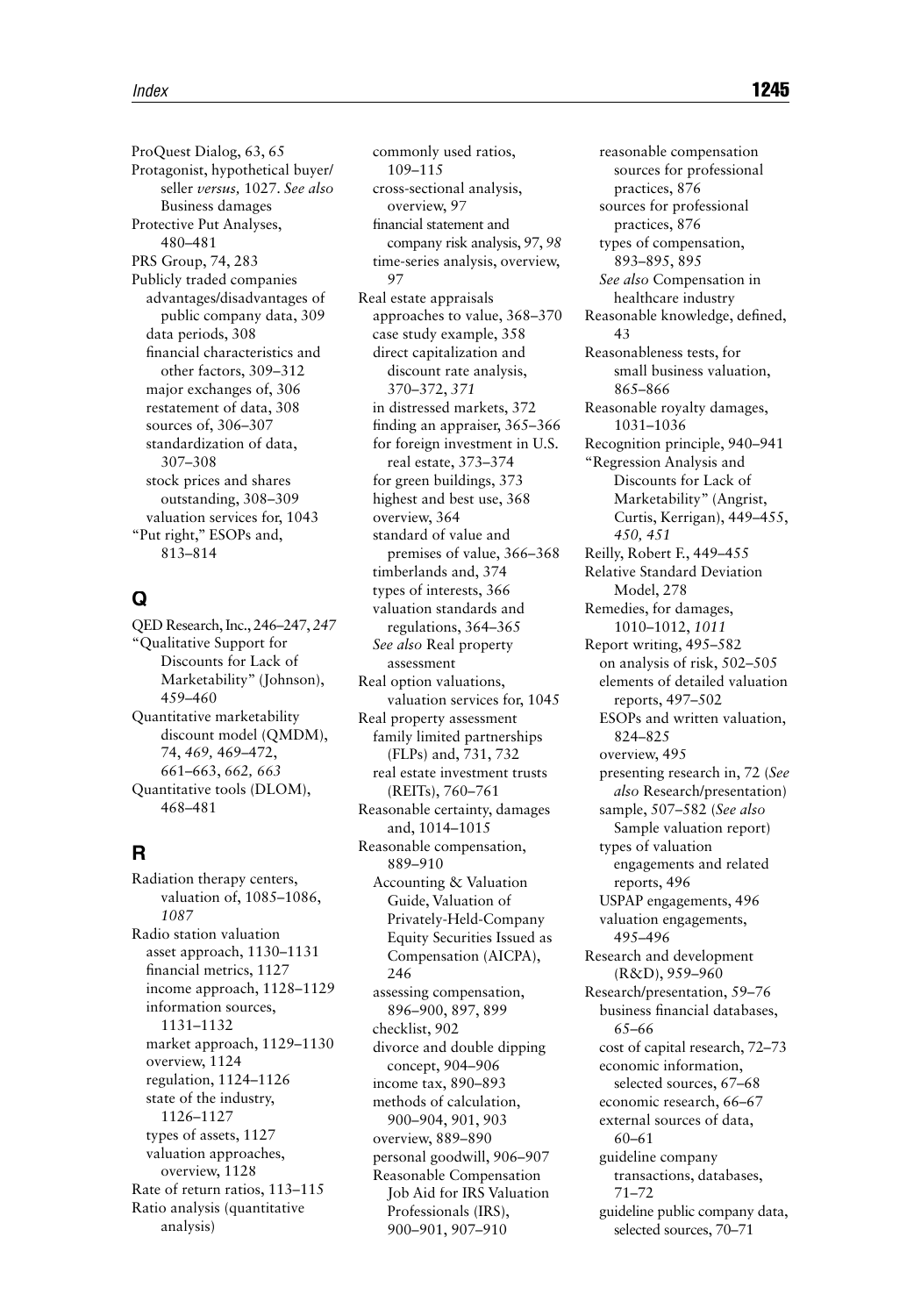guideline public company data research, 70 industry information, selected sources, 68–69 industry research, 68 internal information, 59 miscellaneous resources, 74–75 overview, 59 presenting research in reports, 72 research techniques and planning the search, 61–64 Valuation Products and Services, LLC, 73 *See also* Report writing Restaurant valuation accounting/financial presentation issues, 1151–1152 industry considerations, 1145–1151 industry issues, 1156–1157 information sources, 1161–1162 overview, 1144–1145 risk issues, 1155–1156 types of assets, 1152–1153 valuation approaches, overview, 1154–1155 valuation issues, 1158–1161 Restricted Appraisal Report, USPAP on, 496 "Restricted Stock Discounts Decline as Result of 1-Year Holding Period" (Aschwald), 460–461 Restricted stock equivalent (RSED), 467 Restricted stock studies (DLOM), 437–468 applying study data, 466–467 Arneson, 443–444 Bajaj, Ferris, Denis, and Sarin, 458–459 Barclay et al., 447 Columbia Financial Advisors, Inc., 460–461 criticism, 463–465 FMV Opinions (study), 455–456 FMV Opinions Model, 467–468 Gelman, 440–441 Hall and Polacek, 447–448 Hertzel and Smith, 448–449 Johnson, 459–460 Research/presentation (*Continued*)

Maher, 442 Management Planning, Inc. (MPI), 449–455, *450, 451* Moroney, 442–443 observation of, 465–466 Pluris Valuation Advisors (LiquiStat), 463 SEC Institutional Investor, 440 SEC Rule 144, 437–438, *438* Silber, 456–457 SRR, 461 Stryker and Pittock, 445–446 summary of, *439* Trout, 441–442 Trugman Valuation Advisors, Inc. (TVA), 462–463 Willamette Management Associates, 457–458 Wruck, 446–447 *See also* Discounts for lack of marketability (DLOM) Restricted stock valuation, valuation services for, 1044 Restriction, on valuation, 1182 Restrictive agreement discounts, 485 Return on invested capital (ROIC), 149 Revenue Ruling 59-60 (IRS) approach to valuation, 686 on asset approach, 344–355 checklist, 10–17 estate and gift taxes, 686–700 on fair market value, 4 family limited partnerships (FLPs), 751–752 future financial performance, 687 information to be considered, 687 market approach for valuing closely held corporations, 688–691 overview, 4 on risk analysis, 502 risk and value, 687 selected text, 693–700 standard of value, 686–687 weight accorded to factors, 691–693 "Revenue Ruling 77-287 Revisited" (Stryker, Pittock), 445–446 Revenues, assessing lost profits, 1018–1019 Revenue types, in healthcare services, 1068 Revised Model Business Corporation Act (RMBCA)

(ABA), 44, 47, 49, 784, 786–787 *Ridgely v. U.S.,* 43 Risk analysis analysis of, in written reports, 502–505 company-specific risk, 222-231, *223, 225, 226, 228, 230, 231* (*See also* Costs of capital/rates of return) DuPont Model, 105–106 industry conduct (McKinsey 7-S Model), 104–105 industry structure analysis (Porter Model), 103–104 limiting risk of minority position, 399–401 (*See also* Discounts for lack of control (DLOC)) miscellaneous considerations, 107 qualitative analysis, overview, 102–103 relationship between risk and return, 186–189, *187* risk-free rate, 197–200, *198, 199* small business risks, 229 S.W.O.T. (Strengths, Weaknesses, Opportunities, Threats) Analysis, 106–107 valuation views and controversial issues (illustration), 1209, 1210, 1212 *See also* Financial statement and company risk analysis Risk Management Association (RMA) financial statements and company risk analysis, 97, 100 Robak, Espen, 455–456, 463 *Robbins v. Beatty,* 38 ROE Model (return on shareholders' equity model), 106 Ross, Stephen, 195 Royal Institution of Chartered Surveyors, 365 Rule 144 (SEC), 437–438, *438*. *See also* Restricted stock studies (DLOM) *Ryan v. Tad's Enterprises, Inc.,* 790

#### **S**

Sales comparison (market) approach machine and equipment appraisal, 384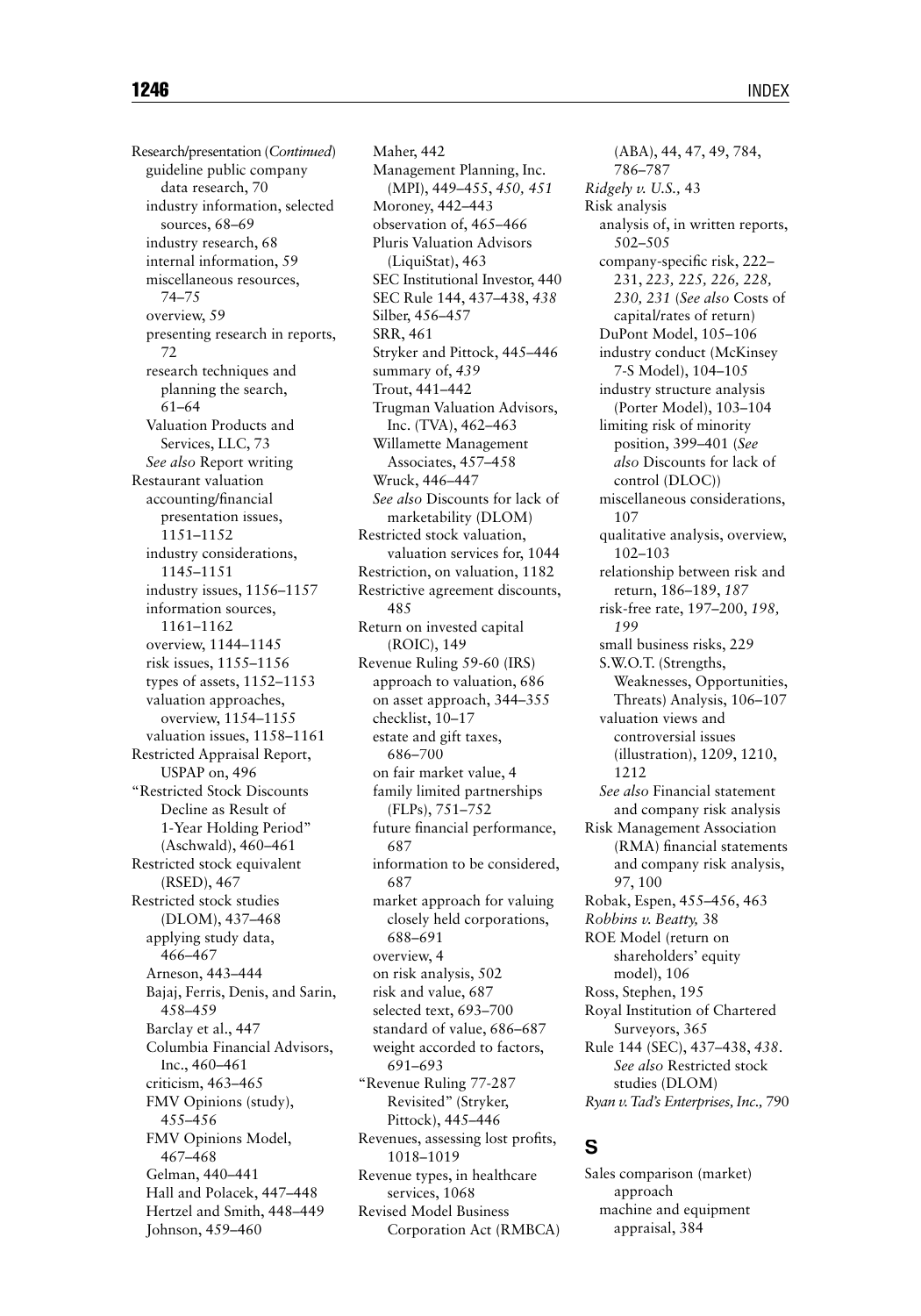real estate appraisal, 369 Sales projection method, 1018 Sample valuation report, 507–582 approaches to value, 532–534, *533* asset approach, 534 assumptions and limiting conditions, 576–580 book value and financial position, 523–532, *524, 526–527, 528–529, 530–531* conclusion of value, 576 cost of capital, 545–554, *547–548, 550, 551, 552, 553* economic and industry outlook, 516–523 exhibits, 582 guideline company transactions method, 572–575, *573, 574* guideline public company method, 554–572, *556, 557, 558–569, 571* history and nature of business, 513–516 income approach, 534–545, *536, 537–538, 539, 542–543, 544, 545* introduction, 508–513 market approach, 534, 554 overview of report writing, 495–506 professional qualifications of appraiser, 581–582 projections, 532 reconciliation of valuation methods, 575, *575* sources consulted (note), 582 valuation representation/ certification, 580-581 *See also* Report writing; Valuation views and controversial issues (illustration) Sanders, Jack R., 71 Sarin, Atulya, *439,* 458–459 Schweihs, Robert P., 449 S corporations built-in gains, 348, 351–352, 721 divorce valuation, 846 ESOPs, 802, 803 family limited partnerships (FLPs), 725–726 history of, 608–609

"IRS S Corp Job Aid" (IRS), 615–619 reasonable compensation, 891 S Corporation Economic Adjustment (SEA) factor, 648–651, *649, 650* S Corporation Equity Adjustment Multiple (SEAM), 651–655 (*See also* Van Vleet model) "S Corporation Premiums Revisited" (Alerding, Karam, Chamberlain), 623, 627 "S Corp or C Corp?" (Phillips), 623, 629–630 tax-affecting earnings, *85,* 85–86 valuation views and controversial issues (illustration), 1183 *See also* Pass-through entities (PTEs) Scrutiny level, business damages and, 1028 SDC Platinum (Thomson Reuters), 71, 303 Seaman, Ronald M., 472 Securities and Exchange Commission (SEC) ESOPs, 825 on fair value, 55, 931 Institutional Investor, 440 overview, 6 research resources, 69, 70 restricted securities, 437 Rule 144, 437–438, *438* (*See also* Restricted stock studies (DLOM)) standardization of electronic financial data of public companies, 313n8 valuing restricted securities, 701–702 (*See also* Estate and gift tax valuations) Securities class action litigation, 1036–1040 *Security Analysis on Wall Street* (Hooke), 5 Sellers, Keith F., 623, 631–632, 635–637, 846 Shannon, Donald S., 623, 626–627 *Shannon Pratt's Business Valuation Update* "Empirical Research Concludes S Corporations Values Same as C

Corporations" (Mattson, Shannon, Upton), 623, 626–627 "Restricted Stock Discounts Decline as Result of 1-Year Holding Period" (Aschwald), 460–461 "S Corporation Premiums Revisited" (Alerdin, Karam, Chamberlain), 623, 627 "S Corp or C Corp?" (Phillips), 623, 629–630 Shareholder agreements, standards of value, 54–55 Shareholder disputes, 783–800 *Arnaud v. Stockgrowers State Bank,* 799 *Colgate, et al.v. The Disthene Group, Inc.,* 798–799 court case caveats, 799–800 date of valuation, 789–790 *Delaware Open MRI Radiology Associates, P.A. v. Howard B. Kessler, et al.,* 796–798 dissenting shareholder actions, 783–784 entire fairness, 790–791 history of, 783–784 minority oppression (dissolution) actions, 785–786 overview, 783 standard of value, 786–789, 787 valuation adjustments, 793–796 valuation methodology, 791–793 Shareholder-level discounts entity-level discounts *versus,* 396–398 standards of value, 53–54 Shareholders shareholder dissent and oppression, standards of value, 44–46 valuation services for, 1045 Sharpe, William, 193 Sheehan, Dennis P., 447 Shout DLOM Put Model (Katsanis), 475–476 Silber, William L., 456–457 Single period earning. *See* Capitalized cash flow (CCF) method Size premium overview, 217–222 valuation views and controversial issues (illustration), 1210–1211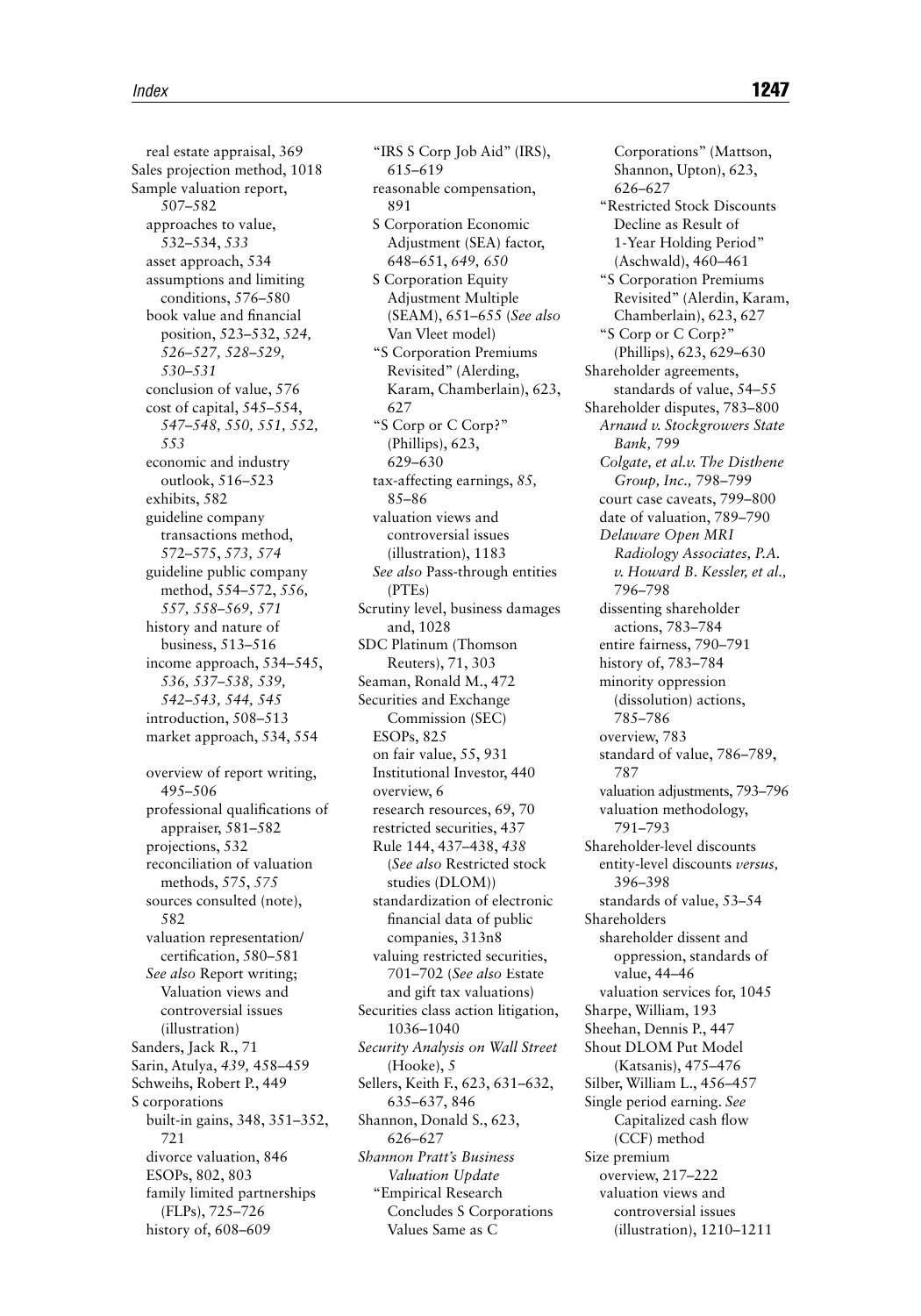*Slant/Fin. Corp. v. the Chicago Corp*., 788 Small Business Jobs Act of 2010, 1149 Small business valuation, 853–866 common characteristics, 853–855 financial statement adjustments, 855–859 qualitative factors affecting value, 859–860 small business risks and, 229 valuation methods, 860–866 *See also* Professional practices and valuation issues Small-company risk discount, 489–490 Smith, Richard L., 448–449 Sources of information (written report element), 499 "SPARC: Strategy/People/ Architecture/Routines/ Culture" (Miller), 250–260 Special industry valuations, 1099–1177 bars and nightclubs, 1162–1167 business broker-valuator (interview), 1168–1177 cable television, 1132–1144 construction industry, *1103, 1104, 1105, 1110,* 1110–1111 information sources for, 1111, 1123, 1131–1132, 1143–1144, 1161–1162 oil and gas exploration and production valuations, 1111–1124, *1112, 1115* operational and industry issues, 1108–1111, *1110* radio stations, 1124–1132 restaurants, 1144–1162 *See also* Compensation in healthcare industry; Healthcare service business valuation; Reasonable compensation Spinelli, Stephen, 249 Spreadsheets, for financial statement and company risk analysis, 78–79, *79, 80 SRC Quarterly Reports,* 445–446 *SRR Restricted Stock Study, The* (Stumpf, Martinez), *439,* 461 Standard Industrial Classification (SIC), 62, 299

Standard & Poor's Capital IQ, 69, 70 Industry Surveys, 63, 68, 69–70 Standards of value, 29–59 application of specific standards of value, 40–44 common operational premises, 39–40 common standards of value, 33–38 (*See also* Fair market value (FMV)) control premiums, 46 current and customary techniques, 48–50 divorce valuation, 50–55, 831–833 effect on final valuation, 31-32 extraordinary circumstances and, 48 fair value in financial accounting, 55 fair value in shareholder dissent and oppression, 44–46 healthcare service business valuation, 1066–1067 machine and equipment appraisals, 376–377 measurement, 56–57 overview, 3–6, 29–31 pass-through entities, 620–621 premises of value, defined, 32 real estate appraisals, 366–368 selected Treasury regulation, 683 shareholder disputes, 786–789, *787* "unless exclusion would be inequitable," 47–48 valuation date and, 46–47 *Standards of Value* (Fishman, Pratt, Morrison), 785, 796, 874 Standby ESOPs, 810–811 Stark law, *1050,* 1063–1064, 1066 State law anti-kickback and self-referral laws, 1065 fair value, state rights, 4 (*See also* Fair value) family limited partnerships (FLPs), 729–730 shareholder disputes, 783n1 Statements of Financial Accounting Standards (SFAS), 55

*Statements on Standards for Valuation Services VS Section 100* (AICPA), 495, 595, 598–606, *604, 605,* 968–970 *Statistical Abstract of the United States* (U.S. Census Bureau), 68 *Steneken v. Steneken,* 905 Stock exchanges, for publicly traded companies, 306 Stock options/share-based compensation, valuation services for, 1044 Stock options/stock appreciation rights (SARs), as compensation, 892 Strategic control value, 393 "Strategies for Obtaining the Largest Valuation Discounts" (Hall, Polacek), 447–448 Stryker, Charles, 445–446 Studies, of controlling interests in pass-through entities, 623–633 Alerding et al., 627 DiGabriele, 630–631 Erickson et al., 624–625 Fannon and Sellers, 631–632 Jalbert, 623–624 Mattson et al., 626–627 overview, 622 Phillips, 629–630 summarized, 633 Vinso, 628 Stumpf, Aaron M., 461 Subject companies adjustments for normalization, for market approach, 316–322 comparing guideline and subject data, for market approach, 313–317, *314–315* understanding, for market approach, 298 *See also* Market approach Subsequent asset infusion, family limited partnerships (FLPs) and, 731 Subsequent events, defined, 43-44 Sullivan, Cotter & Associates, Inc., 1096 *Summary of Commentary on Current Economic Conditions* (Federal Reserve), 67 Supply-side risk premium, 203–204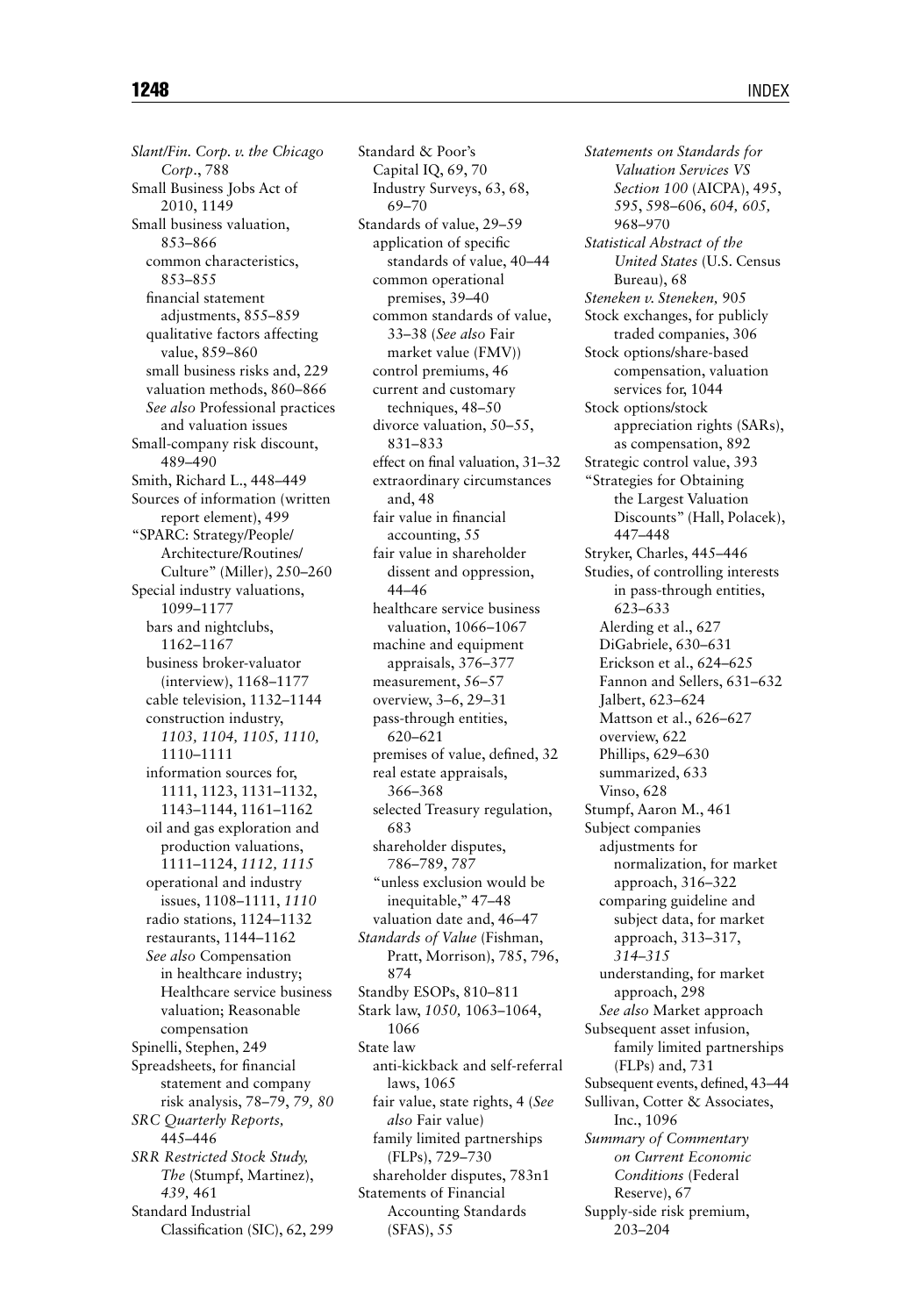Supreme Court of South Dakota, 44 *Survey of Current Business, The* (Bureau of Economic Analysis), 67 Sustainable Growth Rate (SGR), 1089–1090 S.W.O.T. (Strengths, Weaknesses, Opportunities, Threats) Analysis, 106–107 Synergistic value defined, 393, 393 healthcare service business valuation, 1074–1075

## **T**

Tatum, Toby, 243 Tax code (FLPs) family limited partnerships, tax advantages, 727 Internal Revenue Code chapter 11, estate tax, 745–746 Internal Revenue Code chapter 14, new developments, 746–748 Internal Revenue Code chapter 14 considerations, 739–745 tiered (multilevel) discounts, 748–750 Taxes amortization benefit, 957–959 applicable tax rates, passthrough entities, 635–639 built-in gains taxes and asset approach, 347 business damages and, *1026,* 1026–1027, *1027* employee stock ownership plans (ESOPs) and tax considerations, 802–804 financial statements and company risk analysis, *85,* 85–86 income approach, adjustment for taxes, 125–126, *126* tax court case valuation issues, summarized, 779–781 valuation views and controversial issues (illustration), 1183, 1206 *See also* Estate and gift tax valuations; Income tax valuation; Internal Revenue Code; Internal Revenue Service (IRS); Tax code (FLPs)

*Taxes* (journal), 441–444 *Taxes and Value* (Fannon, Sellers), 623, 631–632, 635–639, 846 Tax Reform Act of 1986, 347 Technical Advice Memorandum (TAM) 9150001 (TAM), 348 "Technical" revenue, in health care services, 1068 Telecommunications Act of 1996, 1125 10-K (10-Q) forms, 309n4 Terry , Brown, 44 "Testing for an Implied Minority Discount in Guideline Company Prices" (Matthews), 46 Thin management discounts, 486–487 *Thompson v. Commissioner,* 842 *Thompson v. Thompson,* 53, 874 Thomson Reuters, 66, 70, 71, 303 Timberlands, real estate appraisals and, 374 Time-series analysis, overview, 97 "To Elect or Not to Elect" (Erickson), 623, 624–625 *Tofte v. Tofte,* 53–54 Total beta model (TBM), 241–242 Towers Watson Data Services (TW), 1096 Trade names/trademarks, 1029 Trade secrets, 1029–1030 Transaction data, sources for, 300–304, 1222, 1223 Trapped-in capital gains tax, 718–721 Treharne model Grabowskil model compared to, 666 Mercer model compared to, 658 overview, 640–645, *641, 642–643, 645* shareholder basis, 645 summarized, 646, 674–676 Trending approach, machine and equipment appraisals, 380 TRICARE, *1050 Tri-continental Corp. v. Battye,* 45 Trout, Robert R., 441–442 Trugman, Gary, 793

"Trugman Valuation Advisors, Inc. (TVA), Restricted Stock Study" (Harris), *439,* 462–463 *Tully v. United States,* 43 "Twenty Ways to Calculate the Cost of Equity Capital: A Case Study" (Hitchner), 261–269, *263–266* Two-ratio approach, 105

## **U**

Unconditional equity risk premium, 201–202 Uniform Appraisal Standards for Federal Land Acquisitions (Yellow Book) (Interagency Land Acquisition Conference), 364–365 Uniform Standards of Professional Appraisal Practice (USPAP) Business Valuation Standards (2016-2017), 586–593 business valuation standards, overview, 583 divorce valuation, 847–848 on fair market value, 4 organization of USPAP standards, 585–586 real estate appraisals, 364–365 on standards of value, 30 on written reports, 496 Unincorporated interests in businesses, valuation of, 684–685 United Kingdom, expert witnesses and, 918, 919–920 United States Green Building Council (USGBC), 373 United States Tax Court, overview, 779–781 Unrecorded assets, of small businesses, 857 Unrecorded liabilities, of small businesses, 857 Unusual items financial statements, 82 income approach, 123–124 Upton, David E., 623, 626–627 U.S. Census Bureau, 67–68, 1056–1057 U.S. Department of Energy, 373 U.S. Department of Labor, 805–806, 826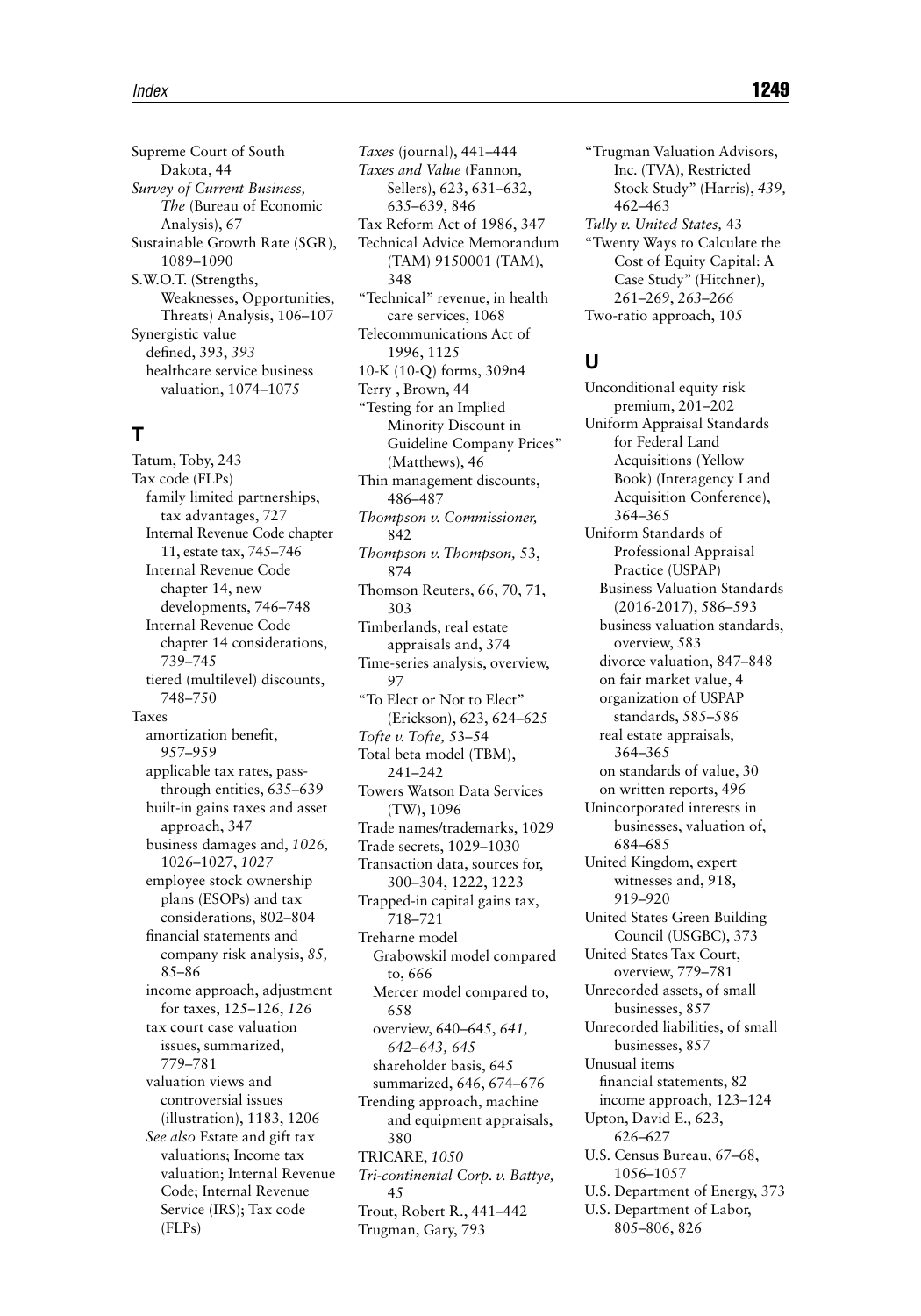U.S. Department of Treasury Appeals and Review Memorandum Number 34 (ARM 34), 153 appraisal penalties for undervaluation of tax returns, 721–722 Circular 230, 721–722 estate and gift tax valuations, 683–686 fair market value regulation, 4 standards of value, 35 *U.S. Financial Data* (Federal Reserve Bank of St. Louis, 73 U.S. Government Accountability Office, 1059

## **V**

ValTips, overview, 1, 9 Valuation Advisors Lack of Marketability Discount Study (VADLOM), *425,* 431–433, *432, 433* Valuation approaches and methods considered/used (written report element), 502 Valuation discounts and premiums, 391–493 blockage discounts and market absorption, 488–489 built-in gains discount, 486 company-specific risk discount, 490 controversial issues of, 398 discounts for lack of control (DLOC), 391, 398–411 (*See also* Discounts for lack of control (DLOC)) discounts for lack of marketability (DLOM), 391, 411–484 (*See also* Discounts for lack of marketability (DLOM)) entity *versus* shareholder level discounts, 396–398 information access and reliability discount, 485–486 investment company discount, 487–488 key person/thin management discounts, 486–487 lack-of-diversification discount, 489 levels of value, *392,* 392–395, *393*

liquidation costs discount, 486 liquidity *versus* marketability, 395–396 nonhomogeneous assets discount, 489 overview, 391–392 premiums accorded voting *versus* nonvoting stock, 491–493, *492, 493* restrictive agreement discounts, 485 small-company risk discount, 489–490 summarized, 493 Valuation engagements AICPA on, 495 detailed valuation report and (*See* Report writing) types of, 496 USPAP on, 496 *Valuation Handbook* (Duff & Phelps), 72, 73, 74, 196, 214–217, *215 Valuation Handbook*—*Guide to Cost of Capital* (Duff & Phelps), 337 *Valuation Handbook*— *Industry Cost of Capital* (Grabowski, Harrington), 73 Valuation of family limited partnerships (FLPs) process assets and financial components of partnership, 755–757 closed-end fund data, 759–761 importance of, 729–730 income approach, 757–758 preparing valuation approaches and applying adjustments, 761–762 research data sources, 758–759 understanding key factors of, 750–755 *See also* Family limited partnerships (FLPs) Valuation of pass-through entities. *See* Pass-through entities (PTEs) *Valuation of Privately-Held-Company Equity Securities Issues as Compensation* (AICPA), 246 *Valuation of Property, The* (Bonbright), 29 Valuation Products and Services, LLC, 73

Valuation services groups marketing/managing/making money by, 1007–1008 variety of valuation service areas, 1043–1045 *See also* Valuator as expert witness *Valuation Strategies* (journal), 455-456, 623, 628 *Valuation Strategies* (Bortnick), 414–415 Valuation summary (written report element), 497–498 *Valuation Trends* (Trugman), 793 Valuation views and controversial issues (illustration), 1179–1224 asset approach, 1200–1201 conclusion, 1224 economic analysis, 1189– 1190 financial analysis, 1192-1200, *1194, 1195, 1197, 1198, 1199* income approach, 1201– 1217, *1215, 1218* industry conditions analysis, 1190–1192 introduction, 1182–1188 market approach, 1217– 1223, *1221* reconciliation of valuation methods, 1223–1224 report letter, 1179–1182 "Valuation Views," explained, 9 Valuator as expert witness, 911–929 Canadian requirements, 920–922 damages and admissibility of expert opinion, 1015–1016 *Daubert* motion, 916–919 *Ikarian Reefer* decision, 919–920 overview, 911–913 pre-engagement considerations, 913–914 "rules" for the testifying expert when on witness stand, 922–929 U.S. requirements and procedures, 914–915 Value Driver Model, 147, 148, 149, 150 Value drivers, costs of capital/ rates of return, 185–186 Value in exchange, defined, 32 ValueLine, 74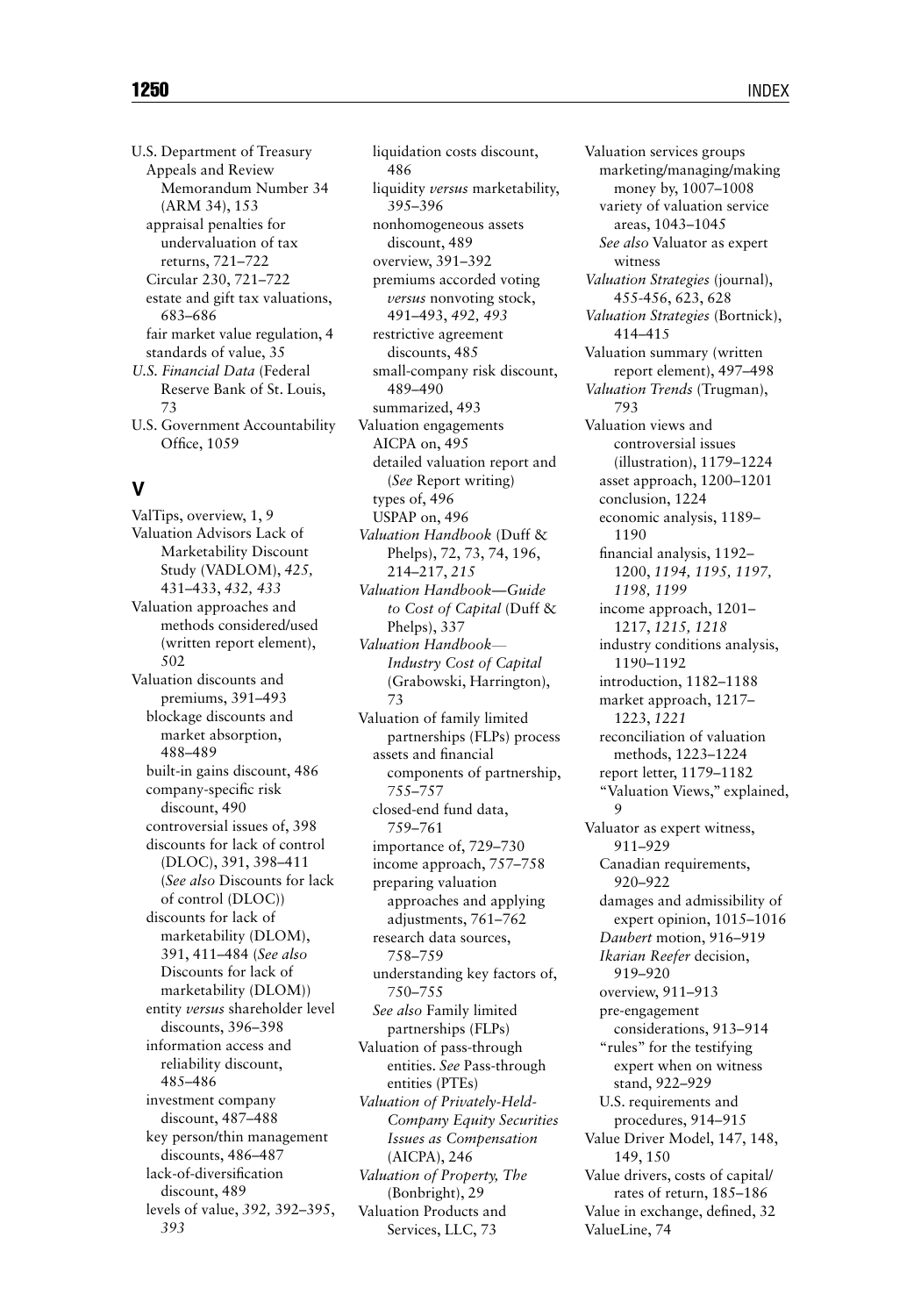Values, reconciling, 1224 *Valuing a Business* (Pratt, Niculita), 457–458, 583 "Valuing Early Stage Life Sciences and Biotechnology" (Maio, Pittock), 249 *Valuing Enterprise and Shareholder Cash Flows* (Mercer), 471–472 ValuSource, 67, 75 Van Vleet model analytic considerations, 651–652 business valuation approaches, *647,* 647–648 fundamental concepts, 648 Mercer model compared to, 658 overview, 646–647 S Corporation Economic Adjustment (SEA) factor, 648–650, *649, 650, 651* S Corporation Equity Adjustment Multiple (SEAM), *651,* 651–654, *652, 654* summarized, 654–655, 674–676 tax rates and, 636–637

*Venture Capital and the Finance of Innovation* (Metrick, Yasuda), 249 Venture capital (VC) financing, 245–249, 246, 247, 248 Vianello, Marc, 477 Vinso, Joseph, 623, 628

#### **W**

Walkaway doctrine, 874 *Walter v. Duffy*, 41, 42 *Watts v. Commissioner*, 41 Weighted average cost of capital (WACC) costs of capital/rates of return, 186, 190–192, *191* fair value, 955 income approach and, 148, 149, 155 international cost of capital, 278–280, *280* valuation views and controversial issues (illustration), 1214 weighted average rate of return (WARA), 955, 985 *See also* Business combination accounting (case study) *Weinberger v. UOP, Inc*., 48

*Weinstock v. Weinstock*, 874–875 *Welch v. Helvering*, 890–891 Willamette Management Associates, 75, 424, 428– 429, 436, 439, 457–458 *William Daubert, et us, etc., et al., Petitioners v. Merrell Dow Pharmaceuticals, Inc. See* Daubert challenge Willing buyers/willing sellers, 41–42 *Winkler v. Commissioner*, 42 Wisehart, Don, 242 With and without method, 957 Work relative value units (wRVU), 1093–1094, 1094 *World Factbook* (CIA), 73 Wruck, Karen H., 446–447

## **Y**

Yardstick method, 1018 Yasuda, Ayako, 249 *Yoon* decision, 837

## **Z**

*Zells, In re Marriage of*, 874 Zweig Group, 871